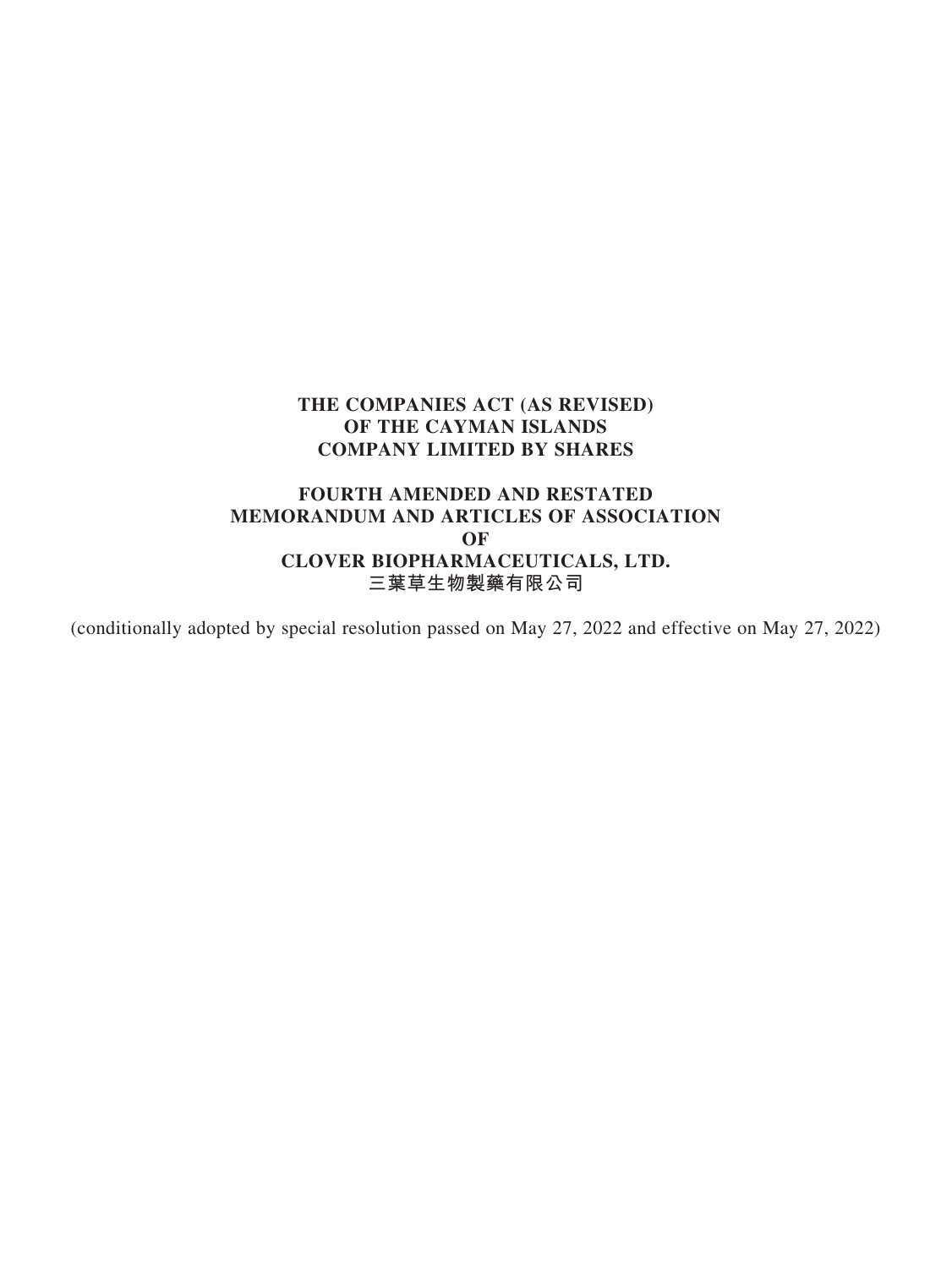# **FOURTH AMENDED AND RESTATED MEMORANDUM OF ASSOCIATION OF CLOVER BIOPHARMACEUTICALS, LTD. 三葉草生物製藥有限公司**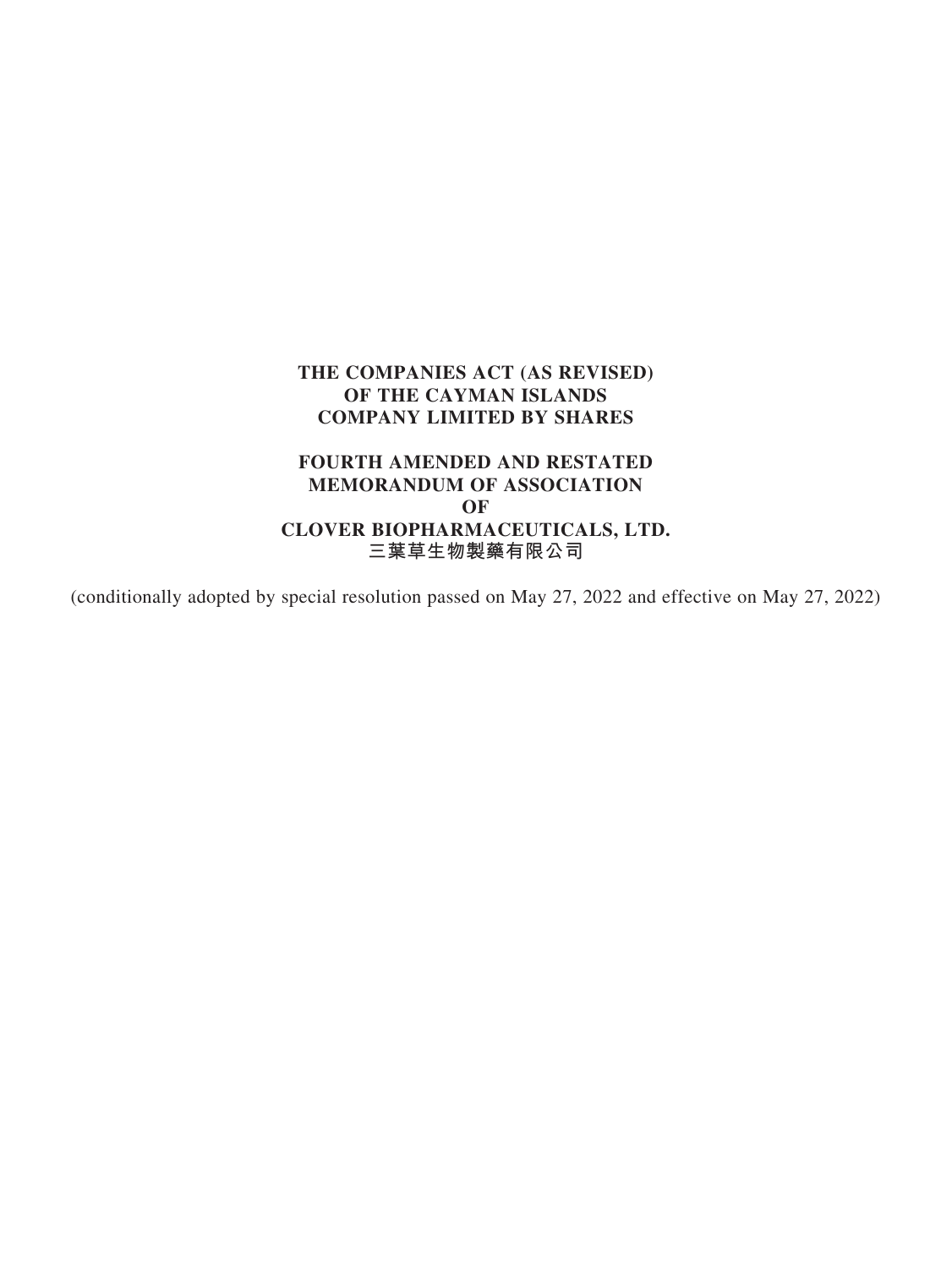# **FOURTH AMENDED AND RESTATED MEMORANDUM OF ASSOCIATION OF CLOVER BIOPHARMACEUTICALS, LTD. 三葉草生物製藥有限公司**

- 1 The name of the Company is Clover Biopharmaceuticals, Ltd. 三葉草生物製藥有限公司.
- 2 The Registered Office of the Company shall be at the offices of Maples Corporate Services Limited, PO Box 309, Ugland House, Grand Cayman, KY1-1104, Cayman Islands or at such other place in the Cayman Islands as the Board may from time to time decide.
- 3 The objects for which the Company is established are unrestricted and the Company shall have full power and authority to carry out any object not prohibited by the laws of the Cayman Islands.
- 4 The liability of each member is limited to the amount from time to time unpaid on such member's shares.
- 5 The share capital of the Company is US\$200,000 divided into 2,000,000,000 shares of a nominal or par value of US\$0.0001 each.
- 6 The Company has power to register by way of continuation as a body corporate limited by shares under the laws of any jurisdiction outside the Cayman Islands and to be deregistered in the Cayman Islands.
- 7 Capitalised terms that are not defined in this Memorandum of Association bear the respective meanings given to them in the Articles of Association of the Company.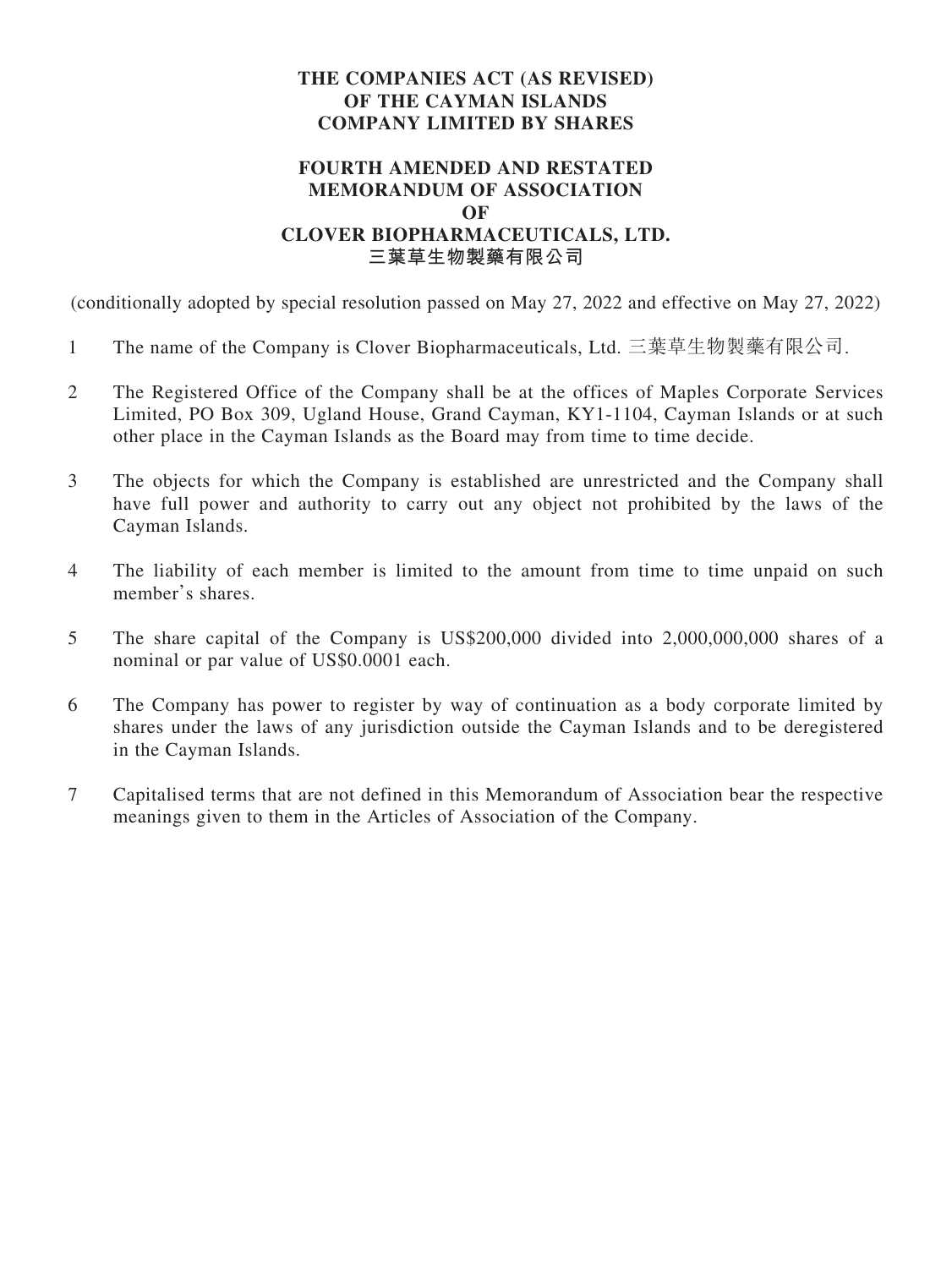# **FOURTH AMENDED AND RESTATED ARTICLES OF ASSOCIATION OF CLOVER BIOPHARMACEUTICALS, LTD. 三葉草生物製藥有限公司**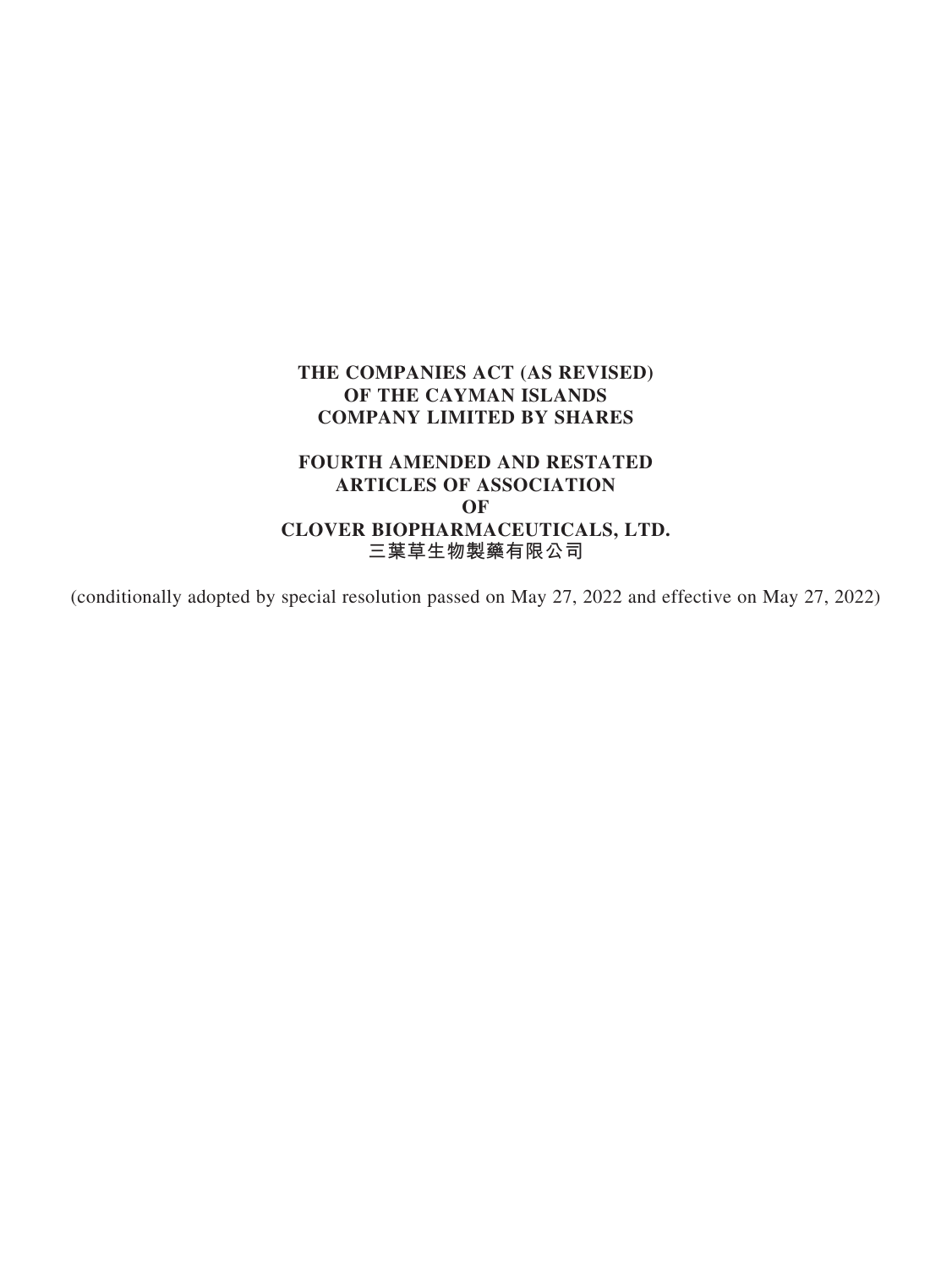# **TABLE OF CONTENTS**

| Heading          |                                                   | <b>Page Number</b>      |
|------------------|---------------------------------------------------|-------------------------|
| $\mathbf{1}$     | <b>EXCLUSION OF TABLE A</b>                       | $\mathbf 1$             |
| $\overline{2}$   | <b>INTERPRETATION</b>                             | $\mathbf{1}$            |
| 3                | <b>SHARE CAPITAL AND MODIFICATION OF RIGHTS</b>   | $\overline{\mathbf{4}}$ |
| 4                | <b>REGISTER OF MEMBERS AND SHARE CERTIFICATES</b> | $\overline{7}$          |
| 5                | <b>LIEN</b>                                       | 9                       |
| 6                | <b>CALLS ON SHARES</b>                            | 9                       |
| 7                | <b>TRANSFER OF SHARES</b>                         | 11                      |
| 8                | <b>TRANSMISSION OF SHARES</b>                     | 13                      |
| $\boldsymbol{9}$ | <b>FORFEITURE OF SHARES</b>                       | 13                      |
| 10               | <b>ALTERATION OF CAPITAL</b>                      | 15                      |
| 11               | <b>BORROWING POWERS</b>                           | 15                      |
| 12               | <b>GENERAL MEETINGS</b>                           | 16                      |
| 13               | PROCEEDINGS AT GENERAL MEETINGS                   | 18                      |
| 14               | <b>VOTES OF MEMBERS</b>                           | 20                      |
| 15               | <b>REGISTERED OFFICE</b>                          | 22                      |
| 16               | <b>BOARD OF DIRECTORS</b>                         | 22                      |
| 17               | <b>MANAGING DIRECTORS</b>                         | 28                      |
| 18               | <b>MANAGEMENT</b>                                 | 28                      |
| 19               | <b>MANAGERS</b>                                   | 29                      |
| <b>20</b>        | PROCEEDINGS OF DIRECTORS                          | 29                      |
| 21               | <b>SECRETARY</b>                                  | 31                      |
| 22               | <b>GENERAL MANAGEMENT AND USE OF THE SEAL</b>     | 32                      |
| 23               | <b>CAPITALISATION OF RESERVES</b>                 | 33                      |
| 24               | <b>DIVIDENDS AND RESERVES</b>                     | 34                      |
| 25               | <b>UNTRACEABLE MEMBERS</b>                        | 39                      |
| 26               | <b>DOCUMENT DESTRUCTION</b>                       | 40                      |
| $27\,$           | <b>ANNUAL RETURNS AND FILINGS</b>                 | 41                      |
| 28               | <b>ACCOUNTS</b>                                   | 41                      |
| 29               | <b>AUDIT</b>                                      | 42                      |
| 30               | <b>NOTICES</b>                                    | 43                      |
| 31               | <b>INFORMATION</b>                                | 45                      |
| 32               | <b>WINDING UP</b>                                 | 45                      |
| 33               | <b>INDEMNITIES</b>                                | 46                      |
| 34               | <b>FINANCIAL YEAR</b>                             | 46                      |
| 35               | AMENDMENT OF MEMORANDUM AND ARTICLES              | 46                      |
| 36               | <b>TRANSFER BY WAY OF CONTINUATION</b>            | 46                      |
| 37               | <b>MERGERS AND CONSOLIDATIONS</b>                 | 46                      |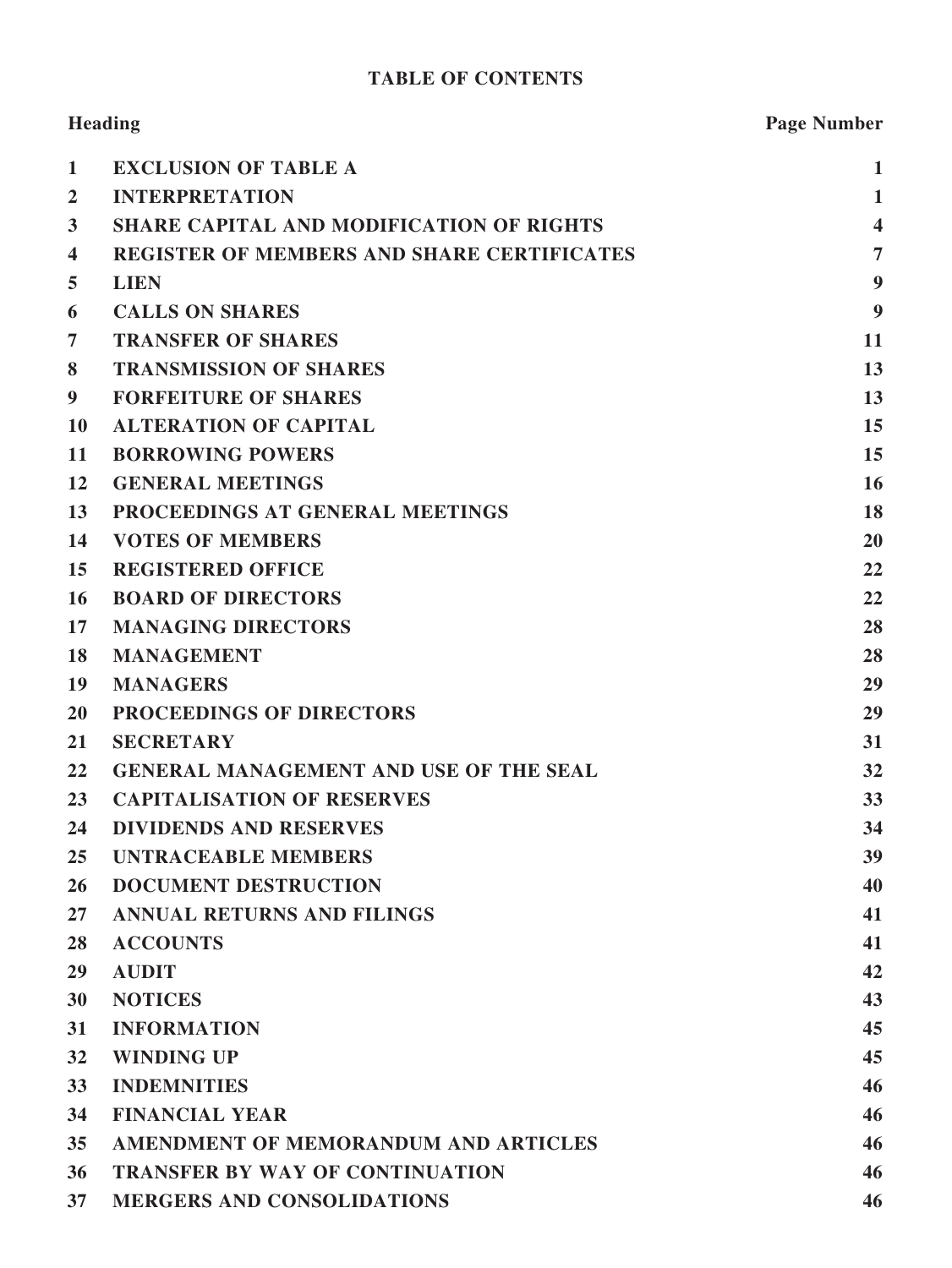# **FOURTH AMENDED AND RESTATED ARTICLES OF ASSOCIATION OF CLOVER BIOPHARMACEUTICALS, LTD. 三葉草生物製藥有限公司**

(conditionally adopted by special resolution passed on May 27, 2022 and effective on May 27, 2022)

# **1 Exclusion of Table A**

The regulations contained in Table A in the First Schedule to the Companies Act shall not apply to the Company.

# **2 Interpretation**

- 2.1 The marginal notes to these Articles shall not affect the interpretation hereof.
- 2.2 In these Articles, unless there be something in the subject or context inconsistent therewith:

| "Articles"                | shall mean these Articles of Association and all supplementary,<br>amended or substituted Articles for the time being in force.                                                                                                                                                                                                                                                                                                              |
|---------------------------|----------------------------------------------------------------------------------------------------------------------------------------------------------------------------------------------------------------------------------------------------------------------------------------------------------------------------------------------------------------------------------------------------------------------------------------------|
| "associate"               | shall have the meaning given to it in the Listing Rules.                                                                                                                                                                                                                                                                                                                                                                                     |
| "Auditors"                | shall mean the persons appointed by the Company from time to<br>time to perform the duties of auditors of the Company.                                                                                                                                                                                                                                                                                                                       |
| "black rainstorm warning" | shall have the meaning given to it in the Interpretation and<br>General Clauses Ordinance (Cap. 1 of the Laws of Hong<br>Kong).                                                                                                                                                                                                                                                                                                              |
| "Board"                   | shall mean the majority of the Directors present and voting at a<br>meeting of Directors at which a quorum is present.                                                                                                                                                                                                                                                                                                                       |
| "business day"            | shall mean a day on which the Exchange generally is open<br>for the business of dealing in securities in Hong Kong.<br>Notwithstanding the foregoing, where the Exchange is closed<br>for business of dealing in securities in Hong Kong on a day<br>by reason of a gale warning, black rainstorm warning or other<br>similar event, such day shall for the purpose of any notice sent<br>under these Articles be counted as a business day. |
| "capital"                 | shall mean the share capital from time to time of the Company.                                                                                                                                                                                                                                                                                                                                                                               |
| "Chairperson"             | shall mean the Chairperson presiding at any meeting of<br>members or of the Board.                                                                                                                                                                                                                                                                                                                                                           |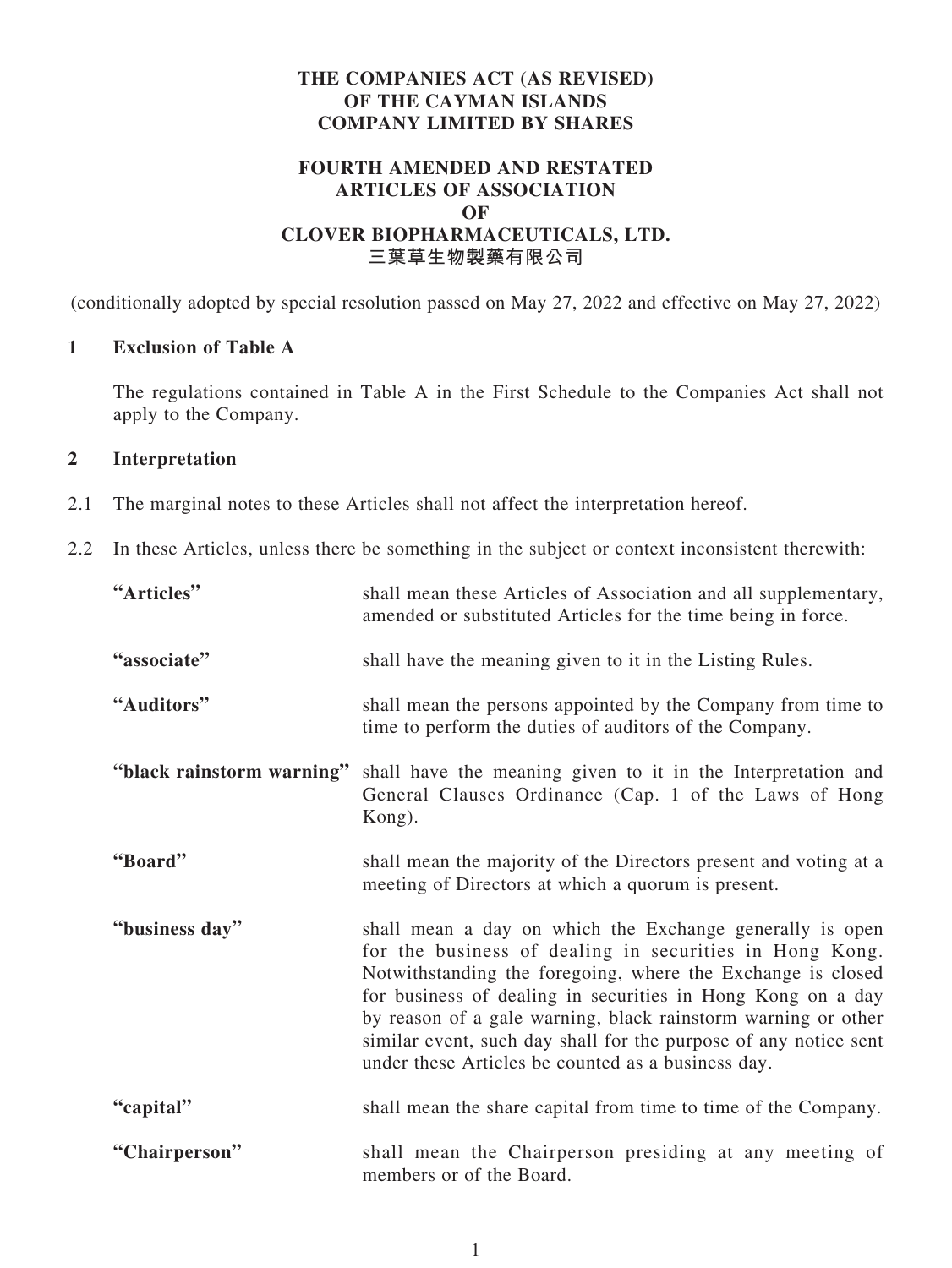| "close associate"                | shall have the meaning given to it in the Listing Rules.                                                                                                                                                                                           |
|----------------------------------|----------------------------------------------------------------------------------------------------------------------------------------------------------------------------------------------------------------------------------------------------|
| "Companies Act"                  | shall mean the Companies Act (As Revised), Cap. 22 of the<br>Cayman Islands and any amendments thereto or re-enactments<br>thereof for the time being in force and includes every other law<br>incorporated therewith or substituted therefor.     |
| "Companies Ordinance"            | shall mean the Companies Ordinance (Cap. 622 of the Laws of<br>Hong Kong) as in force from time to time.                                                                                                                                           |
| "Company"                        | shall mean Clover Biopharmaceuticals, Ltd. 三葉草生物製藥<br>有限公司.                                                                                                                                                                                        |
| "Company's Website"              | shall mean the website of the Company, the address or domain<br>name of which has been notified to members.                                                                                                                                        |
| "Director"                       | shall mean any director from time to time of the Company.                                                                                                                                                                                          |
| "dividend"                       | shall include bonus dividends and distributions permitted by<br>the Companies Act to be categorised as dividends.                                                                                                                                  |
| "electronic"                     | shall have the meaning given to it in the Electronic<br>Transactions Act.                                                                                                                                                                          |
| "electronic means"               | shall include sending or otherwise making available to the<br>intended recipients of the communication in electronic format.                                                                                                                       |
| "Electronic Signature"           | shall mean an electronic symbol or process attached to or<br>logically associated with an electronic communication and<br>executed or adopted by a person with the intent to sign the<br>electronic communication.                                 |
| "Electronic Transactions<br>Act" | shall mean the Electronic Transactions Act (As Revised) of the<br>Cayman Islands and any amendment thereto or re-enactments<br>thereof for the time being in force and includes every other law<br>incorporated therewith or substituted therefor. |
| "Exchange"                       | shall mean The Stock Exchange of Hong Kong Limited.                                                                                                                                                                                                |
| "gale warning"                   | shall have the meaning given to it in the Interpretation and<br>General Clauses Ordinance (Cap. 1 of the Laws of Hong<br>Kong).                                                                                                                    |
| "holding company"                | shall have the meaning attributed to such term in the<br>Companies Ordinance.                                                                                                                                                                      |
| "Listing Rules"                  | shall mean the Rules Governing the Listing of Securities on the<br>Exchange as amended from time to time.                                                                                                                                          |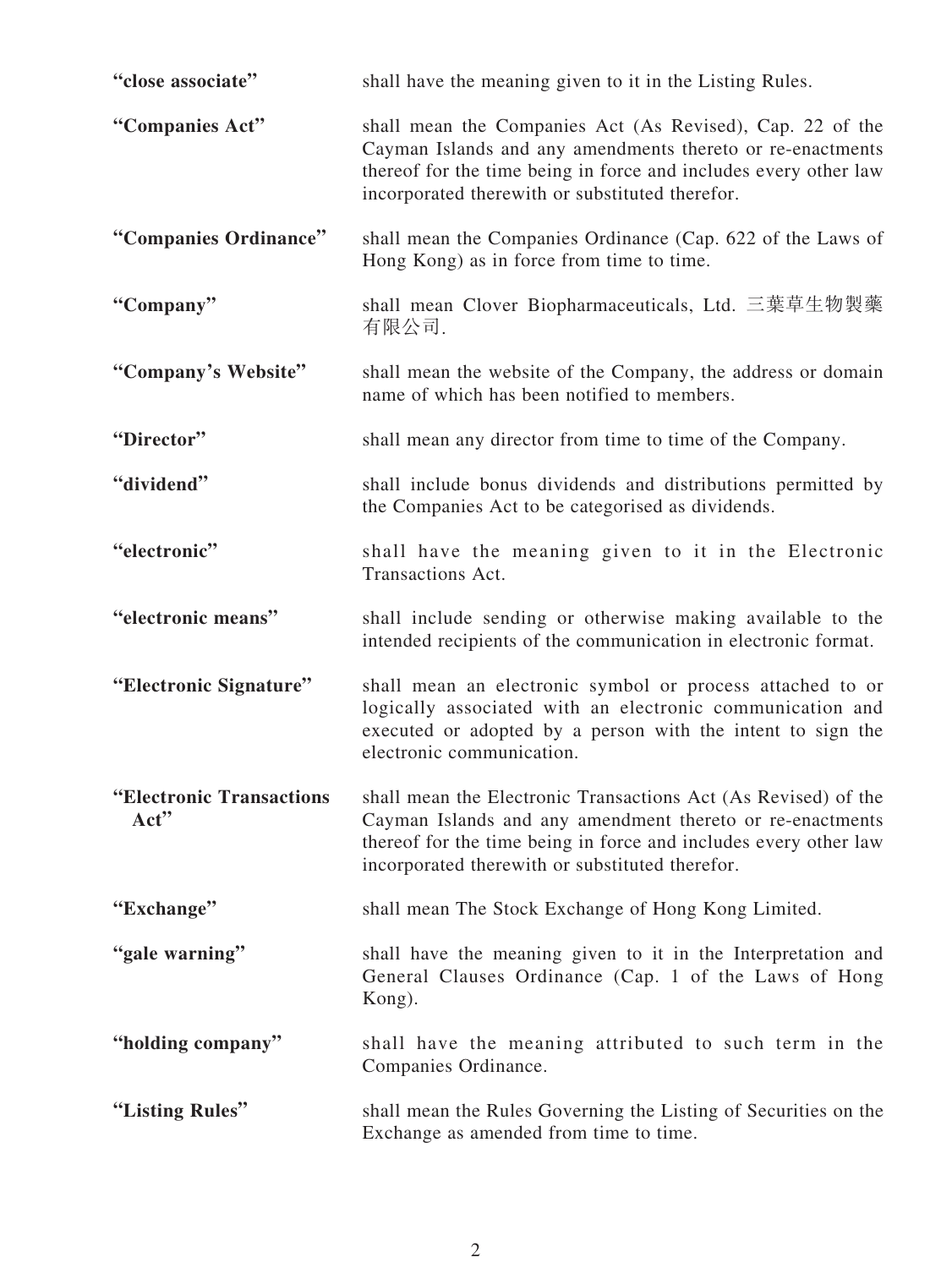| "members"                                | shall mean the persons who are duly registered as the holders<br>from time to time of shares in the register including persons<br>who are jointly so registered.                                                                                                                                                                                                                                          |
|------------------------------------------|-----------------------------------------------------------------------------------------------------------------------------------------------------------------------------------------------------------------------------------------------------------------------------------------------------------------------------------------------------------------------------------------------------------|
| "Memorandum"                             | shall mean the memorandum of association of the Company.                                                                                                                                                                                                                                                                                                                                                  |
| "month"                                  | shall mean a calendar month.                                                                                                                                                                                                                                                                                                                                                                              |
| "ordinary resolution"                    | shall mean a resolution passed by a simple majority of the<br>votes of such members as, being entitled to do so, vote in<br>person or, where proxies are allowed, by proxy or, in the case<br>of corporations, by their duly authorised representatives, at a<br>general meeting held in accordance with these Articles, and<br>shall include an ordinary resolution passed pursuant to Article<br>13.10. |
| "principal register"                     | shall mean the register of members of the Company maintained<br>at such place within or outside the Cayman Islands as the<br>Board shall determine from time to time.                                                                                                                                                                                                                                     |
| "published in the<br>newspapers"         | shall mean published as a paid advertisement in English in<br>at least one English language newspaper and in Chinese in at<br>least one Chinese language newspaper, being in each case a<br>newspaper published daily and circulating generally in Hong<br>Kong in accordance with the Listing Rules.                                                                                                     |
| "published on the<br>Exchange's website" | shall mean published in English and Chinese on the Exchange's<br>website in accordance with the Listing Rules.                                                                                                                                                                                                                                                                                            |
|                                          | "recognised clearing house" shall have the meaning ascribed thereto in Part I of Schedule 1<br>of the Securities and Futures Ordinance (Cap. 571 of the Laws<br>of Hong Kong) and any amendments thereto or re-enactments<br>thereof for the time being in force and includes every other law<br>incorporated therewith or substituted therefor.                                                          |
| "register"                               | shall mean the principal register and any branch registers.                                                                                                                                                                                                                                                                                                                                               |
| "rights issue"                           | shall mean an offer by way of rights to existing holders of<br>securities of the Company which enables those holders to<br>subscribe for securities in proportion to their existing holdings.                                                                                                                                                                                                             |
| "seal"                                   | shall include the common seal of the Company, the securities<br>seal or any duplicate seal adopted by the Company pursuant to<br>Article 22.2.                                                                                                                                                                                                                                                            |
| "Secretary"                              | shall mean the person or persons appointed as company<br>secretary by the Board from time to time.                                                                                                                                                                                                                                                                                                        |
| "share"                                  | shall mean a share in the capital of the Company.                                                                                                                                                                                                                                                                                                                                                         |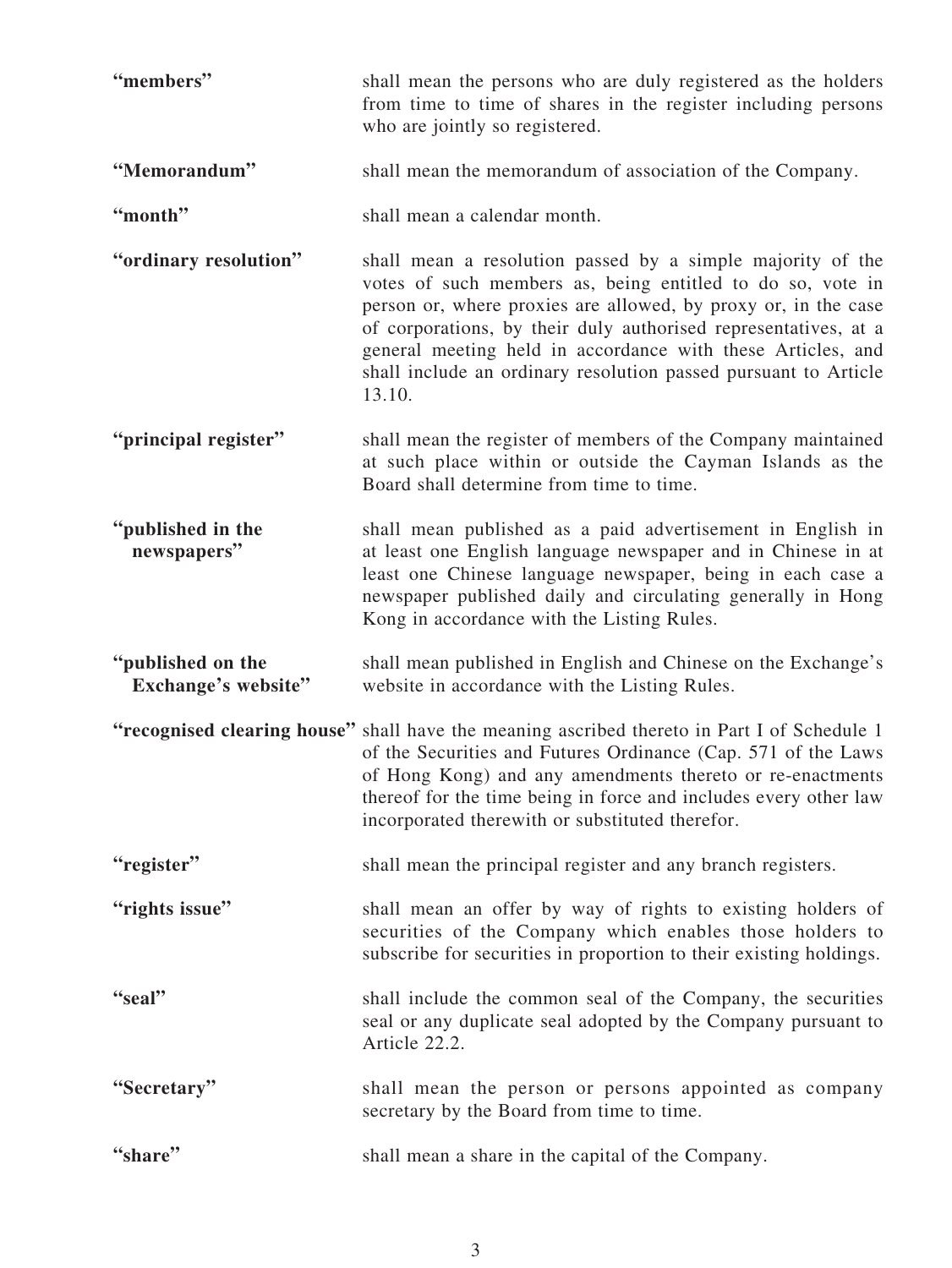- **"special resolution"** shall have the same meaning as ascribed thereto in the Companies Act and for this purpose, the requisite majority shall be not less than three-fourths of the votes of such members as, being entitled to do so, vote in person or, where proxies are allowed, by proxy or, in the case of corporations, by their duly authorised representatives, at a general meeting of which notice specifying the intention to propose the resolution as a special resolution has been duly given, and shall include a special resolution passed pursuant to Article 13.10.
- **"subsidiary"** shall have the meaning attributed to such term in the Companies Ordinance, but interpreting the term "subsidiary" in accordance with the definition of "subsidiary" under the Listing Rules.
- **"transfer office"** shall mean the place where the principal register is situate for the time being.
- 2.3 Subject as aforesaid, any words defined in the Companies Act shall, if not inconsistent with the subject and/or context, bear the same meanings in these Articles.
- 2.4 Words importing either gender shall include the other gender and the neuter; words importing persons and the neuter shall include companies and corporations and vice versa; and words denoting the singular shall include the plural and words denoting the plural shall include the singular.
- 2.5 "**Writing**" or "**printing**" shall include writing, printing, lithograph, photograph, type-writing and every other mode of representing words or figures in a legible and non-transitory form and, only where used in connection with a notice served by the Company on members or other persons entitled to receive notices hereunder, shall also include a record maintained in an electronic medium which is accessible in visible form so as to be useable for subsequent reference.
- 2.6 Sections 8 and 19(3) of the Electronic Transactions Act shall not apply.

# **3 Share Capital and Modification of Rights**

- 3.1 The authorised share capital of the Company at the date of the adoption of these Articles is US\$200,000 divided into 2,000,000,000 shares of a nominal or par value of US\$0.0001 each. **Capital**
- 3.2 Subject to the provisions of these Articles and to any direction that may be given by the Company in general meeting and without prejudice to any special rights conferred on the holders of any existing shares or attaching to any class of shares, any share may be issued with or have attached thereto such preferred, deferred, qualified or other special rights or restrictions, whether in regard to dividend, voting, return of capital or otherwise, and to such persons at such times and for such consideration as the Board may determine. Subject to the Companies Act and to any special rights conferred on any members or attaching to any class of shares, any share may, with the sanction of a special resolution, be issued on terms that it is, or at the option of the Company or the holder thereof is, liable to be redeemed. No shares shall be issued to bearer. **Issue of shares**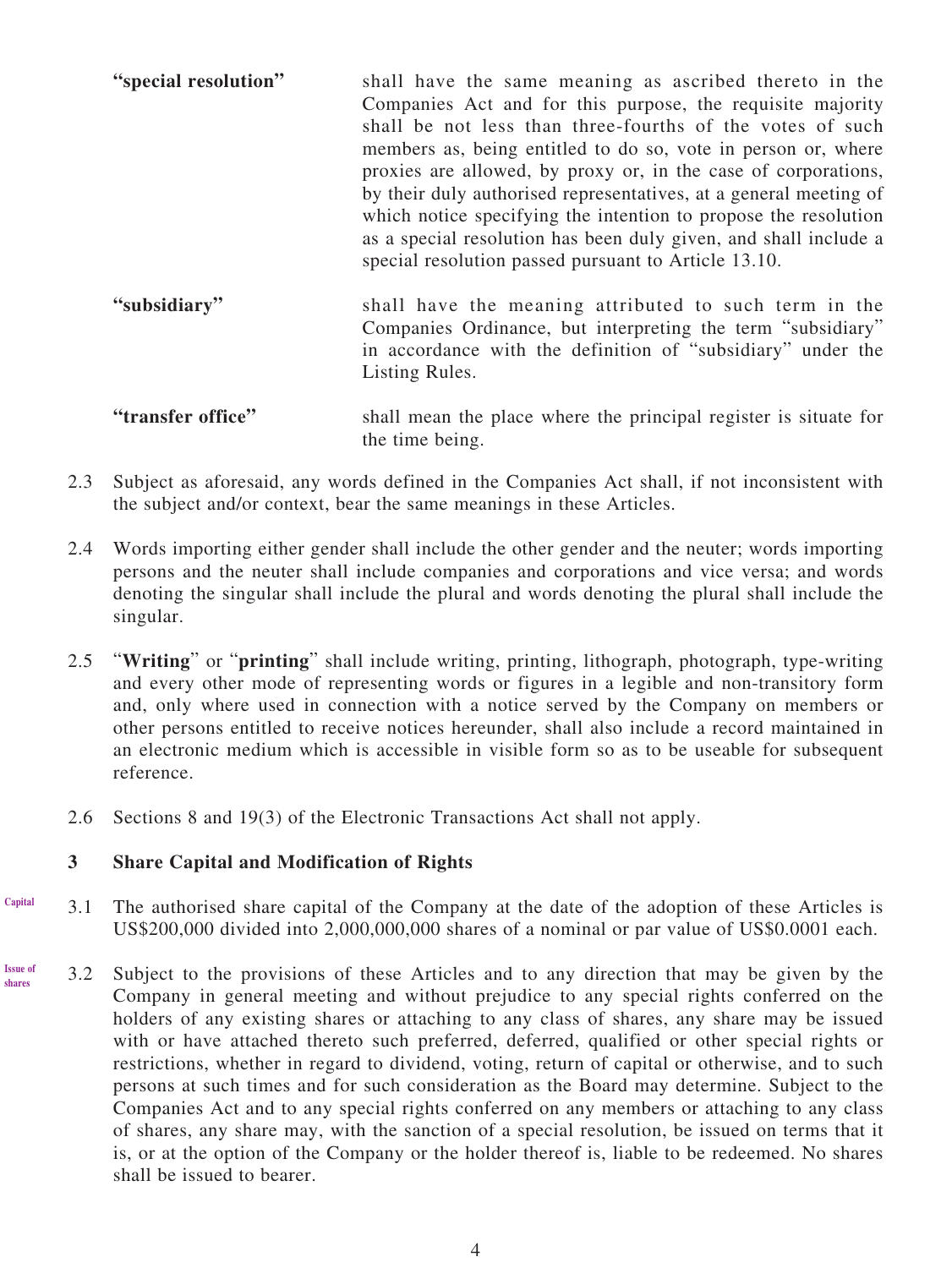- 3.3 Subject to the Listing Rules, the Board may issue warrants to subscribe for any class of shares or other securities of the Company on such terms as it may from time to time determine. No warrants shall be issued to bearer for so long as a recognised clearing house (in its capacity as such) is a member. Where warrants are issued to bearer, no new warrant shall be issued to replace one that has been lost unless the Board is satisfied beyond reasonable doubt that the original has been destroyed and the Company has received an indemnity in such form as the Board shall think fit with regard to the issue of any such new warrant. Issue of warrants
	- 3.4 If at any time the share capital of the Company is divided into different classes of shares, all or any of the rights attached to any class of shares for the time being issued (unless otherwise provided for in the terms of issue of the shares of that class) may, subject to the provisions of the Companies Act, be varied or abrogated with the consent in writing of the holders of not less than three-fourths in nominal value of the issued shares of that class or with the sanction of a special resolution passed at a separate meeting of the holders of shares of that class. To every such separate meeting all the provisions of these Articles relating to general meetings shall mutatis mutandis apply, but so that the quorum for the purposes of any such separate meeting and of any adjournment thereof shall be a person or persons together holding (or representing by proxy or duly authorised representative) at the date of the relevant meeting not less than one-third in nominal value of the issued shares of that class.
		- 3.5 The special rights conferred upon the holders of shares of any class shall not, unless otherwise expressly provided in the rights attaching to or the terms of issue of such shares, be deemed to be varied by the creation or issue of further shares ranking pari passu therewith.
- 3.6 Where the share capital of the Company include shares which do not carry voting rights, the words "non-voting" shall appear in the designation of such shares. Where the share capital of the Company includes shares with different voting rights, the words "restricted voting" or "limited voting" shall appear in the designation of each class of shares other than the class of shares with the most favourable voting rights. **voting shares**
- 3.7 Subject to the Companies Act, or any other law or so far as not prohibited by any law or the Listing Rules and subject to any rights conferred on the holders of any class of shares, the Company shall have the power to purchase or otherwise acquire any of its own shares (which expression as used in this Article includes redeemable shares) provided that the manner of purchase has first been authorised by a resolution of the members, and to purchase or otherwise acquire warrants for the subscription or purchase of its own shares, and shares and warrants for the subscription or purchase of any shares in any company which is its holding company and may make payment therefor in any manner authorised or not prohibited by law, including out of capital, or to give, directly or indirectly, by means of a loan, a guarantee, a gift, an indemnity, the provision of security or otherwise howsoever, financial assistance for the purpose of or in connection with a purchase or other acquisition made or to be made by any person of any shares or warrants in the Company or any company which is a holding company of the Company and should the Company purchase or otherwise acquire its own shares or warrants neither the Company nor the Board shall be required to select the shares or warrants to be purchased or otherwise acquired rateably or in any other manner as between the holders of shares or warrants of the same class or as between them and the holders of shares or warrants of any other class or in accordance with the rights as to dividends or capital conferred by any class of shares provided always that any such purchase or other acquisition or financial assistance shall only be made in accordance with any relevant code, rules or regulations issued by the Exchange or the Securities and Futures Commission of Hong Kong from time to time in force. **may purchase and and warrants**

**How class rights may be modified** App 3 r.15

**Non-voting or limited** 

**Company**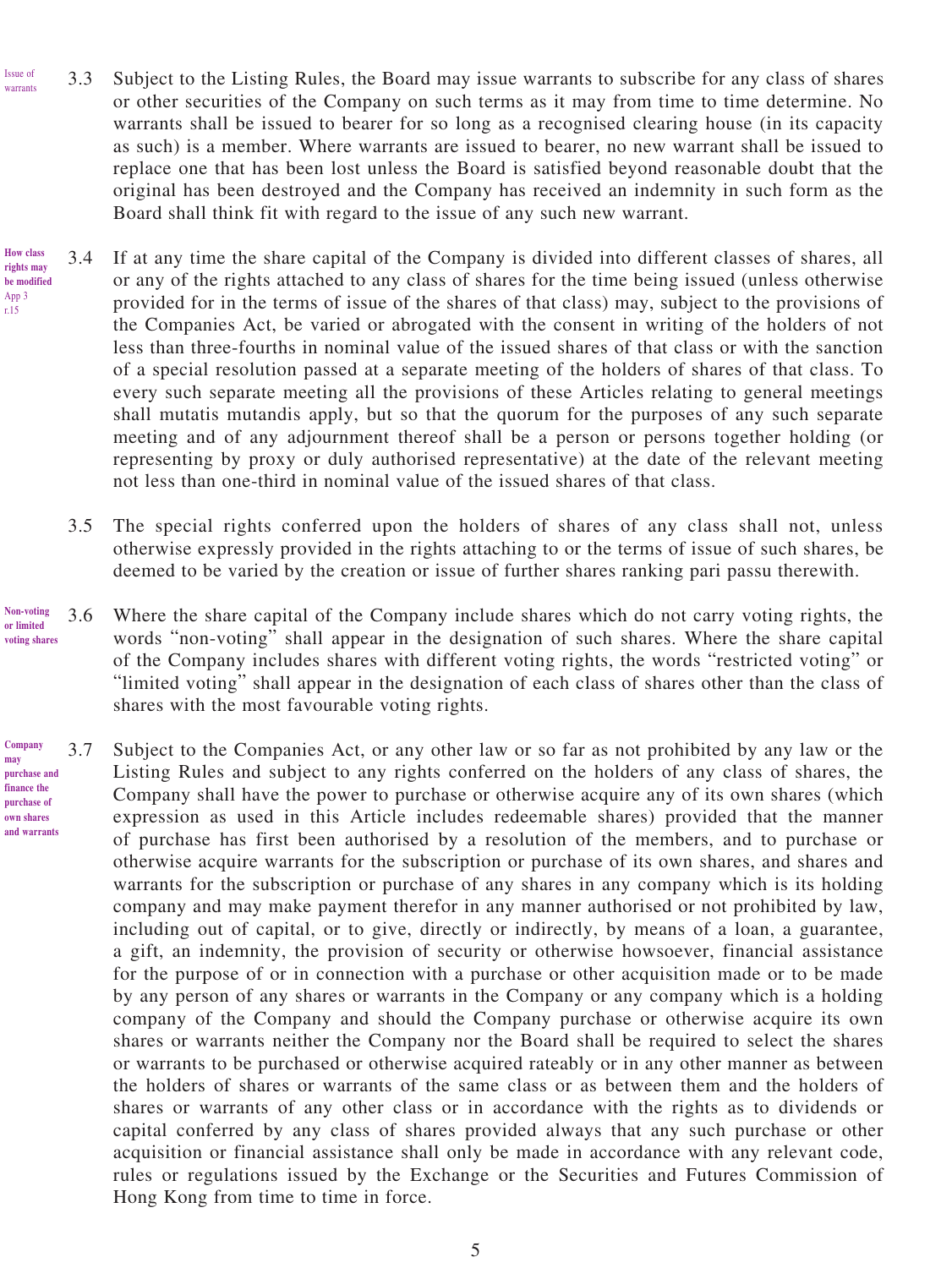- 3.8 The Board may accept the surrender for no consideration of any fully paid share. **Surrender of shares**
- 3.9 The Company in general meeting may, from time to time, whether or not all the shares for the time being authorised shall have been issued and whether or not all the shares for the time being issued shall have been fully paid up, by ordinary resolution, increase its share capital by the creation of new shares, such new capital to be of such amount and to be divided into shares of such respective amounts as the resolution shall prescribe. **Power to increase capital**
- 3.10 Subject to the provisions of the Companies Act and the Memorandum, and to any special rights conferred on the holders of any shares or attaching to any class of shares, shares may be issued on the terms that they may be, or at the option of the Company or the holders are, liable to be redeemed on such terms and in such manner, including out of capital, as determined by a special resolution. **Redemption**
	- 3.11 Where the Company purchases or redeems any of its shares, purchases or redemption not made through the market or by tender shall be limited to a maximum price, and if purchases are by tender, tenders shall be available to all members alike.
- 3.12 The purchase or redemption of any share shall not be deemed to give rise to the purchase or redemption of any other share. **Purchase or redemption not to give rise to other**

#### **purchases or redemptions Certificates to be surrendered for cancellation**

- 3.13 The holder of the shares being purchased, surrendered or redeemed shall be bound to deliver up to the Company at its principal place of business in Hong Kong or such other place as the Board shall specify the certificate(s) thereof, if any, for cancellation and thereupon the Company shall pay to him the purchase or redemption monies in respect thereof.
- 3.14 Subject to the provisions of the Companies Act, the Memorandum and these Articles relating to new shares, the unissued shares in the Company (whether forming part of its original or any increased capital) shall be at the disposal of the Board, which may offer, allot, grant options over or otherwise dispose of them to such persons, at such times and for such consideration, and upon such terms, as the Board shall determine. **Shares at the disposal of the Board**
- 3.15 The Company may, unless prohibited by law, at any time pay a commission to any person for subscribing or agreeing to subscribe (whether absolutely or conditionally) for any shares in the Company or procuring or agreeing to procure subscriptions (whether absolute or conditional) for any shares in the Company, but so that the conditions and requirements of the Companies Act shall be observed and complied with, and in each case the commission shall not exceed 10% of the price at which the shares are issued. Company may pay commissions
- 3.16 Except as otherwise expressly provided by these Articles or as required by law or as ordered by a court of competent jurisdiction, no person shall be recognised by the Company as holding any share upon any trust and the Company shall not be bound by or be compelled in any way to recognise (even when having notice thereof) any equitable, contingent, future or partial interest in any shares or any interest in any fractional part of a share or any other rights in respect of any share except an absolute right to the entirety thereof in the registered holder. Company not to recognise trusts in respect of shares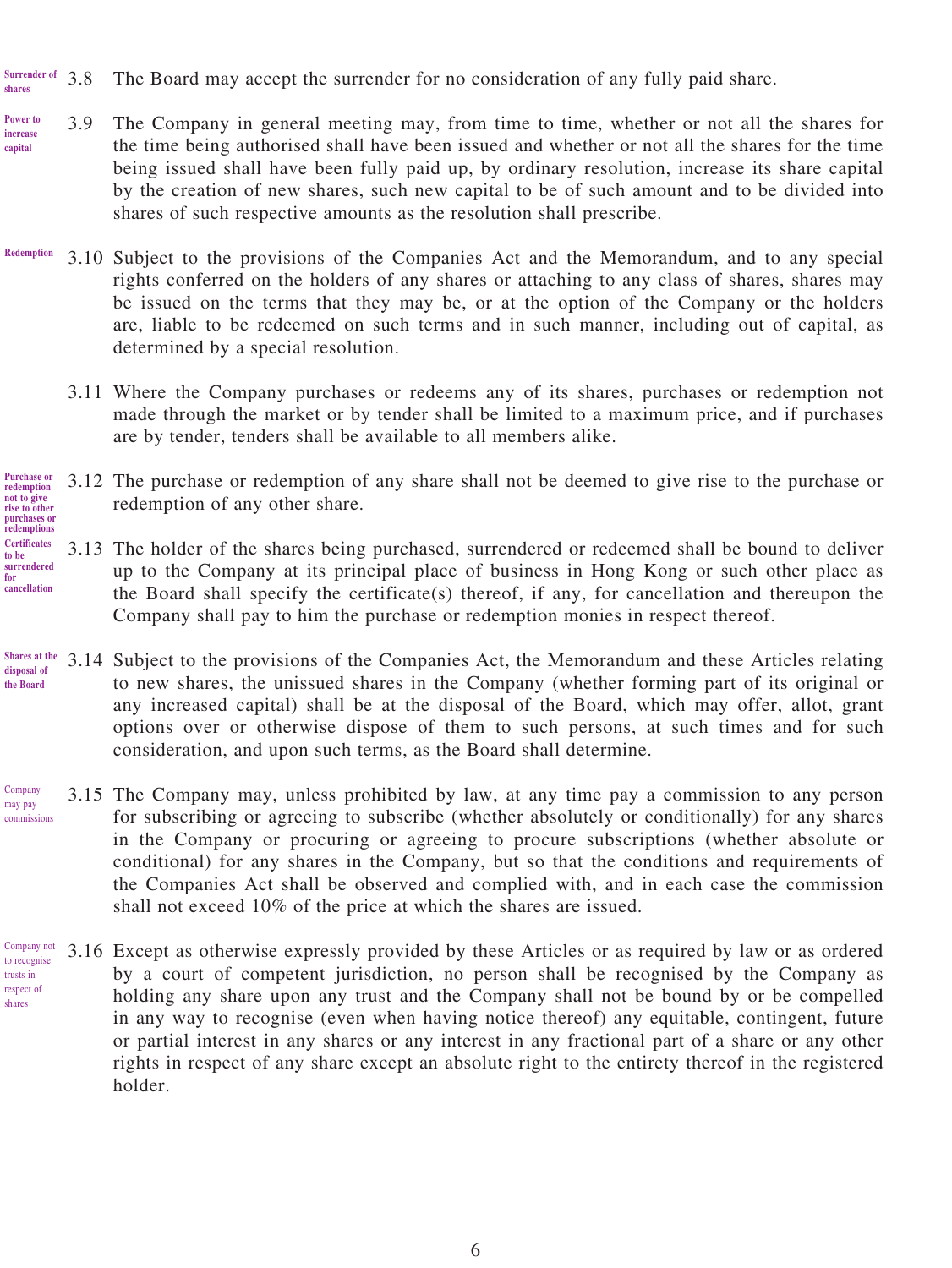### **4 Register of Members and Share Certificates**

App 3 r.20

- 4.1 The Board shall cause to be kept at such place within or outside the Cayman Islands as it deems fit a principal register of the members and there shall be entered therein the particulars of the members and the shares issued to each of them and other particulars required under the Companies Act. **Share register**
	- 4.2 If the Board considers it necessary or appropriate, the Company may establish and maintain a branch register or registers of members at such location or locations within or outside the Cayman Islands as the Board thinks fit. The principal register and the branch register(s) shall together be treated as the register for the purposes of these Articles.
	- 4.3 The Board may, in its absolute discretion, at any time transfer any share on the principal register to any branch register or any share on any branch register to the principal register or any other branch register.
	- 4.4 Notwithstanding anything contained in this Article 4, the Company shall as soon as practicable and on a regular basis record in the principal register all transfers of shares effected on any branch register and shall at all times maintain the principal register in such manner as to show at all times the members for the time being and the shares respectively held by them, in all respects in accordance with the Companies Act.
	- 4.5 For so long as any shares are listed on the Exchange, title to such listed shares may be evidenced and transferred in accordance with the Listing Rules that are or shall be applicable to such listed shares. The register of members maintained by the Company in respect of such listed shares (whether the principal register or a branch register) may be kept by recording the particulars required by Section 40 of the Companies Act in a form otherwise than legible (provided it is capable of being reproduced in a legible form) if such recording otherwise complies with the Listing Rules that are or shall be applicable to such listed shares.
	- 4.6 Except when a register is closed and, if applicable, subject to the additional provisions of Article 4.8, the principal register and any branch register shall during business hours be kept open to inspection by any member without charge.
		- 4.7 The reference to business hours in Article 4.6 is subject to such reasonable restrictions as the Company in general meeting may impose, but so that not less than two hours in each business day is to be allowed for inspections.
		- 4.8 The register may, on 10 business days' notice (or on 6 business days' notice in the case of a rights issue) being given by advertisement published on the Exchange's website, or, subject to the Listing Rules, by electronic communication in the manner in which notices may be served by the Company by electronic means as herein provided or by advertisement published in the newspapers, be closed at such times and for such periods as the Board may from time to time determine, either generally or in respect of any class of shares, provided that the register shall not be closed for more than 30 days in any year (or such longer period as the members may by ordinary resolution determine provided that such period shall not be extended beyond 60 days in any year). The Company shall, on demand, furnish any person seeking to inspect the register or part thereof which is closed by virtue of these Articles with a certificate under the hand of the Secretary stating the period for which, and by whose authority, it is closed. In the event that there is an alteration of book closure dates, the Company shall give at least 5 business days' notice in accordance with the procedures set out in this Article.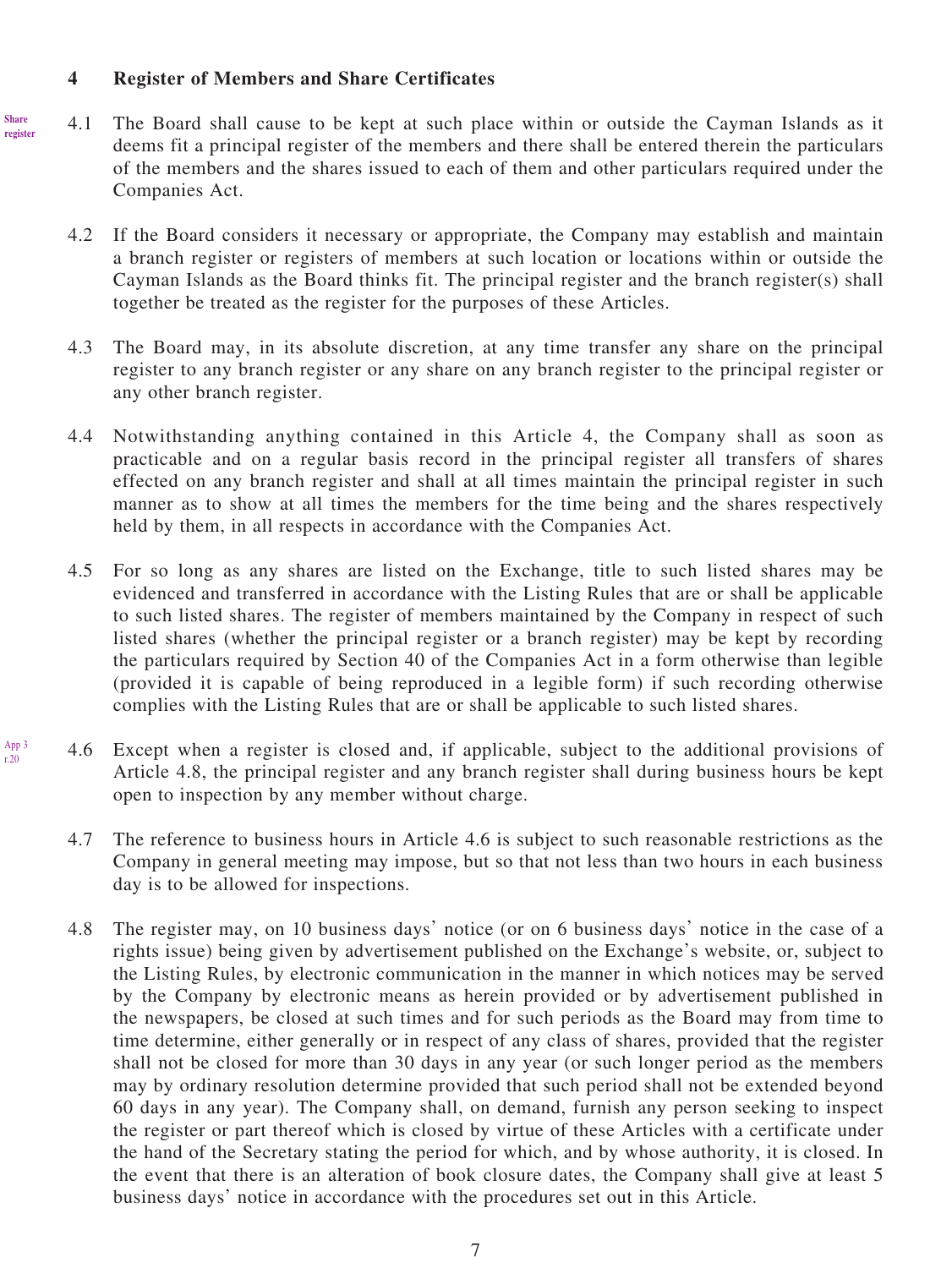- 4.9 Any register held in Hong Kong shall during normal business hours (subject to such reasonable restrictions as the Board may impose) be open to inspection by a member without charge and any other person on payment of a fee of such amount not exceeding the maximum amount as may from time to time be permitted under the Listing Rules as the Board may determine for each inspection. Any member may require a copy of the register, or any part thereof, on payment of HK\$0.25, or such lesser sum as the Company may prescribe, for every 100 words or fractional part thereof required to be copied. The Company shall cause any copy so required by any person to be sent to that person within a period of 10 days commencing on the date next after the day on which the request is received by the Company.
- 4.10 In lieu of, or apart from, closing the register pursuant to other provisions in these Articles, the Board may fix in advance a date as the record date for any such determination of members entitled to receive notice of, or to vote at any general meeting of the members or any adjournment thereof, or for the purpose of determining the members entitled to receive payment of any dividend or distribution, or in order to make a determination of members for any other purpose.
- 4.11 Every person whose name is entered as a member in the register shall be entitled to receive, within any relevant time limit as prescribed in the Companies Act or as the Exchange may from time to time determine, whichever is shorter, and subject to payment of any fees which may be payable pursuant to Article 7.8, after allotment or lodgement of transfer, or within such other period as the conditions of issue shall provide, one certificate for all his shares of each class or, if he shall so request, in a case where the allotment or transfer is of a number of shares in excess of the number for the time being forming an Exchange board lot, such numbers of certificates for shares in Exchange board lots or multiples thereof as he shall request and one for the balance (if any) of the shares in question, provided that, in respect of a share or shares held jointly by several persons, the Company shall not be bound to issue a certificate or certificates to each such person, and the issue and delivery of a certificate or certificates to one of several joint holders shall be sufficient delivery to all such holders. All certificates for shares shall be delivered personally or sent through the post addressed to the member entitled thereto at his registered address as appearing in the register. **Share certificates**
- 4.12 Every certificate for shares or debentures or representing any other form of security of the Company shall be issued under the seal of the Company, which shall only be affixed with the authority of the Board. **Share certificates to be sealed**
- 4.13 Every share certificate shall specify the number and class of shares in respect of which it is issued and the amount paid thereon or the fact that they are fully paid, as the case may be, and may otherwise be in such form as the Board may from time to time prescribe. **Every certificate to specify number and class of**

**shares**

- 4.14 The Company shall not be bound to register more than four persons as joint holders of any **Joint holders** share. If any share shall stand in the names of two or more persons, the person first named in the register shall be deemed the sole holder thereof as regards service of notices and, subject to the provisions of these Articles, all or any other matters connected with the Company, except the transfer of the share.
- Replacement 4.15 If a share certificate is defaced, lost or destroyed, it may be replaced on payment of such fee, if any, not exceeding such amount as may from time to time be permitted under the Listing Rules (or such lesser sum as the Board may from time to time require) and on such terms and conditions, if any, as to publication of notices, evidence and indemnity, as the Board thinks fit and where it is defaced or worn out, after delivery up of the old certificate to the Company for cancellation. **of share certificates**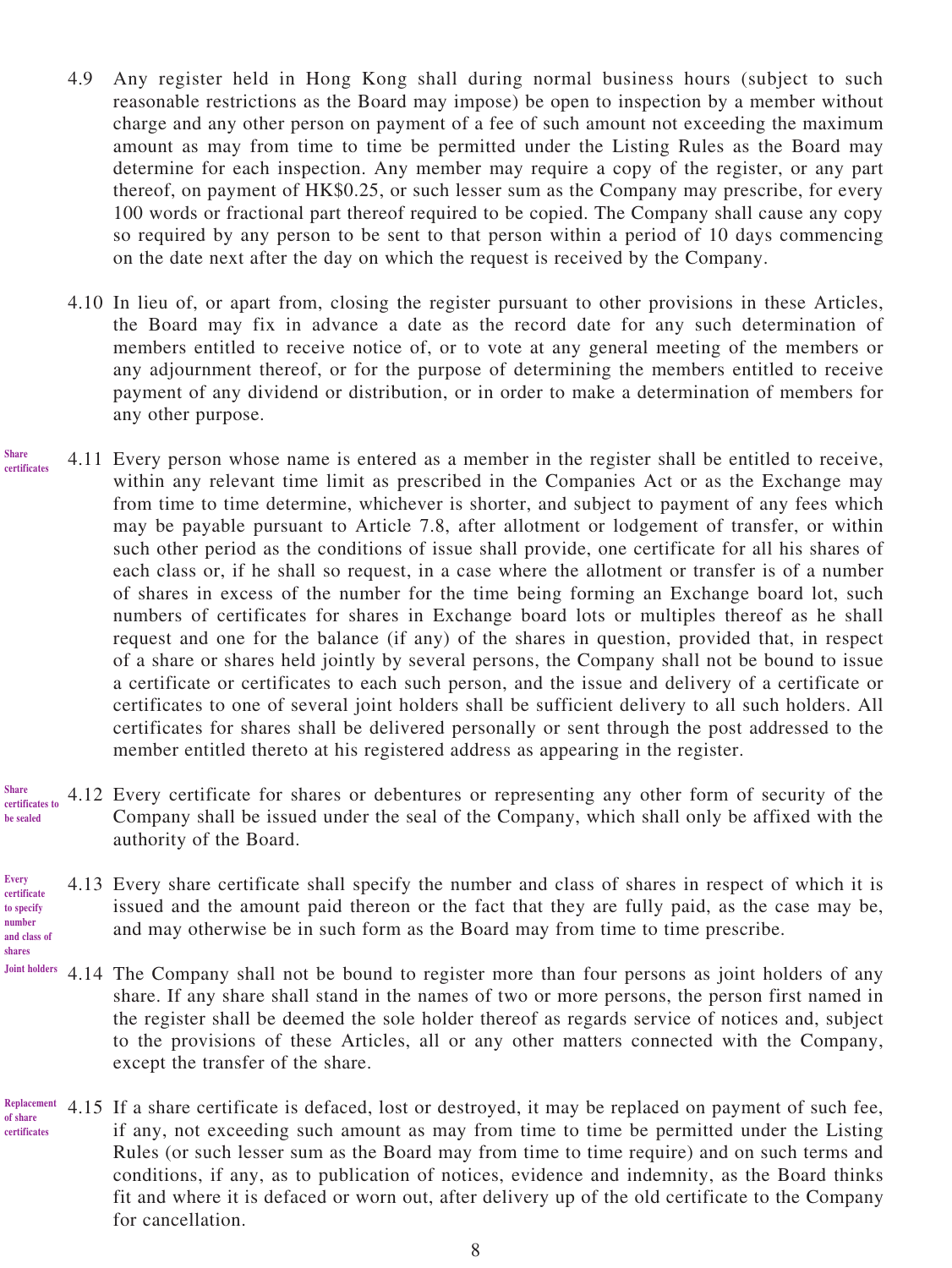# **5 Lien**

- 5.1 The Company shall have a first and paramount lien on every share (not being a fully paid up share) for all monies, whether presently payable or not, called or payable at a fixed time in respect of such share; and the Company shall also have a first and paramount lien and charge on all shares (other than fully paid up shares) standing registered in the name of a member (whether solely or jointly with others) for all the debts and liabilities of such member or his estate to the Company and whether the same shall have been incurred before or after notice to the Company of any equitable or other interest of any person other than such member, and whether the period for the payment or discharge of the same shall have actually arrived or not, and notwithstanding that the same are joint debts or liabilities of such member or his estate and any other person, whether such person is a member or not. **Company's lien**
- 5.2 The Company's lien (if any) on a share shall extend to all dividends and bonuses declared in respect thereof. The Board may resolve that any share shall for some specified period be exempt wholly or partially from the provisions of this Article. **Lien extends to dividends and bonuses**
- 5.3 The Company may sell in such manner as the Board thinks fit any share on which the Company has a lien, but no sale shall be made unless some sum in respect of which the lien exists is presently payable or the liability or engagement in respect of which such lien exists is liable to be presently fulfilled or discharged, nor until the expiration of 14 days after a notice in writing, stating and demanding payment of the sum presently payable or specifying the liability or engagement and demanding fulfilment or discharge thereof and giving notice of intention to sell in default, shall have been given to the registered holder for the time being of the shares or the person, of which the Company has notice, entitled to the shares by reason of such holder's death, mental disorder or bankruptcy. **Sale of shares subject to lien**
- 5.4 The net proceeds of such sale by the Company after the payment of the costs of such sale shall be applied in or towards payment or satisfaction of the debt or liability or engagement in respect whereof the lien exists, so far as the same is presently payable, and any residue shall (subject to a like lien for debts or liabilities not presently payable as existed upon the shares prior to the sale and upon surrender, if required by the Company, for cancellation of the certificate for the shares sold) be paid to the holder immediately before such sale of the shares. For giving effect to any such sale, the Board may authorise any person to transfer the shares sold to the purchaser thereof and may enter the purchaser's name in the register as holder of the shares, and the purchaser shall not be bound to see to the application of the purchase money, nor shall his title to the shares be affected by any irregularity or invalidity in the proceedings in reference to the sale. **Application of proceeds of such sale**

#### **6 Calls on Shares**

- 6.1 The Board may from time to time make such calls as it may think fit upon the members in respect of any monies unpaid on the shares held by them respectively (whether on account of the nominal amount of the shares or by way of premium or otherwise) and not by the conditions of allotment thereof made payable at fixed times. A call may be made payable either in one sum or by instalments. A call may be revoked or postponed as the Board may determine. **Calls, how made**
- 6.2 At least 14 days' notice of any call shall be given to each member specifying the time and place of payment and to whom such payment shall be made. **Notice of call**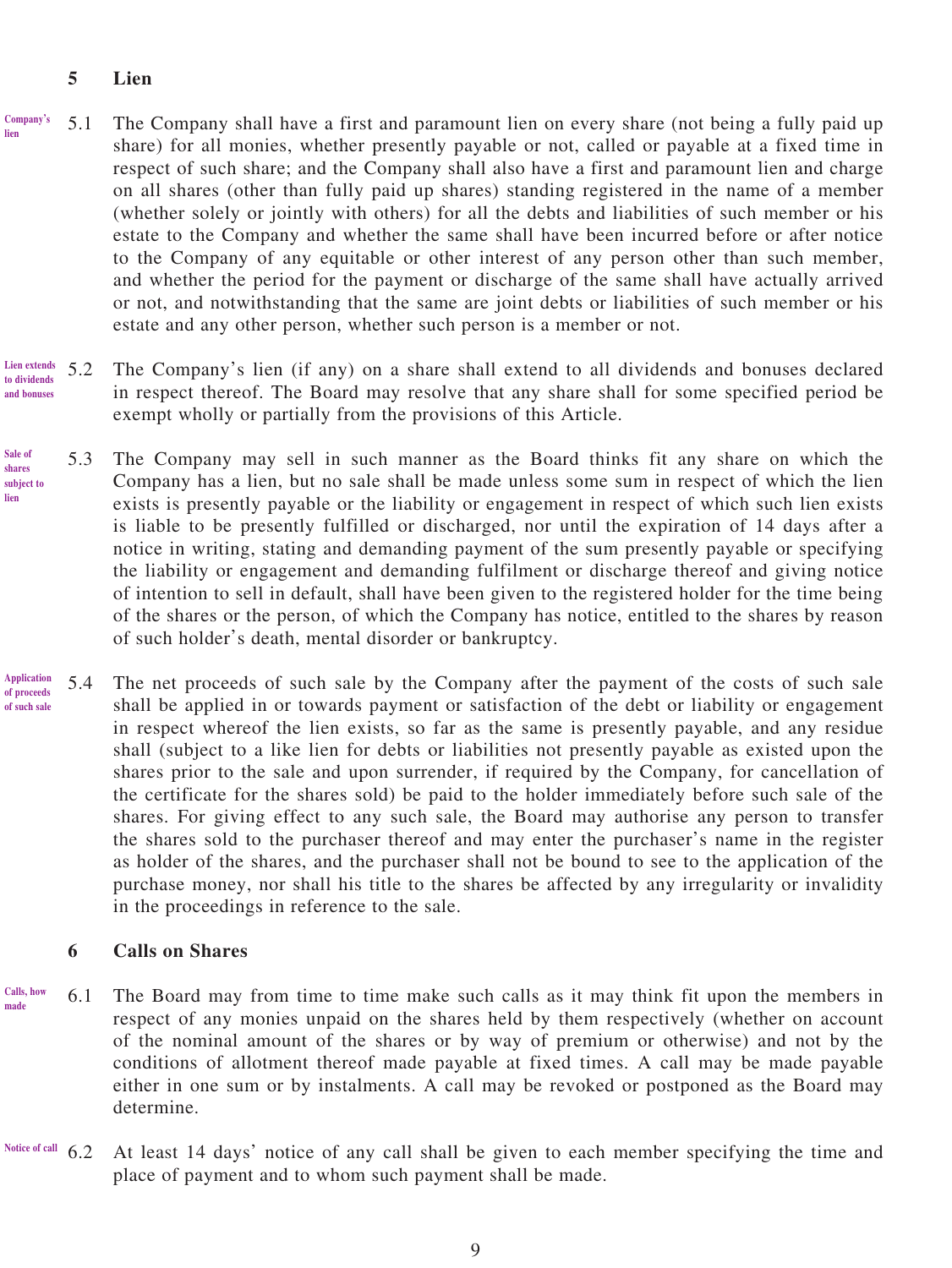- 6.3 A copy of the notice referred to in Article 6.2 shall be sent in the manner in which notices may be sent to members by the Company as herein provided. **Copy of notice** to be **sent**
- 6.4 Every member upon whom a call is made shall pay the amount of every call so made on him to the person and at the time or times and place or places as the Board shall specify. A person upon whom a call is made shall remain liable on such call notwithstanding the subsequent transfer of the shares in respect of which the call was made. **Every member liable to pay call at appointed time and place**
- 6.5 In addition to the giving of notice in accordance with Article 6.3, notice of the person appointed to receive payment of every call and of the times and places appointed for payment may be given to the members affected by notice published on the Exchange's website, or, subject to the Listing Rules, by electronic communication in the manner in which notices may be served by the Company by electronic means as herein provided or by advertisement published in the newspapers. **Notice of call may be published in newspapers or given by electronic means**
- 6.6 A call shall be deemed to have been made at the time when the resolution of the Board authorising such call was passed. **When call deemed to have been made**
- 6.7 The joint holders of a share shall be severally as well as jointly liable for the payment of all calls and instalments due in respect of such share or other monies due in respect thereof. **Liability of joint holders**
- 6.8 The Board may from time to time at its discretion extend the time fixed for any call, and may extend such time as to all or any of the members, whom by reason of residence outside Hong Kong or other cause the Board considers it reasonable to grant an extension to, but no member shall be entitled to any such extension as a matter of grace and favour. **Board may extend time fixed for call**
- 6.9 If the sum or any instalment payable in respect of any call is unpaid on or before the day appointed for payment thereof, the person or persons from whom the sum is due shall pay interest on the same at such rate not exceeding 15% per annum as the Board shall determine from the day appointed for the payment thereof to the time of actual payment, but the Board may waive payment of such interest wholly or in part. **Interest on calls**
- 6.10 No member shall be entitled to receive any dividend or bonus or to be present and vote (save as proxy for another member) at any general meeting, either personally or by proxy, or be reckoned in a quorum, or to exercise any other privilege as a member until all sums or instalments due from him to the Company in respect of any call, whether alone or jointly with any other person, together with interest and expenses (if any) shall have been paid. **Suspension of privileges while call in arrears**
- 6.11 At the trial or hearing of any action or other proceedings for the recovery of any money due for any call, it shall be sufficient to prove that the name of the member sued is entered in the register as the holder, or one of the holders, of the shares in respect of which such debt accrued; that the resolution making the call is duly recorded in the minute book; and that notice of such call was duly given to the member sued, in pursuance of these Articles; and it shall not be necessary to prove the appointment of the Directors who made such call, nor any other matters whatsoever, and the proof of the matters aforesaid shall be conclusive evidence of the debt. **Evidence in action for call**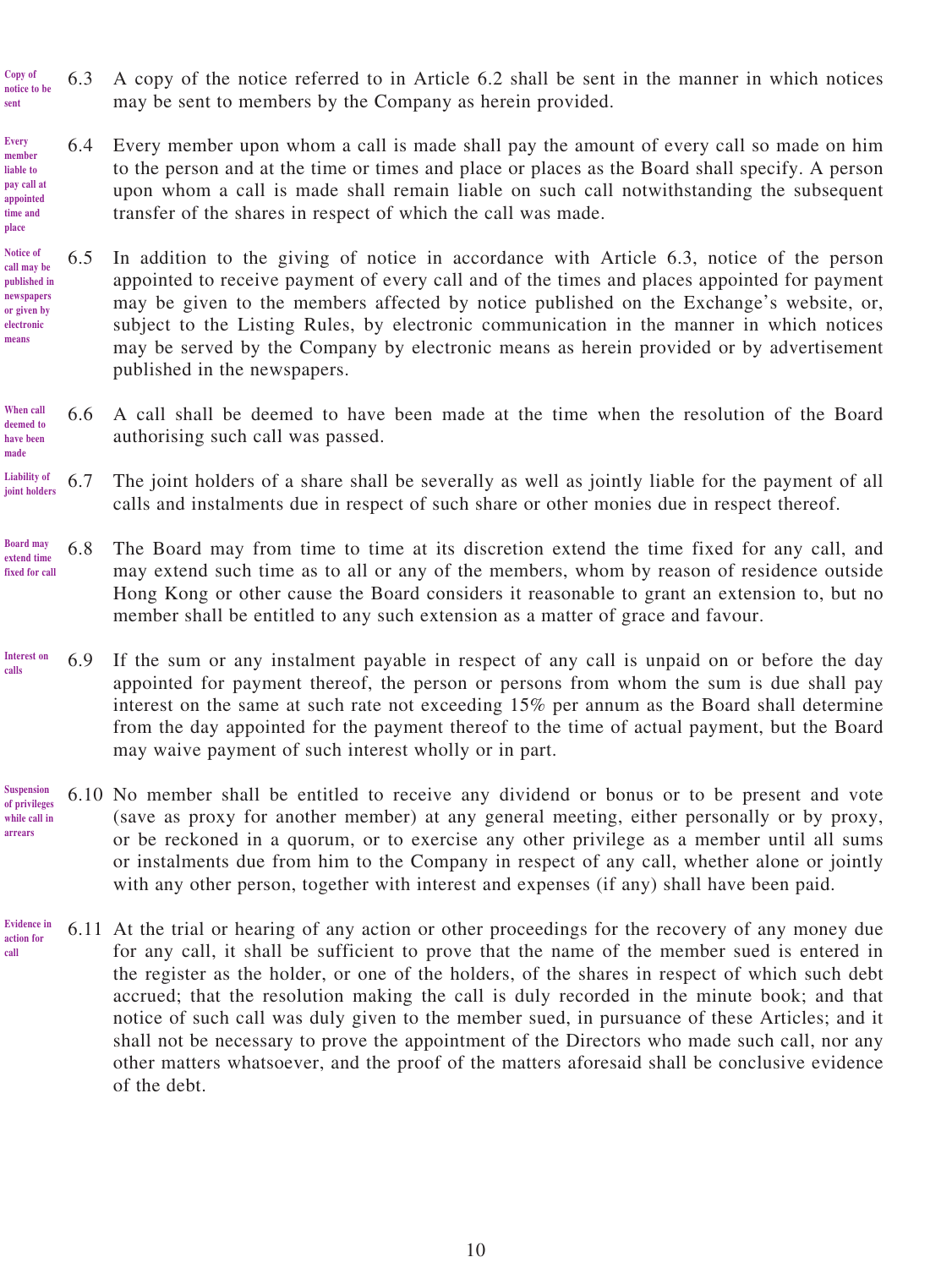- 6.12 Any sum which by the terms of allotment of a share is made payable upon allotment or at any fixed date, whether on account of the nominal value of the share and/or by way of premium or otherwise, shall for all purposes of these Articles be deemed to be a call duly made and payable on the date fixed for payment, and in case of non-payment, all the relevant provisions of these Articles as to payment of interest and expenses, liabilities of joint holders, forfeiture and the like, shall apply as if such sum had become payable by virtue of a call duly made and notified. **or in future deemed a call**
- 6.13 The Board may, if it thinks fit, receive from any member willing to advance the same, and either in money or money's worth, all or any part of the money uncalled and unpaid or instalments payable upon any shares held by him, and upon all or any of the monies so advanced the Company may pay interest at such rate (if any) as the Board may decide. The Board may at any time repay the amount so advanced upon giving to such member not less than one month's notice in writing of its intention in that behalf, unless before the expiration of such notice the amount so advanced shall have been called up on the shares in respect of which it was advanced. No such sum paid in advance of calls shall entitle the member paying such sum to any portion of a dividend declared in respect of any period prior to the date upon which such sum would, but for such payment, become presently payable. **Payment of calls in advance**

### **7 Transfer of Shares**

**Sums payable on allotment** 

- 7.1 Transfers of shares may be effected by an instrument of transfer in the usual common form or in such other form as the Board may approve, which is consistent with the standard form of transfer as prescribed by the Exchange and approved by the Board. All instruments of transfer must be left at the registered office of the Company or at such other place as the Board may appoint and all such instruments of transfer shall be retained by the Company. **Form of transfer**
- 7.2 The instrument of transfer shall be executed by or on behalf of the transferor and by or on behalf of the transferee provided that the Board may dispense with the execution of the instrument of transfer by the transferee in any case which it thinks fit in its discretion to do so. The instrument of transfer of any share shall be in writing and shall be executed with a manual signature or facsimile signature (which may be machine imprinted or otherwise) by or on behalf of the transferor and transferee provided that in the case of execution by facsimile signature by or on behalf of a transferor or transferee, the Board shall have previously been provided with a list of specimen signatures of the authorised signatories of such transferor or transferee and the Board shall be reasonably satisfied that such facsimile signature corresponds to one of those specimen signatures. The transferor shall be deemed to remain the holder of a share until the name of the transferee is entered in the register in respect thereof. Execution
	- 7.3 Notwithstanding Articles 7.1 and 7.2, transfers of shares which are listed on the Exchange may be effected by any method of transferring or dealing in securities permitted by the Listing Rules and which has been approved by the Board for such purpose.
- 7.4 The Board may, in its absolute discretion, and without assigning any reason, refuse to register a transfer of any share which is not fully paid up or on which the Company has a lien. **Board may refuse to register a transfer**
- 7.5 If the Board shall refuse to register a transfer of any share, it shall, within two months after the date on which the transfer was lodged with the Company, send to each of the transferor and the transferee notice of such refusal. **Notice of refusal**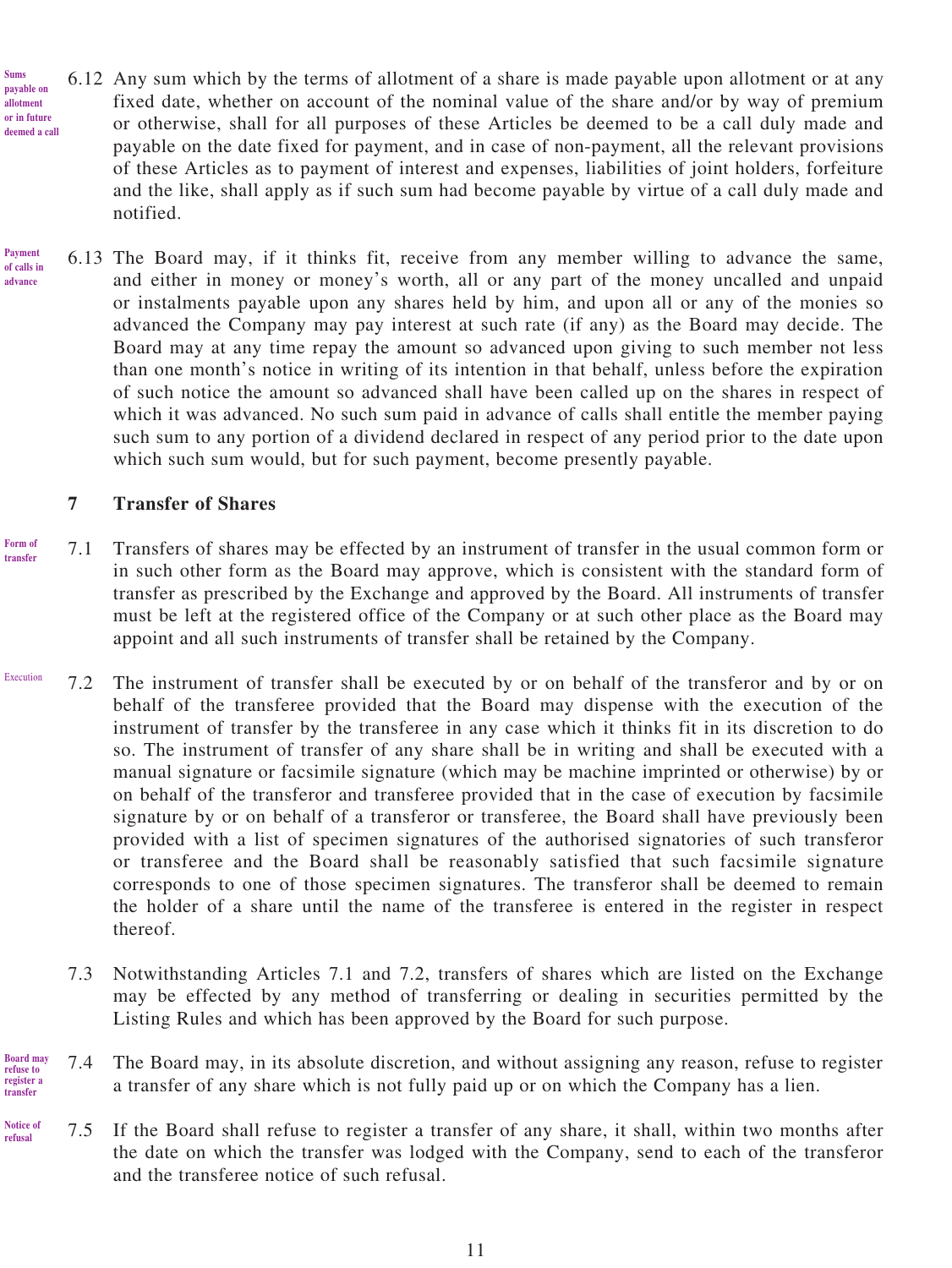The Board may also decline to register any transfer of any shares unless: **Requirements as to transfer**

- (a) the instrument of transfer is lodged with the Company accompanied by the certificate for the shares to which it relates (which shall upon registration of the transfer be cancelled) and such other evidence as the Board may reasonably require to show the right of the transferor to make the transfer;
- (b) the instrument of transfer is in respect of only one class of shares;
- (c) the instrument of transfer is properly stamped (in circumstances where stamping is required);
- (d) in the case of a transfer to joint holders, the number of joint holders to whom the share is to be transferred does not exceed four;
- (e) the shares concerned are free of any lien in favour of the Company; and
- (f) a fee of such amount not exceeding the maximum amount as the Exchange may from time to time determine to be payable (or such lesser sum as the Board may from time to time require) is paid to the Company in respect thereof.
- 7.7 No transfer shall be made to an infant or to a person in respect of whom an order has been made by any competent court or official on the grounds that he is or may be suffering from mental disorder or is otherwise incapable of managing his affairs or under other legal disability. **No transfer to an infant etc**
- 7.8 Upon every transfer of shares, the certificate held by the transferor shall be given up to be cancelled and shall forthwith be cancelled accordingly and a new certificate shall be issued, on payment by the transferee of such fee not exceeding the maximum amount as the Exchange may from time to time determine to be payable or such lesser sum as the Board may from time to time require, to the transferee in respect of the shares transferred to him and, if any of the shares included in the certificate so given up shall be retained by the transferor, a new certificate in respect thereof shall be issued to him, on payment by the transferor of such fee not exceeding the maximum amount as the Exchange may from time to time determine to be payable or such lesser sum as the Board may from time to time require. The Company shall also retain the instrument(s) of transfer. **Certificate to be given up on transfer**
- 7.9 The registration of transfers may, on 10 business days' notice (or on 6 business days' notice in the case of a rights issue) being given by advertisement published on the Exchange's website, or, subject to the Listing Rules, by electronic communication in the manner in which notices may be served by the Company by electronic means as herein provided or by advertisement published in the newspapers, be suspended and the register closed at such times for such periods as the Board may from time to time determine, provided always that such registration shall not be suspended or the register closed for more than 30 days in any year (or such longer period as the members may by ordinary resolution determine provided that such period shall not be extended beyond 60 days in any year). In the event that there is an alteration of book closure dates, the Company shall give at least 5 business days' notice before the announced closure, or the new closure, whichever is earlier. If, however, there are exceptional circumstances (e.g. during a gale warning or black rainstorm warning) that render the giving of such publication of advertisement impossible, the Company shall comply with these requirements as soon as practicable. **When transfer books and register may**

**close**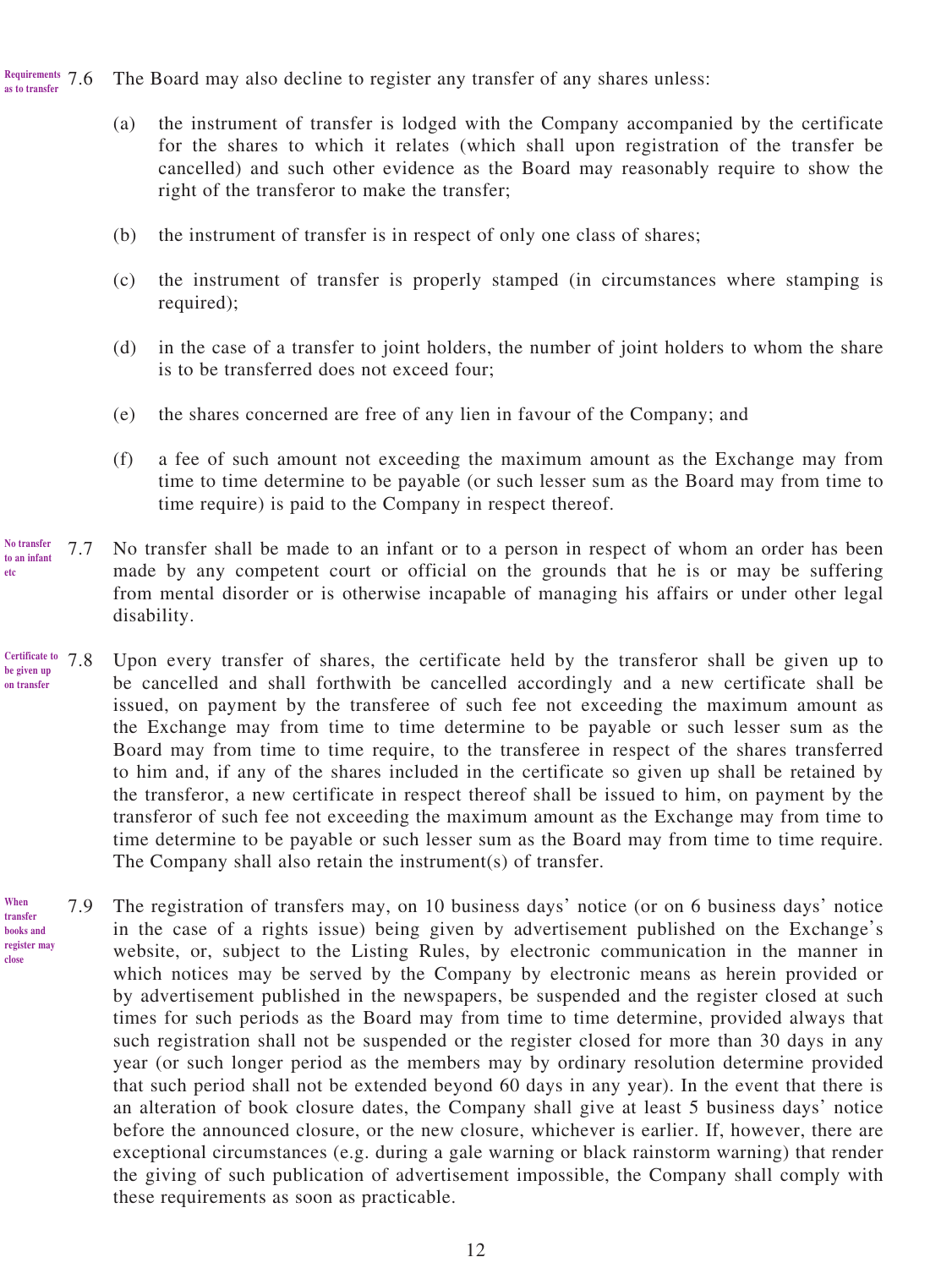#### **8 Transmission of Shares**

- 8.1 In the case of the death of a member, the survivor or survivors where the deceased was a joint holder, and the legal personal representatives of the deceased where he was a sole holder, shall be the only persons recognised by the Company as having any title to his interest in the shares; but nothing herein contained shall release the estate of a deceased holder (whether sole or joint) from any liability in respect of any share solely or jointly held by him. **Death of registered holder or of joint holder of shares**
- 8.2 Any person becoming entitled to a share in consequence of the death or bankruptcy or winding-up of a member may, upon such evidence as to his title being produced as may from time to time be required by the Board and subject as hereinafter provided, either be registered himself as holder of the share or elect to have some other person nominated by him registered as the transferee thereof. **Registration of personal representatives and trustee in**
- 8.3 If the person so becoming entitled shall elect to be registered himself, he shall deliver or send to the Company a notice in writing signed by him stating that he so elects. If he shall elect to have his nominee registered he shall testify his election by executing in favour of his nominee a transfer of such share. All the limitations, restrictions and provisions of these Articles relating to the right to transfer and the registration of transfers of shares shall be applicable to any such notice or transfer as aforesaid as if the death or bankruptcy or winding-up of the member had not occurred and the notice or transfer were a transfer executed by such member. **Notice of election to be registered/ Registration of nominee**
- 8.4 A person becoming entitled to a share by reason of the death or bankruptcy or winding-up of the holder shall be entitled to the same dividends and other advantages to which he would be entitled if he were the registered holder of the share. However, the Board may, if it thinks fit, withhold the payment of any dividend payable or other advantages in respect of such share until such person shall become the registered holder of the share or shall have effectually transferred such share, but, subject to the requirements of Article 14.3 being met, such a person may vote at meetings. **member**

#### **9 Forfeiture of Shares**

- 9.1 If a member fails to pay any call or instalment of a call on the day appointed for payment thereof, the Board may, at any time during such time as any part thereof remains unpaid, without prejudice to the provisions of Article 6.10, serve a notice on him requiring payment of so much of the call or instalment as is unpaid, together with any interest which may have accrued and which may still accrue up to the date of actual payment.
- 9.2 The notice shall name a further day (not earlier than the expiration of 14 days from the date of service of the notice) on or before which, and the place where, the payment required by the notice is to be made, and shall state that in the event of non-payment at or before the time and at the place appointed, the shares in respect of which the call was made or instalment is unpaid will be liable to be forfeited. The Board may accept a surrender of any share liable to be forfeited hereunder and in such case, references in these Articles to forfeiture shall include surrender.
- 9.3 If the requirements of any such notice as aforesaid are not complied with, any share in respect of which the notice has been given may at any time thereafter, before the payment required by the notice has been made, be forfeited by a resolution of the Board to that effect. Such forfeiture shall include all dividends and bonuses declared in respect of the forfeited share, and not actually paid before the forfeiture. **If notice not complied with shares may be forfeited**

13

**bankruptcy**

**Retention of dividends, etc., until transfer or transmission of shares of a deceased or bankrupt** 

**If call or instalment not paid notice may be given**

**Form of notice**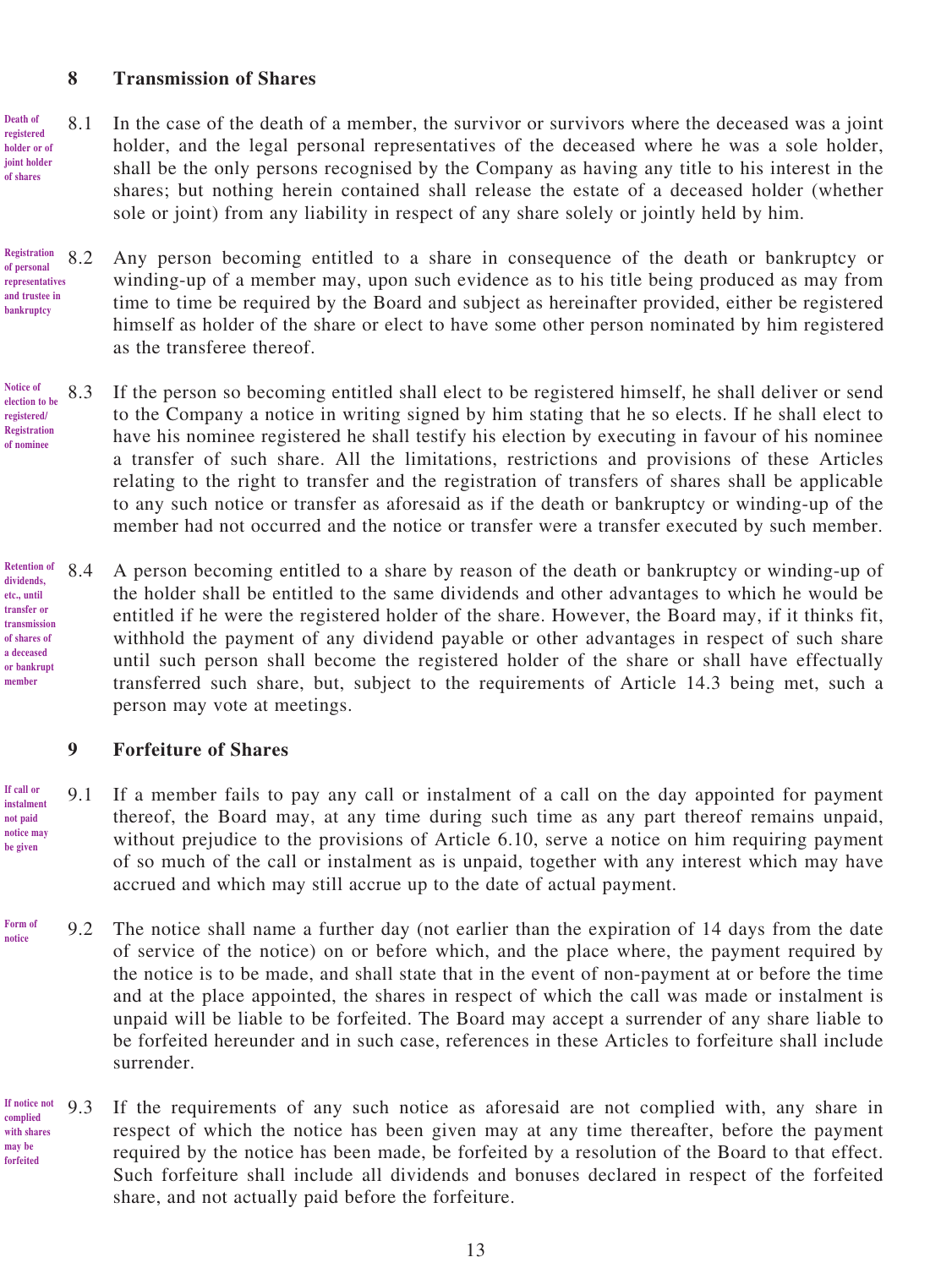- 9.4 Any share so forfeited shall be deemed to be the property of the Company, and may be reallotted, sold or otherwise disposed of on such terms and in such manner as the Board thinks fit and at any time before a re-allotment, sale or disposition the forfeiture may be cancelled by the Board on such terms as it thinks fit. **Forfeited shares to be deemed property of Company**
- 9.5 A person whose shares have been forfeited shall cease to be a member in respect of the forfeited shares but shall, notwithstanding this, remain liable to pay to the Company all monies which, at the date of forfeiture, were payable by him to the Company in respect of the shares, together with (if the Board shall in its discretion so require) interest thereon from the date of forfeiture until payment at such rate not exceeding 15% per annum as the Board may prescribe, and the Board may enforce the payment thereof if it thinks fit, and without any deduction or allowance for the value of the shares forfeited, at the date of forfeiture. For the purposes of this Article any sum which, by the terms of issue of a share, is payable thereon at a fixed time which is subsequent to the date of forfeiture, whether on account of the nominal value of the share or by way of premium, shall notwithstanding that time has not yet arrived, be deemed to be payable at the date of forfeiture, and the same shall become due and payable immediately upon the forfeiture, but interest thereon shall only be payable in respect of any period between the said fixed time and the date of actual payment. **Arrears to be paid notwithstanding forfeiture**
- 9.6 A statutory declaration in writing that the declarant is a Director or Secretary, and that a share in the Company has been duly forfeited on a date stated in the declaration, shall be conclusive evidence of the facts therein stated as against all persons claiming to be entitled to the share. The Company may receive the consideration, if any, given for the share on any re-allotment, sale or disposition thereof and the Board may authorise any person to execute a letter of re-allotment or transfer the share in favour of the person to whom the share is reallotted, sold or disposed of and he shall thereupon be registered as the holder of the share, and shall not be bound to see to the application of the subscription or purchase money, if any, nor shall his title to the share be affected by any irregularity or invalidity in the proceedings in reference to the forfeiture, re-allotment, sale or other disposal of the share. **Evidence of forfeiture**
- 9.7 When any share shall have been forfeited, notice of the forfeiture shall be given to the member in whose name it stood immediately prior to the forfeiture, and an entry of the forfeiture, with the date thereof, shall forthwith be made in the register. Notwithstanding the above, no forfeiture shall be in any manner invalidated by any omission or neglect to give such notice as aforesaid. **Notice after forfeiture**
- 9.8 Notwithstanding any such forfeiture as aforesaid, the Board may at any time, before any share so forfeited shall have been re-allotted, sold, or otherwise disposed of, permit the share forfeited to be redeemed upon the terms of payment of all calls and interest due upon and expenses incurred in respect of the share, and upon such further terms (if any) as it thinks fit. **Power to redeem forfeited shares**

#### The forfeiture of a share shall not prejudice the right of the Company to any call already made or instalment payable thereon. **Forfeiture not to prejudice Company's right to call or**

**instalment**

9.10 The provisions of these Articles as to forfeiture shall apply in the case of non-payment of any sum which, by the terms of issue of a share, becomes payable at a fixed time, whether on account of the nominal value of the share or by way of premium, as if the same had been payable by virtue of a call duly made and notified. **Forfeiture for nonpayment of any sum due on shares**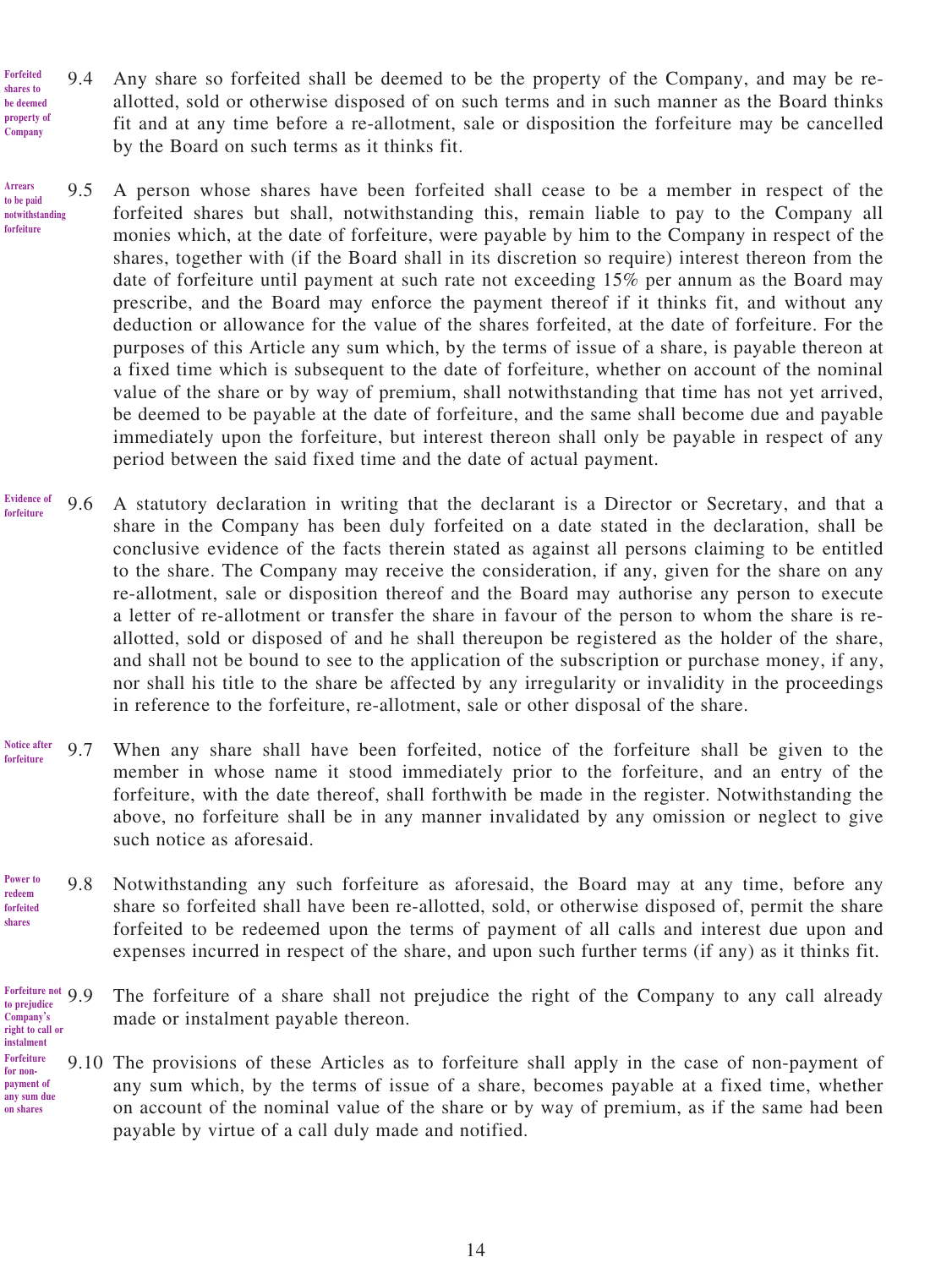# **10 Alteration of Capital**

**Consolidation and division of capital and subdivision and cancellation of shares**

- 10.1 The Company may from time to time by ordinary resolution:
	- (a) consolidate and divide all or any of its share capital into shares of larger amount than its existing shares. On any consolidation of fully paid shares and division into shares of larger amount, the Board may settle any difficulty which may arise as it thinks expedient and in particular (but without prejudice to the generality of the foregoing) may as between the holders of shares to be consolidated determine which particular shares are to be consolidated into each consolidated share, and if it shall happen that any person shall become entitled to fractions of a consolidated share or shares, such fractions may be sold by some person appointed by the Board for that purpose and the person so appointed may transfer the shares so sold to the purchaser thereof and the validity of such transfer shall not be questioned, and so that the net proceeds of such sale (after deduction of the expenses of such sale) may either be distributed among the persons who would otherwise be entitled to a fraction or fractions of a consolidated share or shares rateably in accordance with their rights and interests or may be paid to the Company for the Company's benefit;
		- (b) cancel any shares which at the date of the passing of the resolution have not been taken or agreed to be taken by any person, and diminish the amount of its share capital by the amount of the shares so cancelled subject to the provisions of the Companies Act; and
		- (c) sub-divide its shares or any of them into shares of smaller amount than is fixed by the Memorandum of Association of the Company, subject nevertheless to the provisions of the Companies Act, and so that the resolution whereby any share is sub-divided may determine that, as between the holders of the shares resulting from such sub-division, one or more of the shares may have any such preferred or other special rights, over, or may have such deferred rights or be subject to any such restrictions as compared with the others as the Company has power to attach to unissued or new shares.
- 10.2 The Company may by special resolution reduce its share capital or any capital redemption reserve in any manner authorised and subject to any conditions prescribed by the Companies Act. **Reduction of capital**

#### **11 Borrowing Powers**

- 11.1 The Board may from time to time at its discretion exercise all the powers of the Company to raise or borrow or to secure the payment of any sum or sums of money for the purposes of the Company and to mortgage or charge its undertaking, property and assets (present and future) and uncalled capital or any part thereof. **Power to borrow**
- 11.2 The Board may raise or secure the payment or repayment of such sum or sums in such manner and upon such terms and conditions in all respects as it thinks fit and, in particular, by the issue of debentures, debenture stock, bonds or other securities of the Company, whether outright or as collateral security for any debts, liability or obligations of the Company or of any third party. **Conditions on which money may be borrowed**
- 11.3 Debentures, debenture stock, bonds and other securities may be made assignable free from any equities between the Company and the person to whom the same may be issued. **Assignment**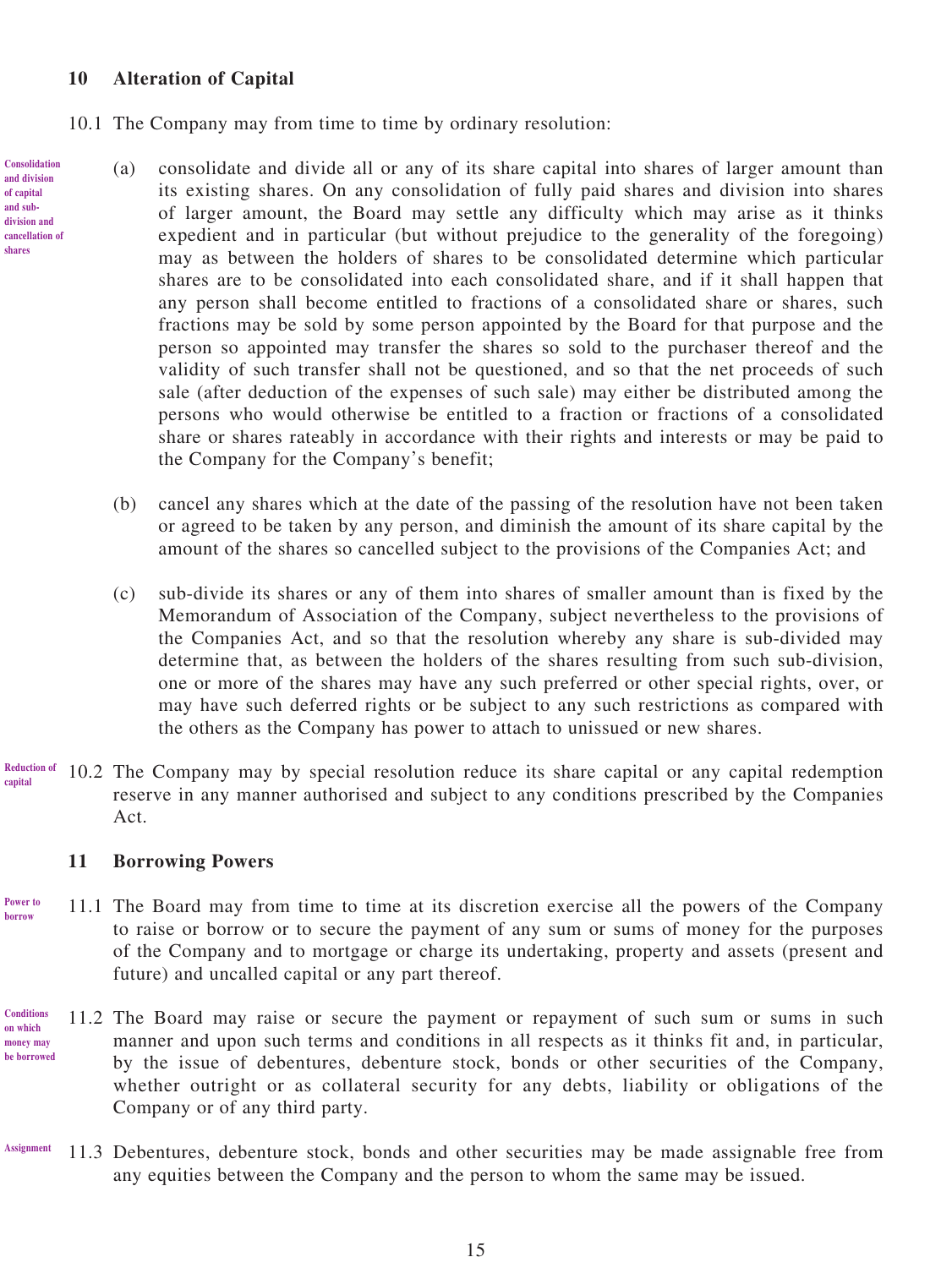- 11.4 Any debentures, debenture stock, bonds or other securities may be issued at a discount, premium or otherwise and with any special privileges as to redemption, surrender, drawings, allotment of shares, attending and voting at general meetings of the Company, appointment of Directors and otherwise. **Special privileges**
- 11.5 The Board shall cause a proper register to be kept, in accordance with the provisions of the Companies Act, of all mortgages and charges specifically affecting the property of the Company and shall duly comply with the requirements of the Companies Act in regard to the registration of mortgages and charges therein specified and otherwise. **Register of charges to be kept**
- 11.6 If the Company issues debentures or debenture stock (whether as part of a series or as individual instruments) not transferable by delivery, the Board shall cause a proper register to be kept of the holders of such debentures. **Register of debentures or debenture stock**
- 11.7 Where any uncalled capital of the Company is charged, all persons taking any subsequent charge thereon shall take the same subject to such prior charge, and shall not be entitled, by notice to the members or otherwise, to obtain priority over such prior charge. **Mortgage of uncalled capital**

### **12 General Meetings**

- 12.1 The Company shall hold a general meeting as its annual general meeting in each financial year. The annual general meeting shall be specified as such in the notices calling it and shall be held at such time and place as the Board shall appoint. App 3 r.14(1)
- 12.2 All general meetings other than annual general meetings shall be called extraordinary general meetings. **Extraordinary general meeting**
- 12.3 The Board may, whenever it thinks fit, convene an extraordinary general meeting. General meetings shall also be convened on the written requisition of any one or more members holding together, as at the date of deposit of the requisition, shares representing not less than one-tenth of the voting rights, on a one vote per share basis, of the Company which carry the right of voting at general meetings of the Company. The written requisition shall be deposited at the principal office of the Company in Hong Kong or, in the event the Company ceases to have such a principal office, the registered office of the Company, specifying the objects of the meeting and the resolutions to be added to the meeting agenda, and signed by the requisitionist(s). If the Board does not within 21 days from the date of deposit of the requisition proceed duly to convene the meeting to be held within a further 21 days, the requisitionist(s) themselves or any of them representing more than one-half of the total voting rights of all of them, may convene the general meeting in the same manner, as nearly as possible, as that in which meetings may be convened by the Board provided that any meeting so convened shall not be held after the expiration of three months from the date of deposit of the requisition, and all reasonable expenses incurred by the requisitionist(s) as a result of the failure of the Board shall be reimbursed to them by the Company. Convening of extraordinary general meeting App 3 r.14(5)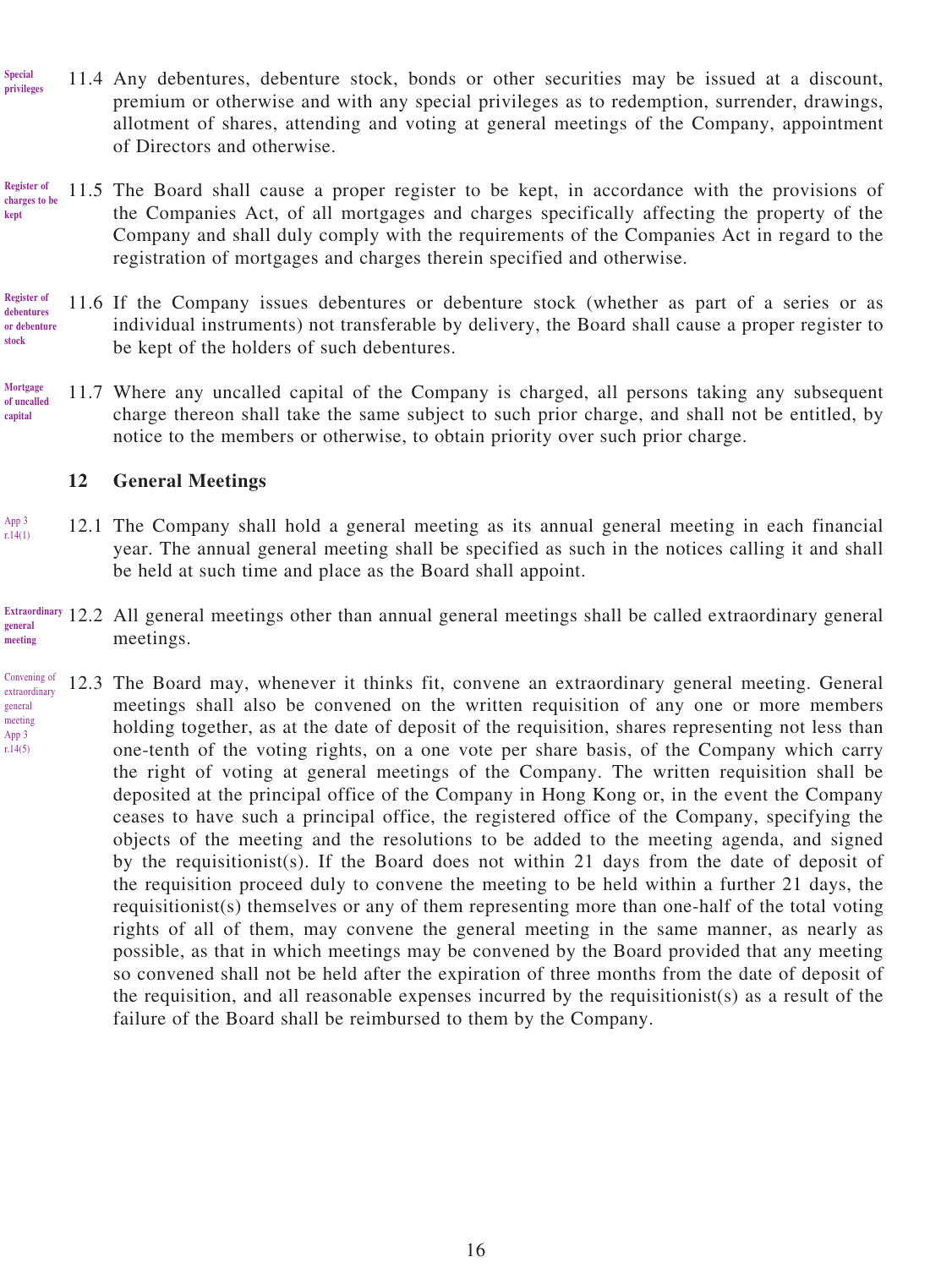12.4 An annual general meeting shall be called by not less than 21 days' notice in writing and any extraordinary general meeting shall be called by not less than 14 days' notice in writing. Subject to the requirement under the Listing Rules, the notice shall be exclusive of the day on which it is served or deemed to be served and of the day for which it is given, and shall specify the time, place, and agenda of the meeting, particulars of the resolutions and the general nature of the business to be considered at the meeting. The notice convening an annual general meeting shall specify the meeting as such, and the notice convening a meeting to pass a special resolution shall specify the intention to propose the resolution as a special resolution. Notice of every general meeting shall be given to the Auditors and to all members other than such as, under the provisions hereof or the terms of issue of the shares they hold, are not entitled to receive such notice from the Company. **Notice of meetings**

App 3 r.14(2)

- 12.5 Notwithstanding that a meeting of the Company is called by shorter notice than that referred to in Article 12.4, it shall be deemed to have been duly called if it is so agreed:
	- (a) in the case of a meeting called as an annual general meeting, by all the members entitled to attend and vote thereat or their proxies; and
	- (b) in the case of any other meeting, by a majority in number of the members having a right to attend and vote at the meeting, being a majority together holding not less than 95% in nominal value of the shares giving that right.
- 12.6 There shall appear with reasonable prominence in every notice of general meetings of the Company a statement that a member entitled to attend and vote is entitled to appoint a proxy to attend and vote instead of him and that a proxy need not be a member.
- 12.7 The accidental omission to give any such notice to, or the non-receipt of any such notice by, any person entitled to receive notice shall not invalidate any resolution passed or any proceeding at any such meeting. **Omission to give notice**
- 12.8 In cases where instruments of proxy are sent out with notices, the accidental omission to send such instrument of proxy to, or the non-receipt of such instrument of proxy by, any person entitled to receive notice shall not invalidate any resolution passed or any proceeding at any such meeting. **Omission to send instrument of proxy**
	- 12.9 If, after the notice of a general meeting has been sent but before the meeting is held, or after the adjournment of a general meeting but before the adjourned meeting is held (whether or not notice of the adjourned meeting is required), the Board, in its absolute discretion, considers that it is impractical or unreasonable for any reason to hold a general meeting on the date or at the time and place specified in the notice calling such meeting, it may change or postpone the meeting to another date, time and place in accordance with Article 12.11.
	- 12.10 The Board shall also have the power to provide in every notice calling a general meeting that in the event of a gale warning or a black rainstorm warning (or the equivalent in the location of the relevant meeting) is in force at any time on the day of the general meeting (unless such warning has been cancelled at least a minimum period of time prior to the general meeting as the Board may specify in the relevant notice), the meeting shall be postponed without further notice to be reconvened on a later date in accordance with Article 12.11.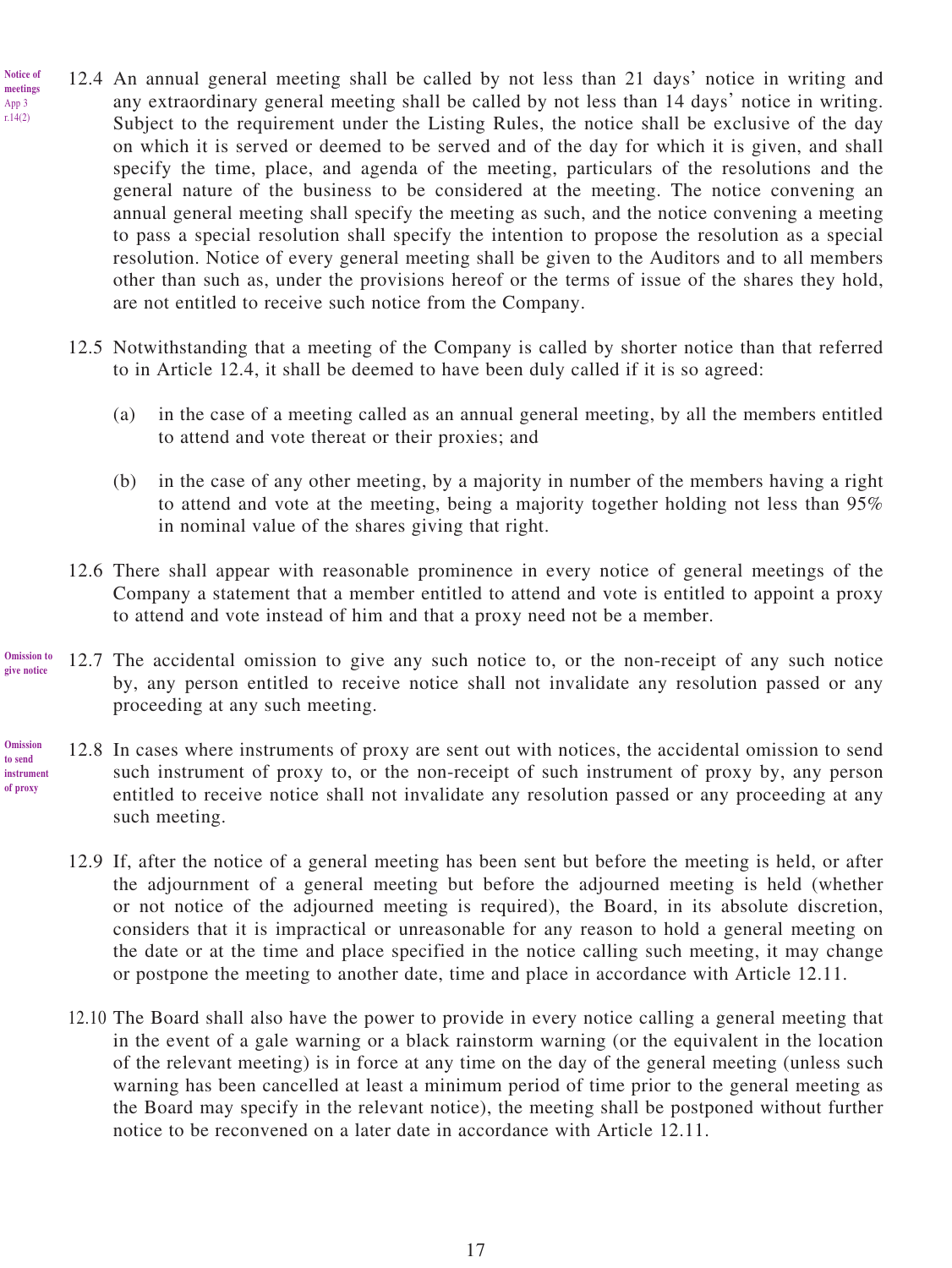12.11 Where a general meeting is postponed in accordance with Article 12.9 or Article 12.10:

- (a) the Company shall endeavour to cause a notice of such postponement, which shall set out the reason for the postponement in accordance with the Listing Rules, to be placed on the Company's Website and published on the Exchange's website as soon as practicable, provided that failure to place or publish such notice shall not affect the automatic postponement of a general meeting pursuant to Article 12.10;
- (b) the Board shall fix the date, time and place for the reconvened meeting and at least seven clear days' notice shall be given for the reconvened meeting by one of the means specified in Article 30.1; and such notice shall specify the date, time and place at which the postponed meeting will be reconvened, and the date and time by which proxies shall be submitted in order to be valid at such reconvened meeting (provided that any proxy submitted for the original meeting shall continue to be valid for the reconvened meeting unless revoked or replaced by a new proxy); and
- (c) only the business set out in the notice of the original meeting shall be transacted at the reconvened meeting, and notice given for the reconvened meeting does not need to specify the business to be transacted at the reconvened meeting, nor shall any accompanying documents be required to be recirculated. Where any new business is to be transacted at such reconvened meeting, the Company shall give a fresh notice for such reconvened meeting in accordance with Article 12.4.

### **13 Proceedings at General Meetings**

- 13.1 For all purposes the quorum for a general meeting shall be two members present in person (or in the case of a corporation, by its duly authorised representative) or by proxy provided always that if the Company has only one member of record the quorum shall be that one member present in person or by proxy. No business (except the appointment of a Chairperson) shall be transacted at any general meeting unless the requisite quorum shall be present at the commencement of the business. **Quorum**
	- 13.2 If within 15 minutes from the time appointed for the meeting a quorum is not present, the meeting, if convened upon the requisition of members, shall be dissolved, but in any other case it shall stand adjourned to the same day in the next week and at such time and place as shall be decided by the Board, and if at such adjourned meeting a quorum is not present within 15 minutes from the time appointed for holding the meeting, the member or members present in person (or in the case of a corporation, by its duly authorised representative) or by proxy shall be a quorum and may transact the business for which the meeting was called.
- 13.3 The chairperson of the board of Directors shall take the chair at every general meeting, or, if there be no such chairperson or, if at any general meeting such chairperson shall not be present within 15 minutes after the time appointed for holding such meeting or is unwilling to act, the Directors present shall choose another Director as Chairperson, and if no Director be present, or if all the Directors present decline to take the chair, or if the Chairperson chosen shall retire from the chair, then the members present (whether in person or represented by proxy or duly authorised representative) shall choose one of their own number to be Chairperson. **Chairperson of general meeting**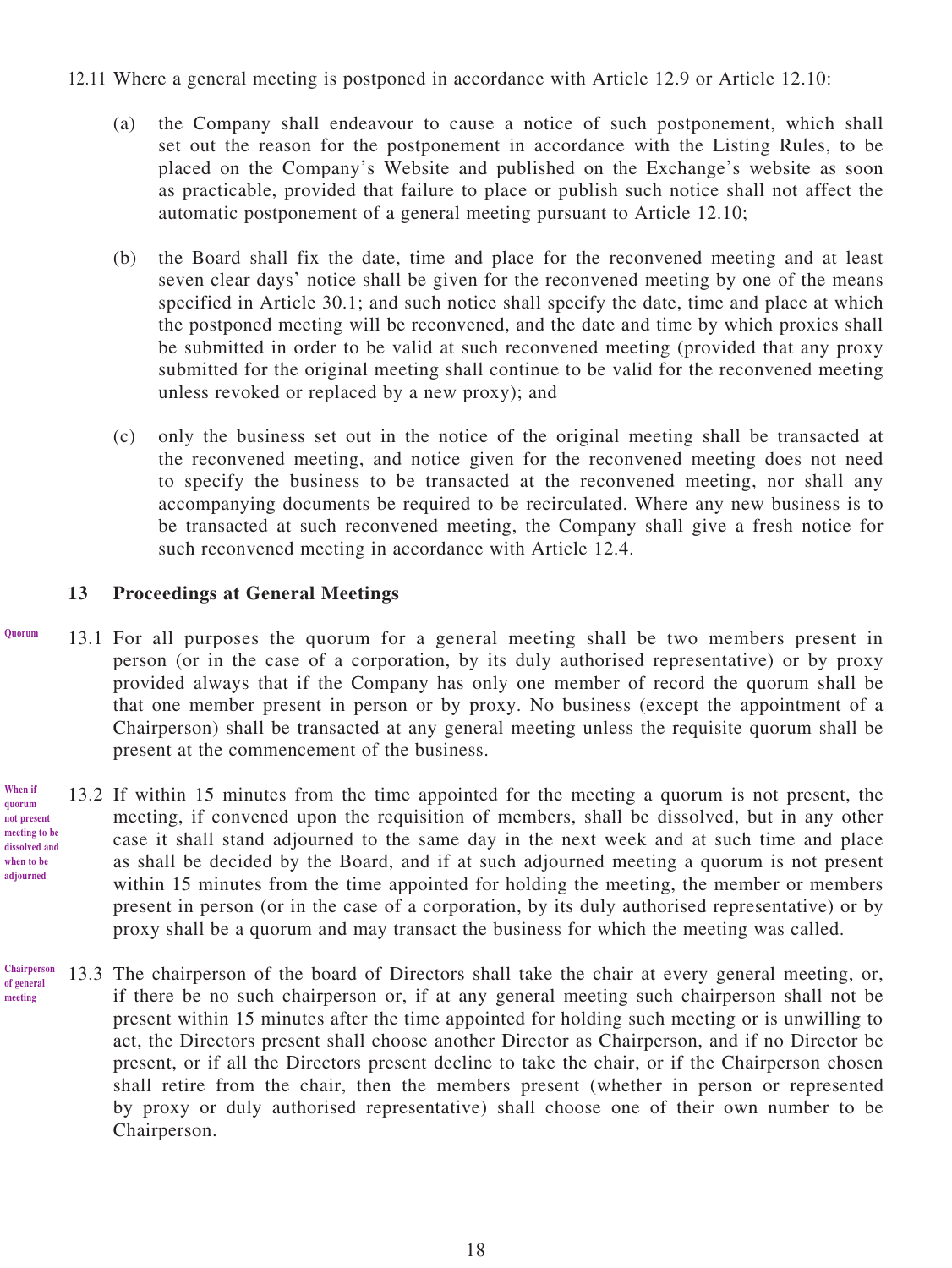- 13.4 The Chairperson may, with the consent of any general meeting at which a quorum is present, and shall, if so directed by the meeting, adjourn any meeting from time to time and from place to place as the meeting shall determine. Whenever a meeting is adjourned for 14 days or more, at least seven clear days' notice, specifying the place, the day and the hour of the adjourned meeting shall be given in the same manner as in the case of an original meeting but it shall not be necessary to specify in such notice the nature of the business to be transacted at the adjourned meeting. Save as aforesaid, no member shall be entitled to any notice of an adjournment or of the business to be transacted at any adjourned meeting. No business shall be transacted at any adjourned meeting other than the business which might have been transacted at the meeting from which the adjournment took place. **Power to adjourn general meeting/ business of adjourned meeting**
- 13.5 At any general meeting a resolution put to the vote of the meeting shall be decided on a poll save that the Chairperson may, in good faith, allow a resolution which relates purely to a procedural or administrative matter as prescribed under the Listing Rules to be voted on by a show of hands. **Must vote by poll**
- 13.6 A poll shall (subject as provided in Article 13.7) be taken in such manner (including the use of ballot or voting papers or tickets) and at such time and place, not being more than 30 days from the date of the meeting or adjourned meeting at which the poll was taken as the Chairperson directs. No notice need be given of a poll not taken immediately. The result of the poll shall be deemed to be the resolution of the meeting at which the poll was taken. **Poll**
- 13.7 Any poll on the election of a Chairperson of a meeting or any question of adjournment shall be taken at the meeting and without adjournment. **In what case poll taken without adjournment**
	- 13.8 Where a resolution is voted on by a show of hands as permitted under the Listing Rules, a declaration by the Chairperson that a resolution has been carried, or carried unanimously, or by a particular majority, or lost, and an entry to that effect in the minute book of the Company shall be conclusive evidence of that fact without proof of the number or proportion of the votes recorded in favour of or against such resolution.
- 13.9 In the case of an equality of votes, whether on a poll or on a show of hands, the Chairperson of the meeting at which the poll or show of hands is taken shall be entitled to a second or casting vote. **Chairperson to have casting vote**
- 13.10 A resolution in writing (in one or more counterparts), including a special resolution, signed by all members for the time being entitled to receive notice of and to attend and vote at general meetings (or being corporations by their duly appointed representatives) shall be as valid and effective as if the same had been passed at a general meeting of the Company duly convened and held. Any such resolution shall be deemed to have been passed at a meeting held on the date on which it was signed by the last member to sign. **Written resolutions**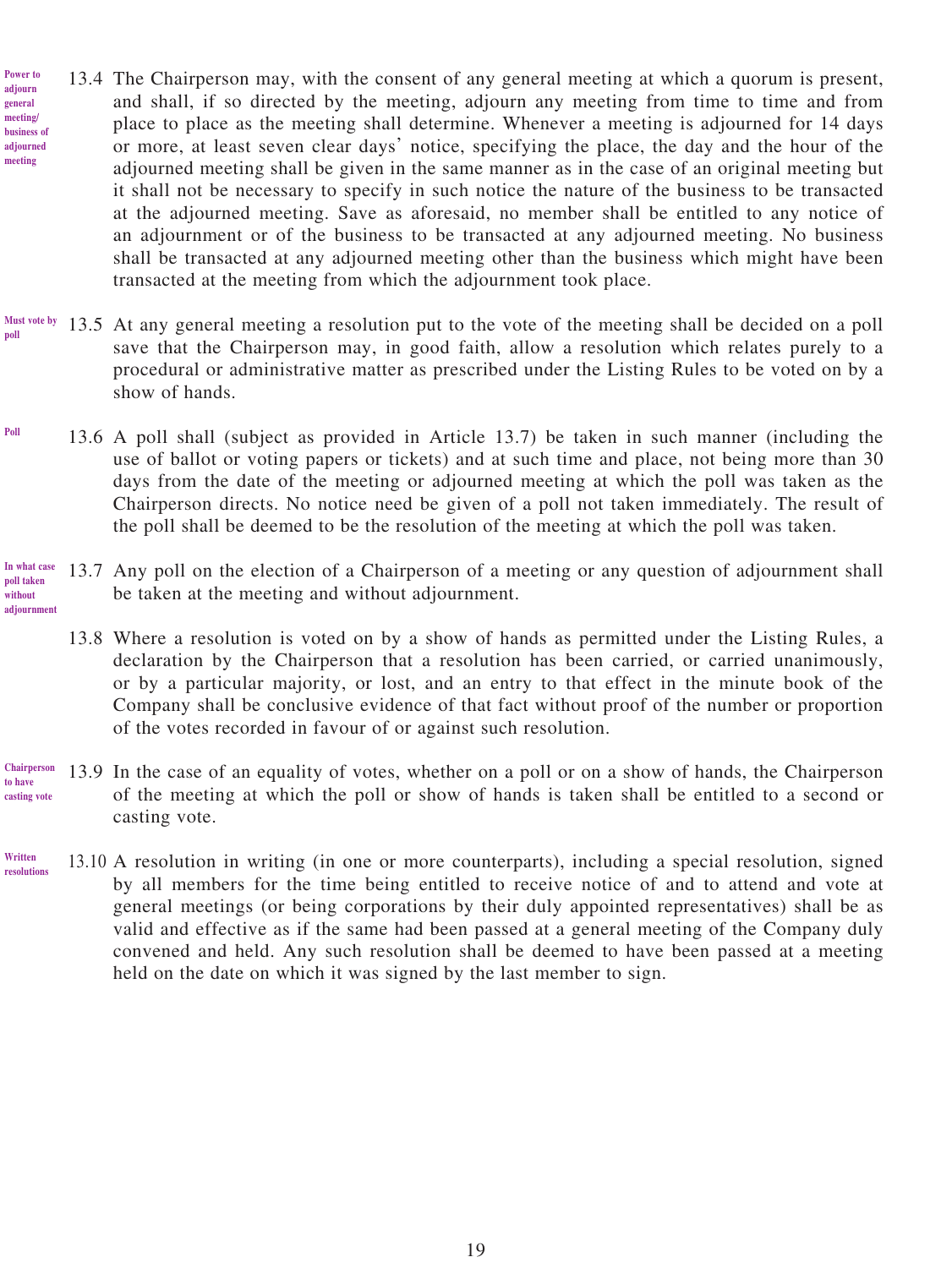#### **14 Votes of Members**

- 14.1 Subject to any special rights, privileges or restrictions as to voting for the time being attached to any class or classes of shares, at any general meeting (a) every member present in person (or, in the case of a member being a corporation, by its duly authorised representative) or by proxy shall have the right to speak, (b) on a show of hands, every member present in such manner shall have one vote, and (c) on a poll every member present in such manner shall have one vote for each share registered in his name in the register. On a poll a member entitled to more than one vote is under no obligation to cast all his votes in the same way. For the avoidance of doubt, where more than one proxy is appointed by a recognised clearing house (or its nominee(s)), each such proxy shall have one vote on a show of hands and is under no obligation to cast all his votes in the same way on a poll. **Votes of members** App 3 r.14(3)
- 14.2 Where any member is, under the Listing Rules, required to abstain from voting on any particular resolution or restricted to voting only for or only against any particular resolution, any votes cast by or on behalf of such member in contravention of such requirement or restriction shall not be counted. **Counting of votes** App 3 r.14(4)
- 14.3 Any person entitled under Article 8.2 to be registered as a member may vote at any general meeting in respect thereof in the same manner as if he were the registered holder of such shares, provided that at least 48 hours before the time of the holding of the meeting or adjourned meeting (as the case may be) at which he proposed to vote, he shall satisfy the Board of his right to be registered as the holder of such shares or the Board shall have previously admitted his right to vote at such meeting in respect thereof. **Votes in respect of deceased and bankrupt members**
- Votes of joint 14.4 Where there are joint registered holders of any share, any one of such persons may vote at any meeting, either personally or by proxy, in respect of such share as if he were solely entitled thereto; but if more than one of such joint holders be present at any meeting personally or by proxy, that one of the said persons so present being the most or, as the case may be, the more senior shall alone be entitled to vote in respect of the relevant joint holding and, for this purpose, seniority shall be determined by reference to the order in which the names of the joint holders stand on the register in respect of the relevant joint holding. Several executors or administrators of a deceased member in whose name any share stands shall for the purposes of this Article be deemed joint holders thereof. **holders**
- 14.5 A member in respect of whom an order has been made by any competent court or official on the grounds that he is or may be suffering from mental disorder or is otherwise incapable of managing his affairs may vote by any person authorised in such circumstances to do so, and such person may vote by proxy. **Votes of member of unsound mind**
- 14.6 Save as expressly provided in these Articles or as otherwise determined by the Board, no person other than a member duly registered and who shall have paid all sums for the time being due from him payable to the Company in respect of his shares shall be entitled to be present or to vote (save as proxy for another member), or to be reckoned in a quorum, either personally or by proxy at any general meeting. **Qualification for voting**
- 14.7 No objection shall be raised as to the qualification of any person exercising or purporting **Objections to**  to exercise any vote or to the admissibility of any vote except at the meeting or adjourned meeting at which the person exercising or purporting to exercise his vote or the vote objected to is given or tendered, and every vote not disallowed at such meeting shall be valid for all purposes. In the case of any dispute as to the admission or rejection of any vote, the Chairperson of the meeting shall determine the same and such determination shall be final and conclusive. **voting**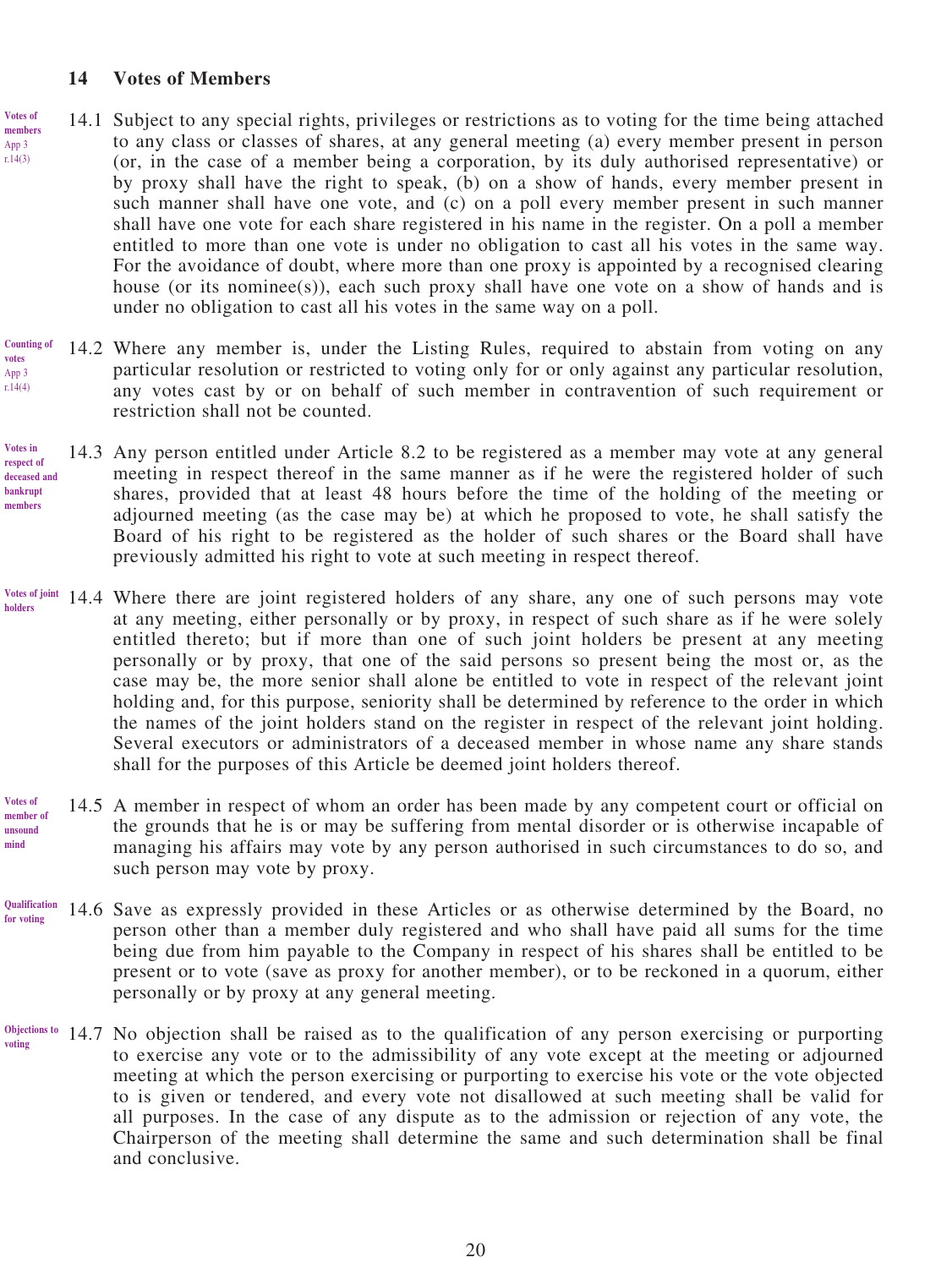- 14.8 Any member entitled to attend and vote at a meeting of the Company shall be entitled to appoint another person (who must be an individual) as his proxy to attend and vote instead of him and a proxy so appointed shall have the same right as the member to speak at the meeting. Votes may be given either personally or by proxy. A proxy need not be a member. A member may appoint any number of proxies to attend in his stead at any one general meeting (or at any one class meeting).
- **Instrument appointing proxy to be in writing**

Authority under

proxy

When vote

authority revoked

**Proxies** App 3 r.18

> 14.9 The instrument appointing a proxy shall be in writing under the hand of the appointor or of his attorney authorised in writing, or if the appointor is a corporation, either under its seal or under the hand of an officer, attorney or other person duly authorised to sign the same.

- 14.10 The instrument appointing a proxy and (if required by the Board) the power of attorney or other authority, (if any) under which it is signed, or a notarially certified copy of such power or authority, shall be delivered at the registered office of the Company (or at such other place as may be specified in the notice convening the meeting or in any notice of any adjournment or, in either case, in any document sent therewith) not less than 48 hours before the time appointed for holding the meeting or adjourned meeting at which the person named in the instrument proposes to vote, or, in the case of a poll taken subsequently to the date of a meeting or adjourned meeting, not less than 48 hours before the time appointed for the taking of the poll, and in default the instrument of proxy shall not be treated as valid provided always that the Chairperson of the meeting may at his discretion direct that an instrument of proxy shall be deemed to have been duly deposited upon receipt of telex or cable or facsimile confirmation from the appointor that the instrument of proxy duly signed is in the course of transmission to the Company. No instrument appointing a proxy shall be valid after the expiration of 12 months from the date named in it as the date of its execution. Delivery of any instrument appointing a proxy shall not preclude a member from attending and voting in person at the meeting or poll concerned and, in such event, the instrument appointing a proxy shall be deemed to be revoked. **Delivery of authority for appointment of proxy**
- 14.11 Every instrument of proxy, whether for a specified meeting or otherwise, shall be in common form or such other form that complies with the Listing Rules as the Board may from time to time approve, provided that it shall enable a member, according to his intention, to instruct his proxy to vote in favour of or against (or in default of instructions or in the event of conflicting instructions, to exercise his discretion in respect of) each resolution to be proposed at the meeting to which the form of proxy relates. **Form of proxy**
- 14.12 The instrument appointing a proxy to vote at a general meeting shall: (a) be deemed to confer authority to vote on any amendment of a resolution put to the meeting for which it is given as the proxy thinks fit; and (b) unless the contrary is stated therein, be valid as well for any adjournment of the meeting as for the meeting to which it relates, provided that the meeting was originally held within 12 months from such date. instrument appointing
- 14.13 A vote given in accordance with the terms of an instrument of proxy or resolution of a member shall be valid notwithstanding the previous death or insanity of the principal or revocation of the proxy or power of attorney or other authority under which the proxy or resolution of a member was executed or revocation of the relevant resolution or the transfer of the share in respect of which the proxy was given, provided that no intimation in writing of such death, insanity, revocation or transfer as aforesaid shall have been received by the Company at its registered office, or at such other place as is referred to in Article 14.10, at least two hours before the commencement of the meeting or adjourned meeting at which the proxy is used. by proxy or representative valid though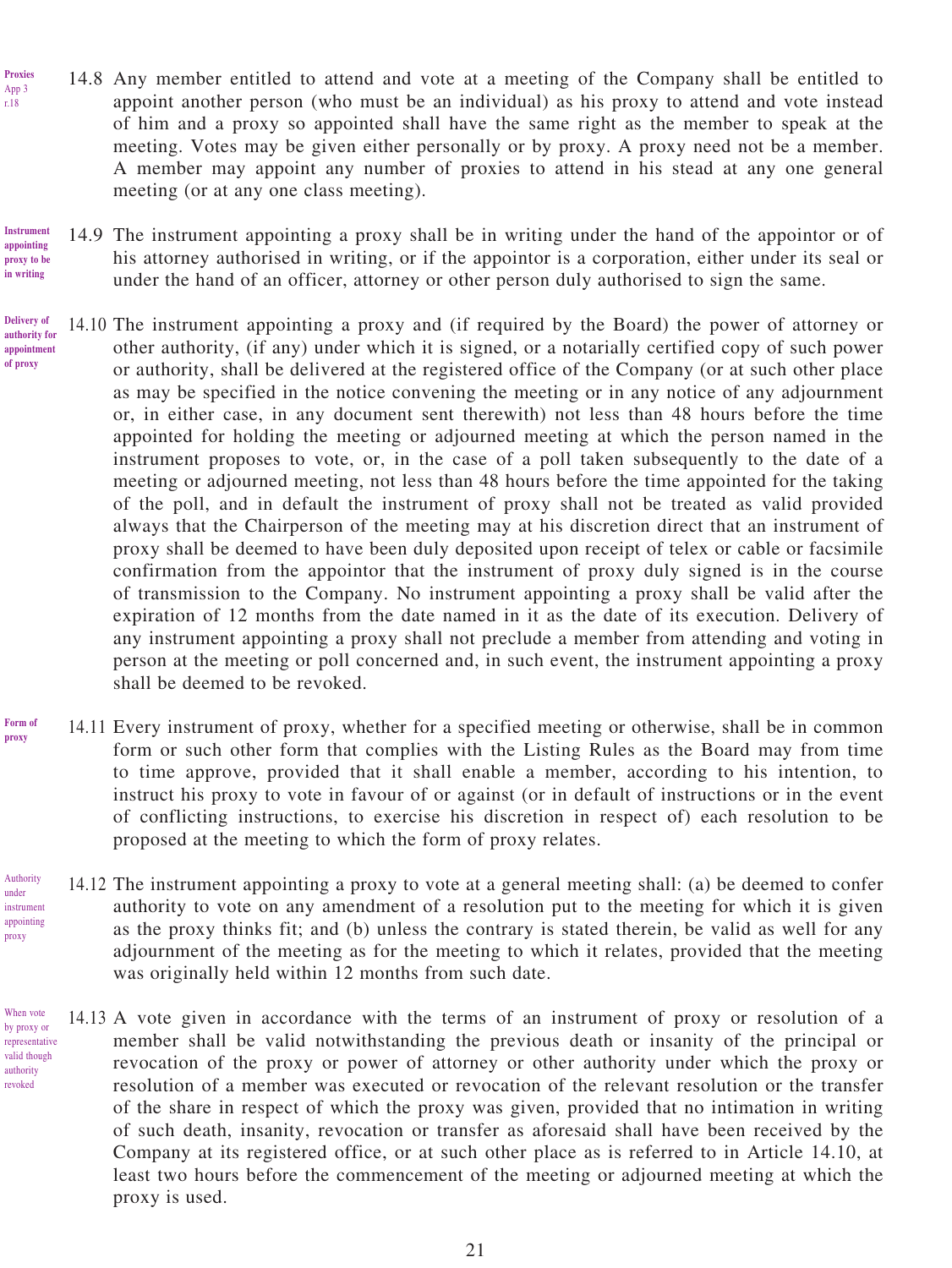- 14.14 Any corporation which is a member may, by resolution of its directors or other governing **Corporations**  body or by power of attorney, authorise such person as it thinks fit to act as its representative at any meeting of the Company or of members of any class of shares and the person so authorised shall be entitled to exercise the same powers on behalf of the corporation which he represents as that corporation could exercise if it were an individual member and where a corporation is so represented, it shall be treated as being present at any meeting in person. **or clearing houses acting by representatives at meetings** App 3 r.18
	- 14.15 If a recognised clearing house (or its nominee(s)) is a member it may authorise such person or persons as it thinks fit to act as its representative(s) at any general meeting of the Company or at any general meeting of any class of members provided that, if more than one person is so authorised, the authorisation shall specify the number and class of shares in respect of which each such person is so authorised. The person so authorised will be deemed to have been duly authorised without the need of producing any documents of title, notarised authorisation and/ or further evidence to substantiate that it is so authorised. A person so authorised pursuant to this provision shall be entitled to exercise the same rights and powers on behalf of the recognised clearing house (or its nominee(s)) which he represents as that recognised clearing house (or its nominee(s)) could exercise as if such person were an individual member holding the number and class of shares specified in such authorisation, including, where a show of hands is allowed, the right to vote individually on a show of hands, notwithstanding any contrary provision contained in these Articles.

#### **15 Registered Office**

**Registered office**

App 3 r.4(2) **Power of general meeting to increase or reduce the number of Directors**

**Notice to be given** 

**election**

App 3 r.19

> The registered office of the Company shall be at such place in the Cayman Islands as the Board shall from time to time appoint.

#### **16 Board of Directors**

- 16.1 The number of Directors shall not be less than two. **Constitution**
- 16.2 The Board shall have power from time to time and at any time to appoint any person as a Director either to fill a casual vacancy or as an addition to the Board. Any Director so appointed shall hold office only until the first annual general meeting of the Company after his appointment and shall then be eligible for re-election at that meeting. **Board may fill vacancies or appoint additional Directors**
	- 16.3 The Company may from time to time in general meeting by ordinary resolution increase or reduce the number of Directors but so that the number of Directors shall not be less than two. Subject to the provisions of these Articles and the Companies Act, the Company may by ordinary resolution elect any person to be a Director either to fill a casual vacancy or as an addition to the existing Directors.
- 16.4 No person shall, unless recommended by the Board, be eligible for election to the office of Director at any general meeting unless during the period, which shall be at least seven days, commencing no earlier than the day after the despatch of the notice of the meeting appointed for such election and ending no later than seven days prior to the date of such meeting, there has been given to the Secretary notice in writing by a member of the Company (not being the person to be proposed), entitled to attend and vote at the meeting for which such notice is given, of his intention to propose such person for election and also notice in writing signed by the person to be proposed of his willingness to be elected. **when person proposed for**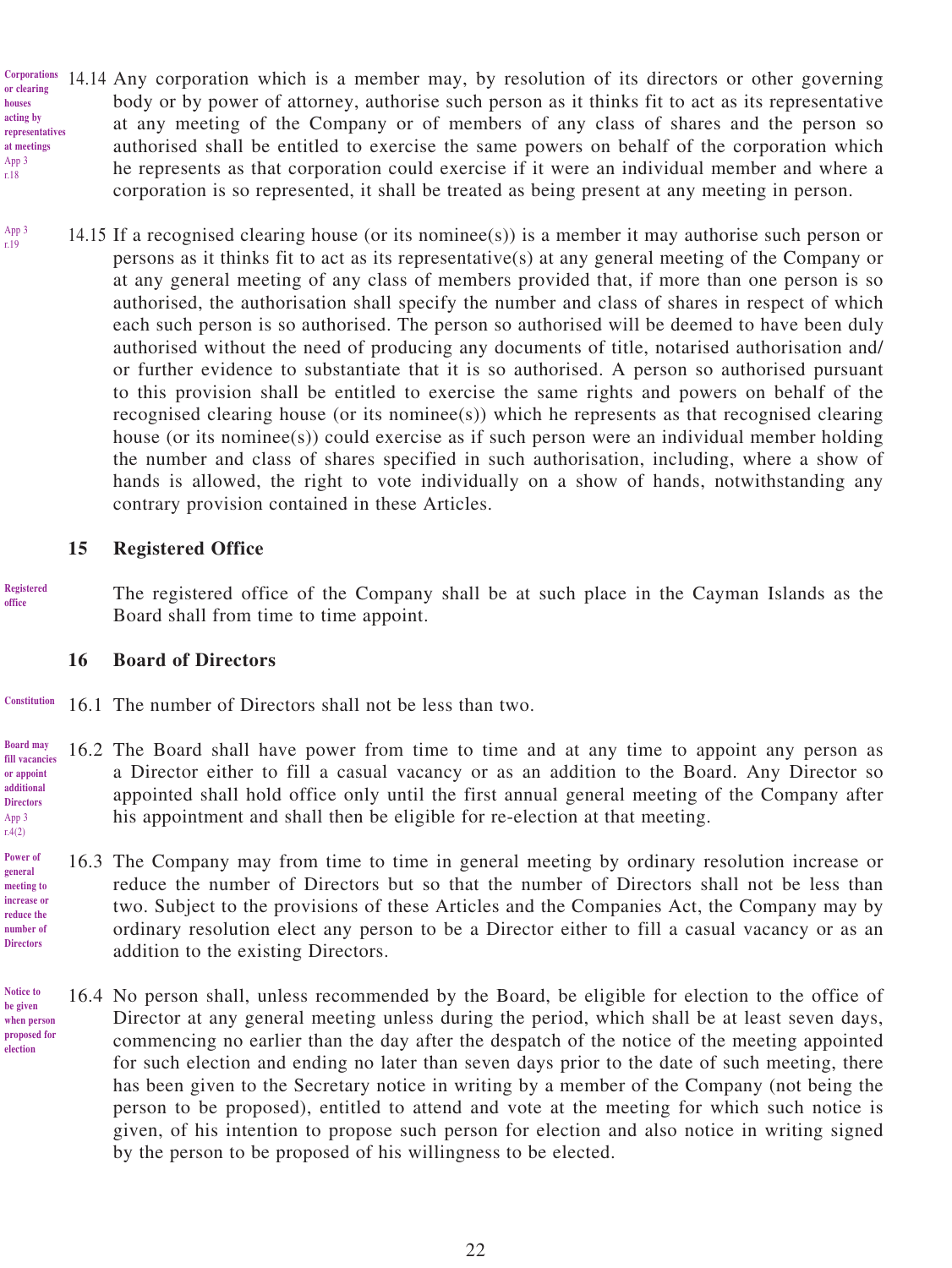16.5 The Company shall keep at its registered office a register of directors and officers containing their names and addresses and any other particulars required by the Companies Act and shall send to the Registrar of Companies of the Cayman Islands a copy of such register and shall from time to time notify the Registrar of Companies of the Cayman Islands of any change that takes place in relation to such Directors as required by the Companies Act. **Register of Directors notification of changes to Registrar**

**and** 

**remove** 

App 3 r.4(3)

- 16.6 The Company may by ordinary resolution at any time remove any Director (including a Managing Director or other executive Director) before the expiration of his term of office notwithstanding anything in these Articles or in any agreement between the Company and such Director and may by ordinary resolution elect another person in his stead. Any person so elected shall hold office during such time only as the Director in whose place he is elected would have held the same if he had not been removed. Nothing in this Article should be taken as depriving a Director removed under any provision of this Article of compensation or damages payable to him in respect of the termination of his appointment as Director or of any other appointment or office as a result of the termination of his appointment as Director or as derogatory from any power to remove a Director which may exist apart from the provision of this Article. **Power to Director by ordinary resolution**
- 16.7 A Director may at any time by notice in writing delivered to the registered office of the Company, the principal office of the Company in Hong Kong or at a meeting of the Board, appoint any person (including another Director) to be his alternate Director in his place during his absence and may in like manner at any time determine such appointment. Such appointment, unless previously approved by the Board, shall have effect only upon and subject to being so approved, provided that the Board may not withhold approval of any such appointment where the proposed appointee is a Director. **Alternate Directors**
	- 16.8 The appointment of an alternate Director shall determine on the happening of any event which, were he a Director, would cause him to vacate such office or if his appointor ceases to be a Director.
	- 16.9 An alternate Director shall be entitled to receive and waive (in lieu of his appointor) notices of meetings of the Directors and shall be entitled to attend and vote as a Director and be counted in the quorum at any such meeting at which the Director appointing him is not personally present and generally at such meeting to perform all the functions of his appointor as a Director and for the purposes of the proceedings at such meeting the provisions of these Articles shall apply as if he (instead of his appointor) were a Director. If he shall be himself a Director or shall attend any such meeting as an alternate for more than one Director his voting rights shall be cumulative and he need not use all his votes or cast all the votes he uses in the same way. If his appointor is for the time being not available or unable to act (as to which a certificate by the alternate shall in the absence of actual notice to the contrary to other Directors be conclusive), his signature to any resolution in writing of the Directors shall be as effective as the signature of his appointor. To such extent as the Board may from time to time determine in relation to any committee of the Board, the provisions of this Article shall also apply mutatis mutandis to any meeting of any such committee of which his appointor is a member. An alternate Director shall not, save as aforesaid, have power to act as a Director nor shall he be deemed to be a Director for the purposes of these Articles.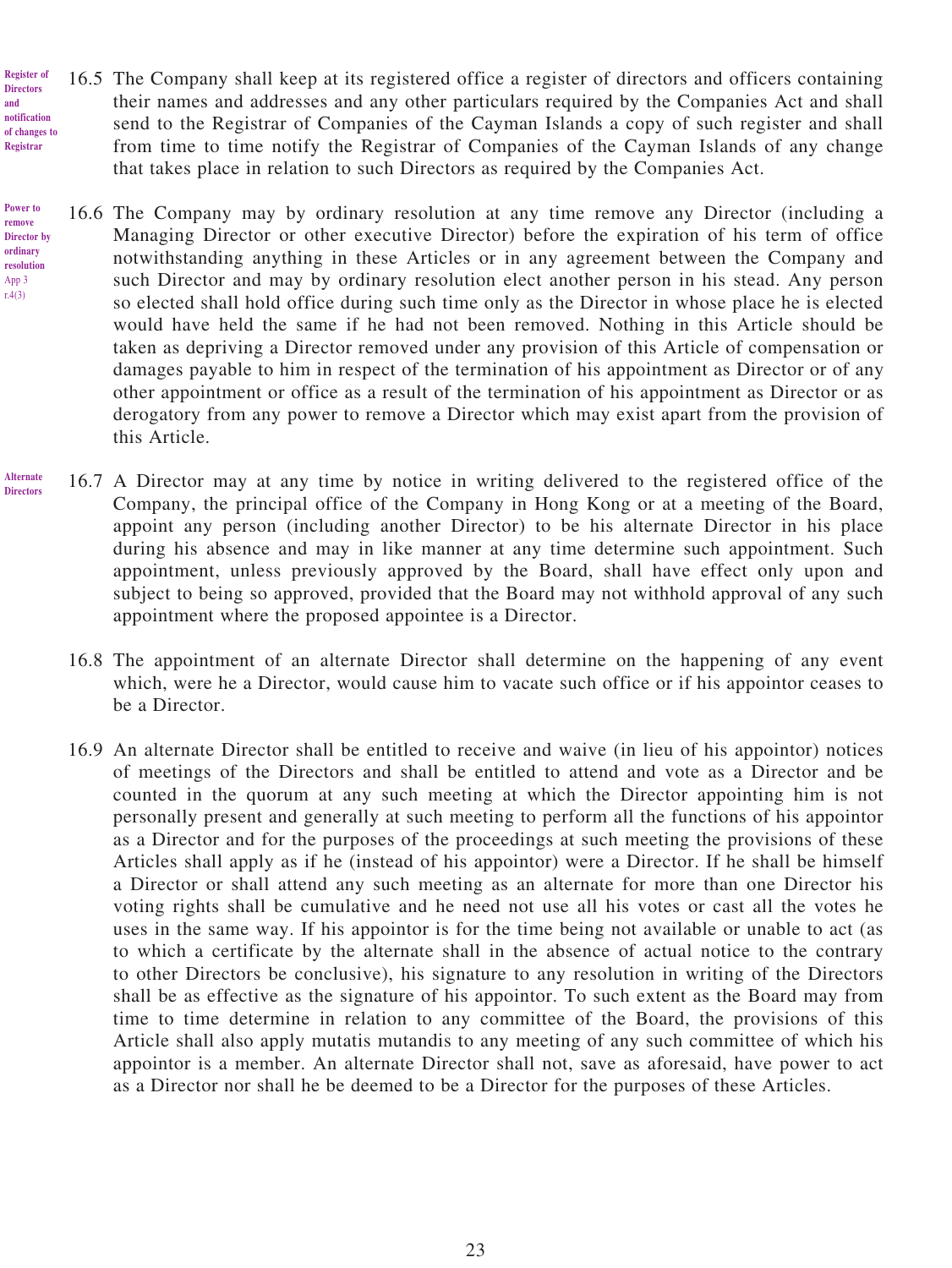- 16.10 An alternate Director shall be entitled to contract and be interested in and benefit from contracts or arrangements or transactions and to be repaid expenses and to be indemnified to the same extent mutatis mutandis as if he were a Director, but he shall not be entitled to receive from the Company in respect of his appointment as alternate Director any remuneration except only such part (if any) of the remuneration otherwise payable to his appointor as such appointor may by notice in writing to the Company from time to time direct.
- 16.11 In addition to the provisions of Articles 16.7 to 16.10, a Director may be represented at any meeting of the Board (or of any committee of the Board) by a proxy appointed by him, in which event the presence or vote of the proxy shall for all purposes be deemed to be that of the Director. A proxy need not himself be a Director and the provisions of Articles 14.8 to 14.13 shall apply mutatis mutandis to the appointment of proxies by Directors save that an instrument appointing a proxy shall not become invalid after the expiration of twelve months from its date of execution but shall remain valid for such period as the instrument shall provide or, if no such provision is made in the instrument, until revoked in writing and save also that a Director may appoint any number of proxies although only one such proxy may attend in his stead at meetings of the Board (or of any committee of the Board).
- 16.12 A Director need not hold any qualification shares. No Director shall be required to vacate office or be ineligible for re-election or re-appointment as a Director and no person shall be ineligible for appointment as a Director by reason only of his having attained any particular age. **Qualification of Directors**
- 16.13 The Directors shall be entitled to receive by way of remuneration for their services such sum as shall from time to time be determined by the Company in general meeting or by the Board, as the case may be, such sum (unless otherwise directed by the resolution by which it is determined) to be divided amongst the Directors in such proportions and in such manner as they may agree, or failing agreement, equally, except that in such event any Director holding office for less than the whole of the relevant period in respect of which the remuneration is paid shall only rank in such division in proportion to the time during such period for which he has held office. Such remuneration shall be in addition to any other remuneration to which a Director who holds any salaried employment or office in the Company may be entitled by reason of such employment or office. **Directors' remuneration**
	- 16.14 Payment to any Director or past Director of any sum by way of compensation for loss of office or as consideration for or in connection with his retirement from office (not being a payment to which the Director is contractually entitled) must first be approved by the Company in general meeting.
- 16.15 The Directors shall be entitled to be paid all expenses, including travel expenses, reasonably incurred by them in or in connection with the performance of their duties as Directors including their expenses of travelling to and from Board meetings, committee meetings or general meetings or otherwise incurred whilst engaged on the business of the Company or in the discharge of their duties as Directors. **Directors' expenses**
- 16.16 The Board may grant special remuneration to any Director, who shall perform any special or extra services at the request of the Company. Such special remuneration may be made payable to such Director in addition to or in substitution for his ordinary remuneration as a Director, and may be made payable by way of salary, commission or participation in profits or otherwise as may be agreed. **Special remuneration**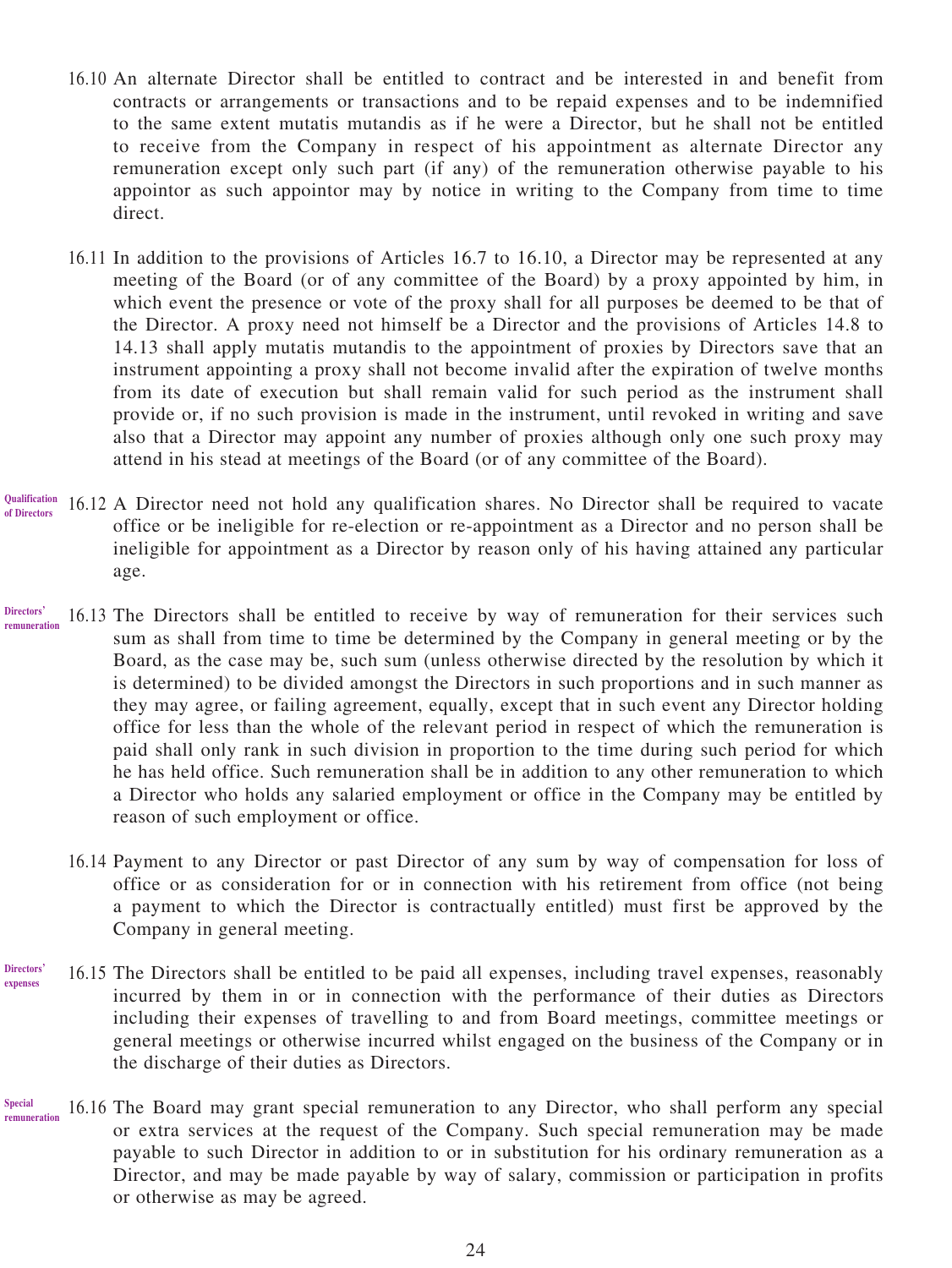Remuneration 16.17 The remuneration of an Executive Director (as appointed according to Article 17.1) or a Director appointed to any other office in the management of the Company shall from time to time be fixed by the Board and may be by way of salary, commission, or participation in profits or otherwise or by all or any of those modes and with such other benefits (including share option and/or pension and/or gratuity and/or other benefits on retirement) and allowances as the Board may from time to time decide. Such remuneration shall be in addition to such remuneration as the recipient may be entitled to receive as a Director. **of Managing Directors, etc.**

16.18 The office of a Director shall be vacated: **When office** 

**of Director** 

- 
- **to be vacated**
- (a) if he resigns his office by notice in writing to the Company at its registered office or its principal office in Hong Kong;
- (b) if an order is made by any competent court or official on the grounds that he is or may be suffering from mental disorder or is otherwise incapable of managing his affairs and the Board resolves that his office be vacated;
- (c) if, without leave, he is absent from meetings of the Board (unless an alternate Director appointed by him attends in his place) for a continuous period of 12 months, and the Board resolves that his office be vacated;
- (d) if he becomes bankrupt or has a receiving order made against him or suspends payment or compounds with his creditors generally;
- (e) if he ceases to be or is prohibited from being a Director by law or by virtue of any provisions in these Articles;
- (f) if he shall be removed from office by notice in writing served upon him signed by not less than three-fourths in number (or, if that is not a round number, the nearest lower round number) of the Directors (including himself) then in office; or
- (g) if he shall be removed from office by an ordinary resolution under Article 16.6.
- 16.19 At every annual general meeting of the Company one-third of the Directors for the time being (or, if their number is not three or a multiple of three, then the number nearest to, but not less than, one-third) shall retire from office by rotation provided that every Director (including those appointed for a specific term) shall be subject to retirement by rotation at least once every three years. Any Director required to stand for re-election pursuant to Article 16.2 shall not be taken into account in determining the number of Directors and which Directors are to retire by rotation. A retiring Director shall retain office until the close of the meeting at which he retires and shall be eligible for re-election thereat. The Company at any annual general meeting at which any Directors retire may fill the vacated office by electing a like number of persons to be Directors. **Retirement by rotation**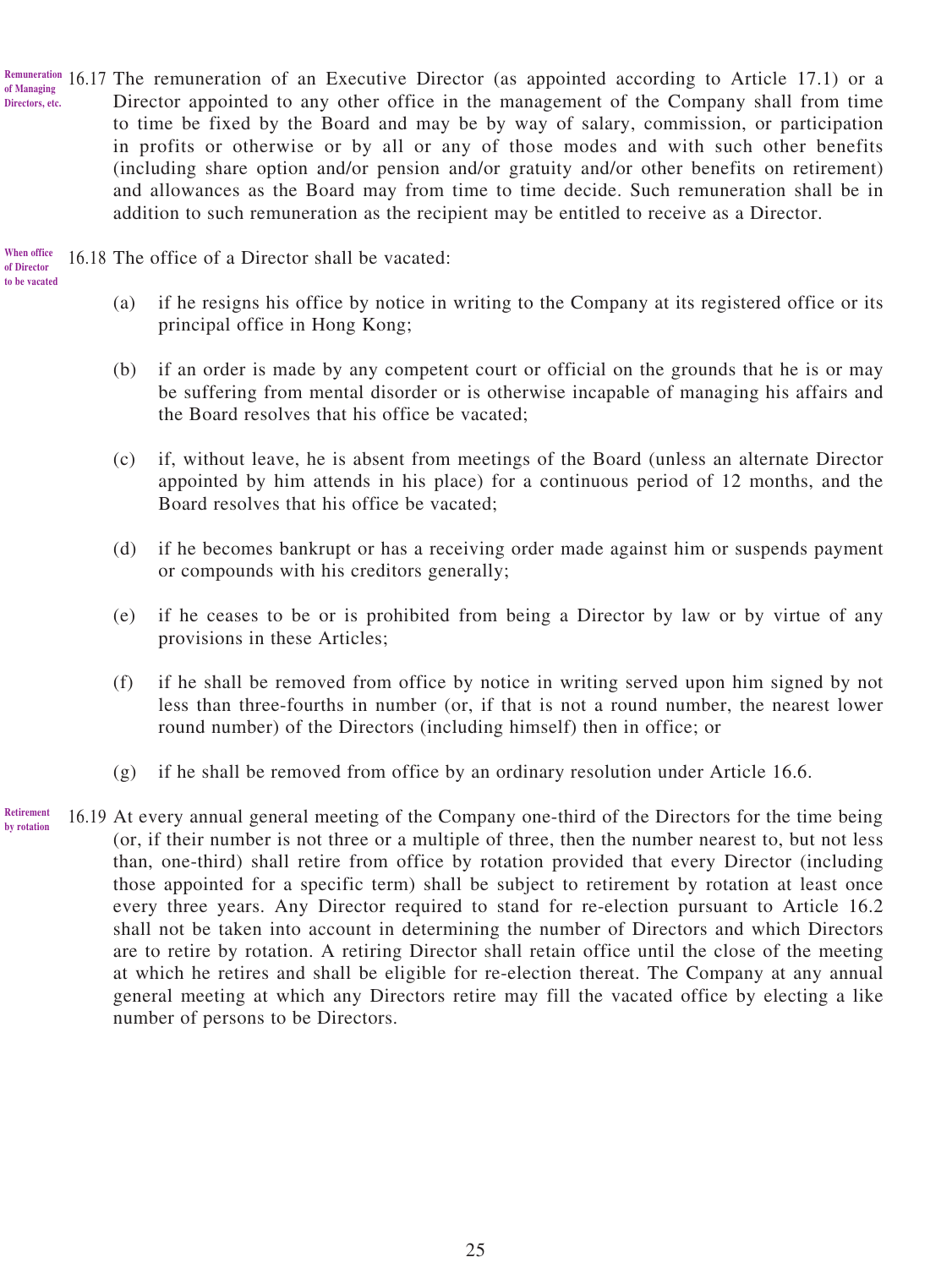- 16.20 No Director or proposed Director shall be disqualified by his office from contracting with the Company either as vendor, purchaser or otherwise nor shall any such contract or any contract or arrangement entered into by or on behalf of the Company with any person, company or partnership of or in which any Director shall be a member or otherwise interested be capable on that account of being avoided, nor shall any Director so contracting or being any member or so interested be liable to account to the Company for any profit so realised by any such contract or arrangement by reason only of such Director holding that office or the fiduciary relationship thereby established, provided that such Director shall, if his interest in such contract or arrangement is material, declare the nature of his interest at the earliest meeting of the Board at which it is practicable for him to do so, either specifically or by way of a general notice stating that, by reason of the facts specified in the notice, he is to be regarded as interested in any contracts of a specified description which may subsequently be made by the Company. **Directors may contract Company**
	- 16.21 Any Director may continue to be or become a director, managing director, joint managing director, deputy managing director, executive director, manager or other officer or member of any other company in which the Company may be interested and (unless otherwise agreed between the Company and the Director) no such Director shall be liable to account to the Company or the members for any remuneration or other benefits received by him as a director, managing director, joint managing director, deputy managing director, executive director, manager or other officer or member of any such other company. The Directors may exercise the voting powers conferred by the shares in any other company held or owned by the Company, or exercisable by them as directors of such other company in such manner in all respects as they think fit (including the exercise thereof in favour of any resolution appointing themselves or any of them directors, managing directors, joint managing directors, deputy managing directors, executive directors, managers or other officers of such company) and any Director may vote in favour of the exercise of such voting rights in manner aforesaid notwithstanding that he may be, or is about to be, appointed a director, managing director, joint managing director, deputy managing director, executive director, manager or other officer of such a company, and that as such he is or may become interested in the exercise of such voting rights in the manner aforesaid.
	- 16.22 A Director may hold any other office or place of profit with the Company (except that of Auditor) in conjunction with his office of Director for such period and upon such terms as the Board may determine, and may be paid such extra remuneration therefor (whether by way of salary, commission, participation in profit or otherwise) as the Board may determine, and such extra remuneration shall be in addition to any remuneration provided for by or pursuant to any other Article.
- 16.23 A Director shall not be entitled to vote on (nor shall be counted in the quorum in relation to) any resolution of the Board in respect of any contract or arrangement or any other proposal whatsoever in which he or any of his close associates (or, if required by the Listing Rules, his other associates) has any material interest, and if he shall do so his vote shall not be counted (nor is he to be counted in the quorum for the resolution), but this prohibition shall not apply to any of the following matters, namely: **may not vote where he has a material** 
	- (a) the giving of any security or indemnity either:
		- (i) to the Director or any of his close associates in respect of money lent or obligations incurred or undertaken by him or any of them at the request of or for the benefit of the Company or any of its subsidiaries; or

**Director** 

**interest**

**with**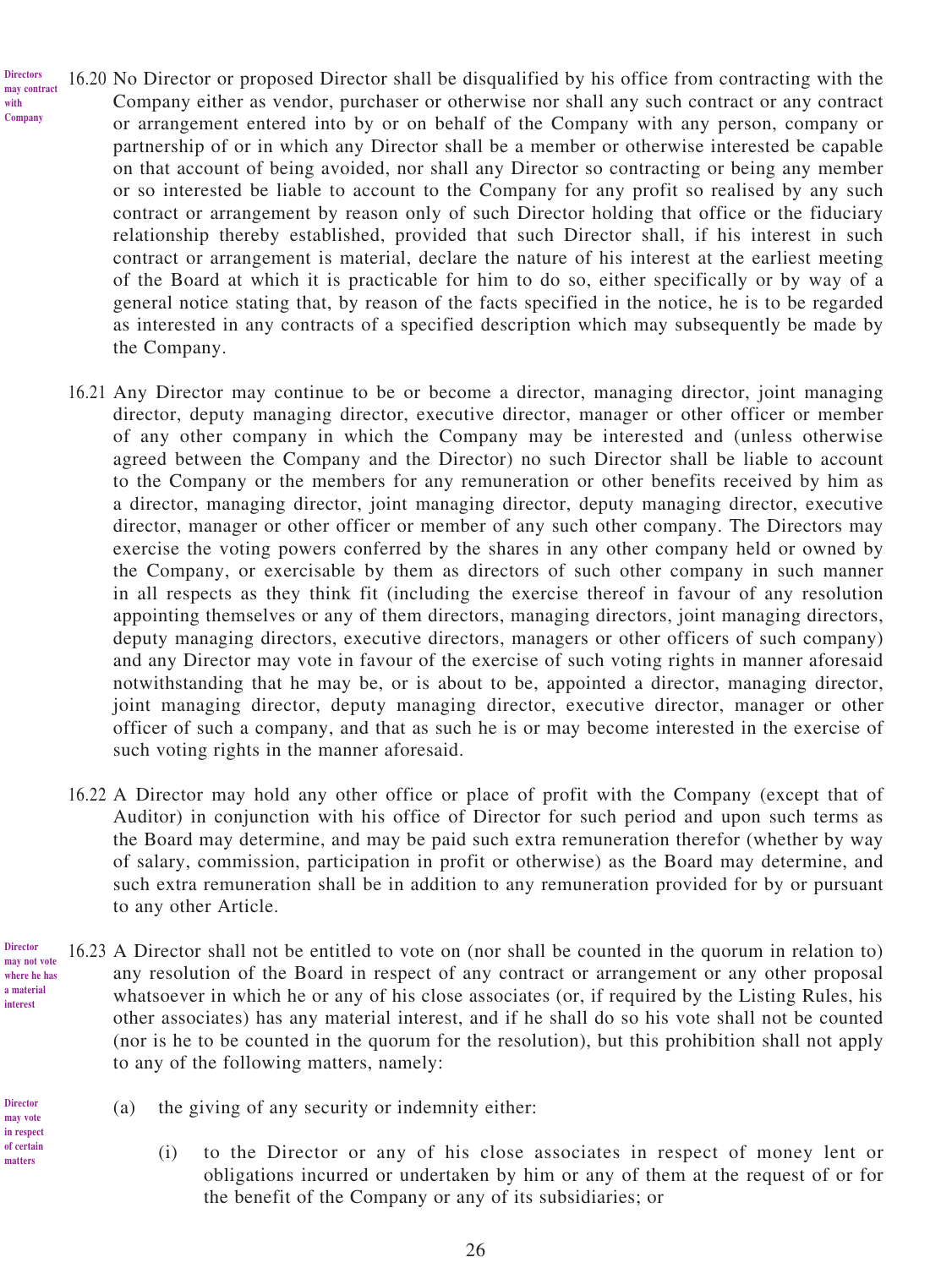- (ii) to a third party in respect of a debt or obligation of the Company or any of its subsidiaries for which the Director or any of his close associates has himself/ themselves assumed responsibility in whole or in part and whether alone or jointly under a guarantee or indemnity or by the giving of security;
- (b) any proposal concerning an offer of shares or debentures or other securities of or by the Company or any other company which the Company may promote or be interested in for subscription or purchase where the Director or any of his close associates is/are or is/are to be interested as a participant in the underwriting or sub-underwriting of the offer;
- (c) any proposal or arrangement concerning the benefit of employees of the Company or any of its subsidiaries including:
	- (i) the adoption, modification or operation of any employees' share scheme or any share incentive scheme or share option scheme under which the Director or any of his close associates may benefit; or
	- (ii) the adoption, modification or operation of a pension or provident fund or retirement, death or disability benefits scheme which relates both to Directors, their close associates and employees of the Company or any of its subsidiaries and does not provide in respect of any Director or any of his close associates as such any privilege or advantage not generally accorded to the class of persons to which such scheme or fund relates; and
- (d) any contract or arrangement in which the Director or any of his close associates is/ are interested in the same manner as other holders of shares or debentures or other securities of the Company by virtue only of his/their interest in shares or debentures or other securities of the Company.
- 16.24 Where proposals are under consideration concerning the appointment (including fixing or varying the terms of or terminating the appointment) of two or more Directors to offices or employments with the Company or any company in which the Company is interested, such proposals shall be divided and considered in relation to each Director separately and in such case each of the Directors concerned (if not prohibited from voting under Article 16.23) shall be entitled to vote (and be counted in the quorum) in respect of each resolution except that concerning his own appointment.
- 16.25 If any question shall arise at any meeting of the Board as to the materiality of a Director's interest or the significance of a contract, arrangement or transaction or proposed contract, arrangement or transaction or as to the entitlement of any Director to vote or form part of a quorum and such question is not resolved by his voluntarily agreeing to abstain from voting or not to be counted in the quorum, such question shall be referred to the Chairperson of the meeting (or, where such question relates to the interest of the Chairperson, to the other Directors at the meeting) and his ruling (or, as appropriate, the ruling of the other Directors) in relation to any other Director (or, as appropriate, the Chairperson) shall be final and conclusive except in a case where the nature or extent of the interests of the Director concerned (or, as appropriate, the Chairperson) as known to such Director (or, as appropriate, the Chairperson) has not been fairly disclosed to the Board.

**may vote on proposals not concerning own appointment**

**Director**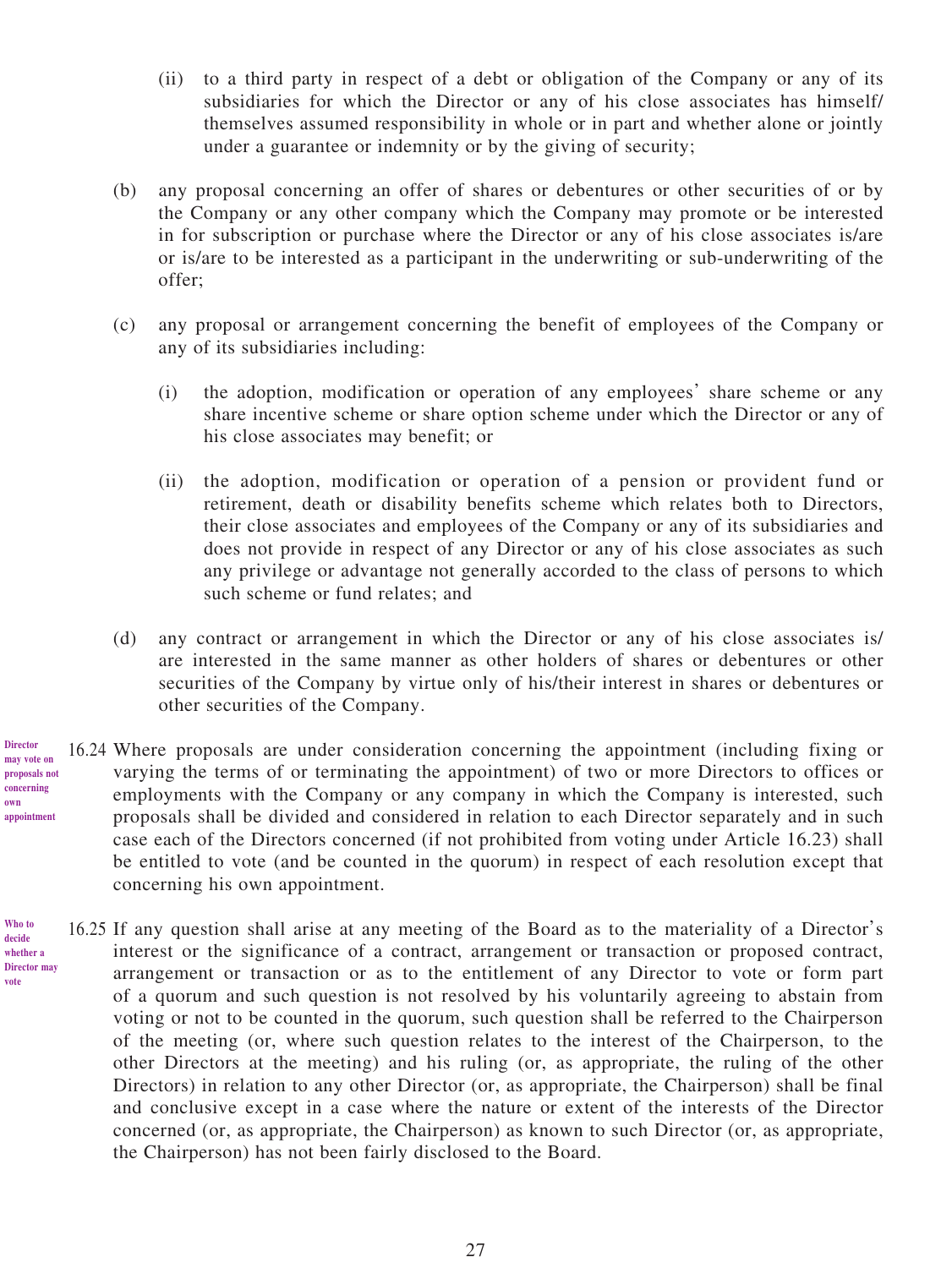# **17 Managing Directors**

**etc.**

- 17.1 The Board may from time to time appoint any one or more of its body to the office of Managing Director, Joint Managing Director, Deputy Managing Director, or other Executive Director and/or such other employment or executive office in the management of the business of the Company as it may decide for such period and upon such terms as it thinks fit and upon such terms as to remuneration as it may decide in accordance with Article 16.17. **Power to appoint Managing Directors,**
- 17.2 Every Director appointed to an office under Article 17.1 shall, without prejudice to any claim for damages that such Director may have against the Company or the Company may have against such Director for any breach of any contract of service between him and the Company, be liable to be dismissed or removed therefrom by the Board. **Removal of Managing Director, etc.**
- 17.3 A Director appointed to an office under Article 17.1 shall be subject to the same provisions as to removal as the other Directors, and he shall, without prejudice to any claim for damages that such Director may have against the Company or the Company may have against such Director for any breach of any contract of service between him and the Company, ipso facto and immediately cease to hold such office if he shall cease to hold the office of Director for any cause. **Cessation of appointment**
- 17.4 The Board may from time to time entrust to and confer upon a Managing Director, Joint Managing Director, Deputy Managing Director or Executive Director all or any of the powers of the Board that it may think fit. But the exercise of all powers by such Director shall be subject to such regulations and restrictions as the Board may from time to time make and impose, and the said powers may at any time be withdrawn, revoked or varied but no person dealing in good faith and without notice of such withdrawal, revocation or variation shall be affected thereby. **Powers may be delegated**

#### **18 Management**

- 18.1 Subject to any exercise by the Board of the powers conferred by Articles 19.1 to 19.3, the management of the business of the Company shall be vested in the Board which, in addition to the powers and authorities by these Articles expressly conferred upon it, may exercise all such powers and do all such acts and things as may be exercised or done or approved by the Company and are not hereby or by the Companies Act expressly directed or required to be exercised or done by the Company in general meeting, but subject nevertheless to the provisions of the Companies Act and these Articles and to any regulation from time to time made by the Company in general meeting not being inconsistent with such provisions or these Articles, provided that no regulation so made shall invalidate any prior act of the Board which would have been valid if such regulation had not been made. **General powers of Company vested in Board**
	- 18.2 Without prejudice to the general powers conferred by these Articles, it is hereby expressly declared that the Board shall have the following powers:
		- (a) to give to any person the right or option of requiring at a future date that an allotment shall be made to him of any share at par or at such premium as may be agreed; and
		- (b) to give to any Directors, officers or employees of the Company an interest in any particular business or transaction or participation in the profits thereof or in the general profits of the Company either in addition to or in substitution for a salary or other remuneration.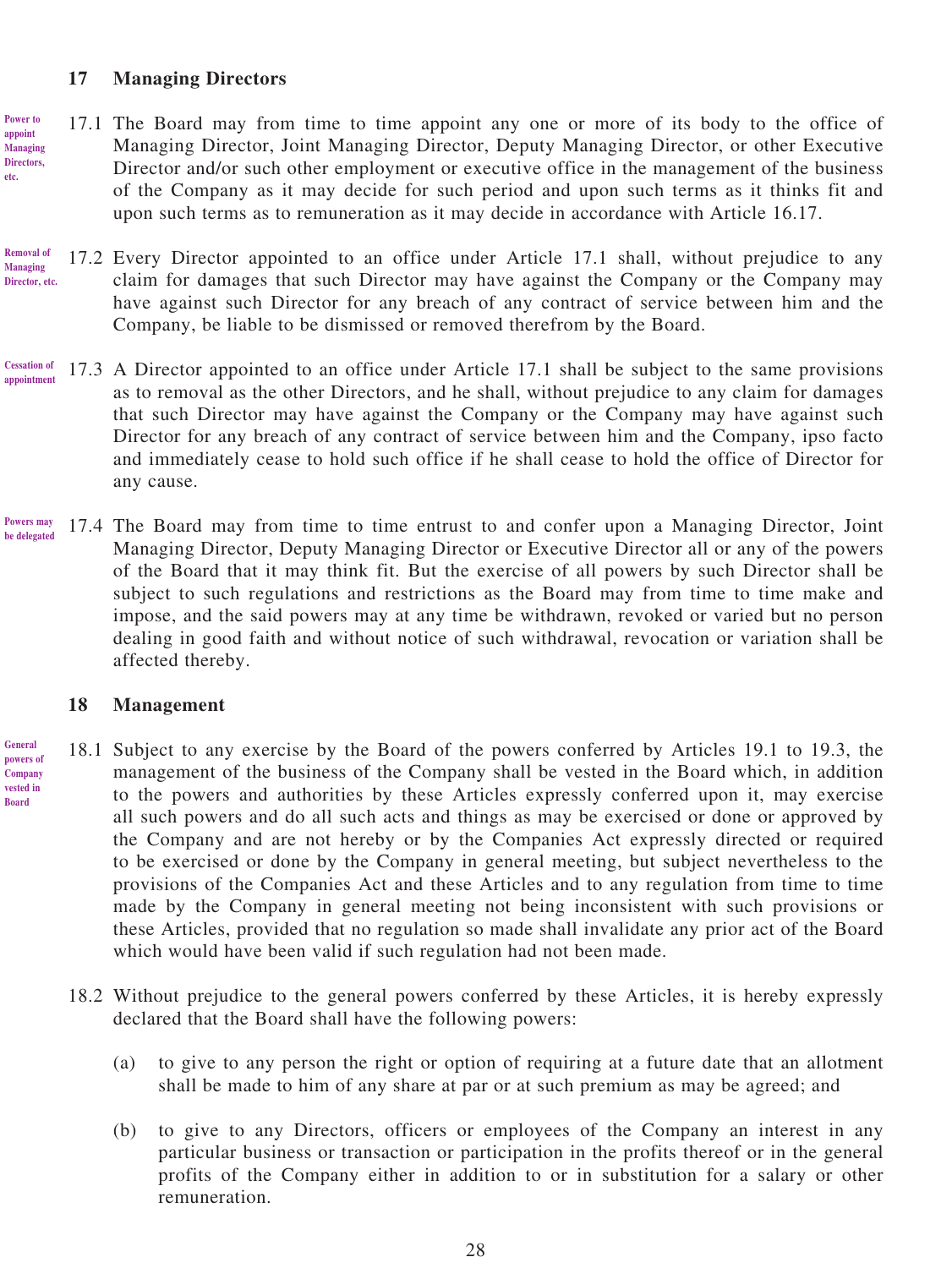- 18.3 Except as would be permitted by the Companies Ordinance if the Company were a company incorporated in Hong Kong, and except as permitted under the Companies Act, the Company shall not directly or indirectly:
	- (a) make a loan to a Director or his close associates or a director of any holding company of the Company or a body corporate controlled by such a director or Director;
	- (b) enter into any guarantee or provide any security in connection with a loan made by any person to a Director or such a director or a body corporate controlled by such a director or Director; or
	- (c) if any one or more of the Directors hold (jointly or severally or directly or indirectly) a controlling interest in another company, make a loan to that other company or enter into any guarantee or provide any security in connection with a loan made by any person to that other company.

### **19 Managers**

- 19.1 The Board may from time to time appoint a general manager, manager or managers of the Company and may fix his or their remuneration either by way of salary or commission or by conferring the right to participation in the profits of the Company or by a combination of two or more of these modes and pay the working expenses of any of the staff of the general manager, manager or managers who may be employed by him or them in connection with the conduct of the business of the Company. **Appointment and remuneration of managers**
- 19.2 The appointment of such general manager, manager or managers may be for such period as the Board may decide and the Board may confer upon him or them all or any of the powers of the Board as it may think fit. **Tenure of office and powers**
- 19.3 The Board may enter into such agreement or agreements with any such general manager, manager or managers upon such terms and conditions in all respects as the Board may in its absolute discretion think fit, including a power for such general manager, manager or managers to appoint an assistant manager or managers or other employees whatsoever under them for the purpose of carrying on the business of the Company. **Terms and conditions of appointment**

#### **20 Proceedings of Directors**

20.1 The Board may meet together for the despatch of business, adjourn and otherwise regulate its meetings and proceedings as it thinks fit in any part of the world and may determine the quorum necessary for the transaction of business. Unless otherwise determined two Directors shall be a quorum. For the purposes of this Article an alternate Director shall be counted in a quorum in place of the Director who appointed him and an alternate Director who is an alternate for more than one Director shall for quorum purposes be counted separately in respect of himself (if he is a Director) and in respect of each Director for whom he is an alternate (but so that nothing in this provision shall be construed as authorising a meeting to be constituted when only one person is physically present). A meeting of the Board or any committee of the Board may be held by means of a telephone or tele-conferencing or any other telecommunications facility provided that all participants are thereby able to communicate contemporaneously by voice with all other participants and participation in a meeting pursuant to this provision shall constitute presence in person at such meeting. **Meetings of Directors/ Quorum etc.**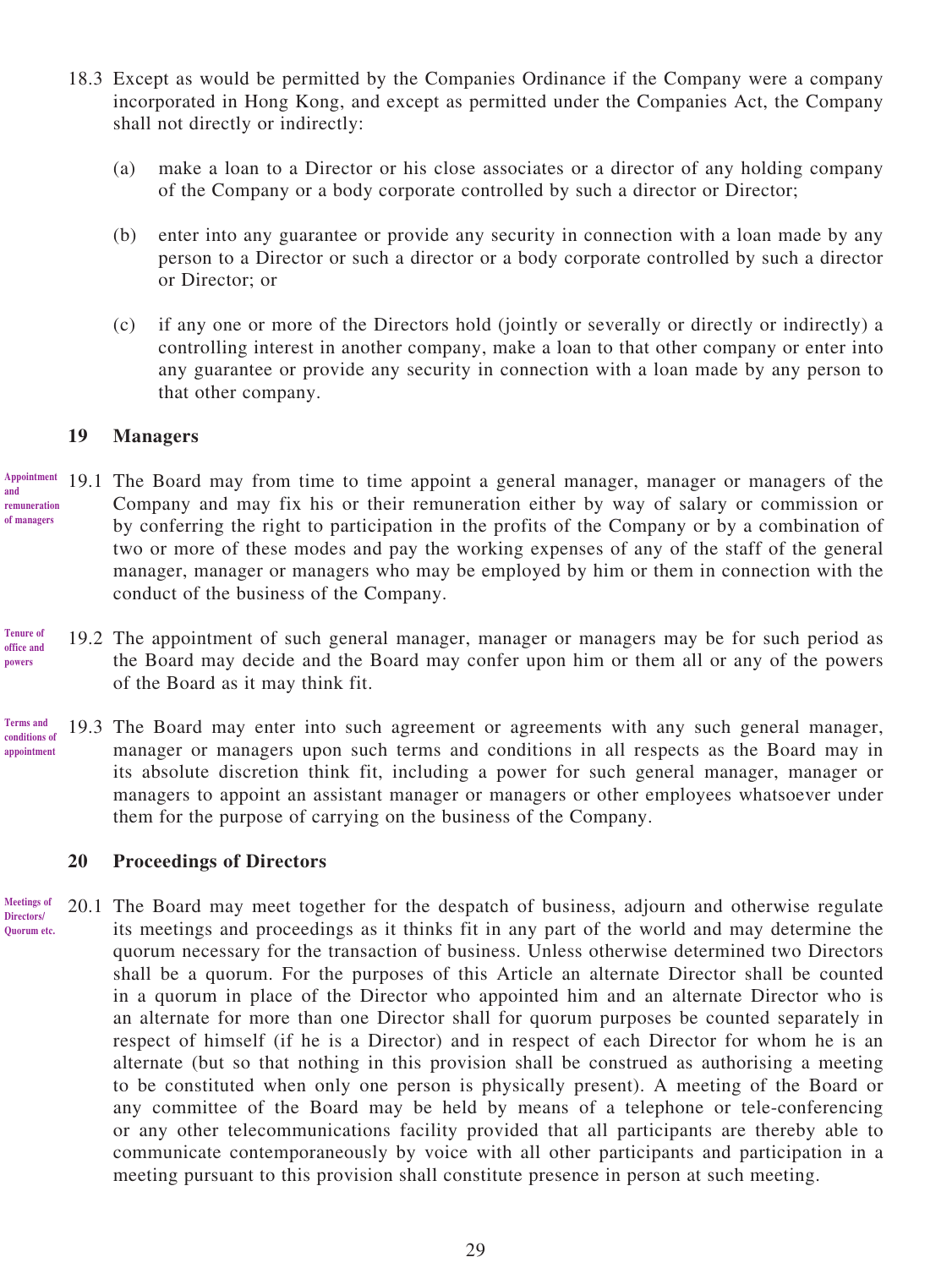- 20.2 A Director may, and on request of a Director the Secretary shall, at any time summon a meeting of the Board. Failing any determination by the Board, not less than 48 hours' notice thereof shall be given to each Director either in writing or by telephone or by facsimile, telex or telegram at the address or telephone, facsimile or telex number from time to time notified to the Company by such Director or in such other manner as the Board may from time to time determine. **Convening of board meeting**
- 20.3 Subject to Articles 16.20 to 16.25, questions arising at any meeting of the Board shall be decided by a majority of votes, and in case of an equality of votes the Chairperson shall have a second or casting vote. **How questions to be decided**
- 20.4 The Board may elect a chairperson of the Board and determine the period for which he is to hold office. The chairperson of the Board shall take the chair at every meeting of the Board, but if no such chairperson is elected, or if at any meeting such chairperson is not present within 15 minutes after the time appointed for holding the same, the Directors present may choose one of their number to be Chairperson of the meeting. **Chairperson**
- 20.5 A meeting of the Board for the time being at which a quorum is present shall be competent to exercise all or any of the authorities, powers and discretions by or under these Articles for the time being vested in or exercisable by the Board generally. **Power of meeting**
- 20.6 The Board may delegate any of its powers to committees consisting of such member or members of the Board (including alternate Directors in the absence of their appointers) as the Board thinks fit, and it may from time to time revoke such delegation or revoke the appointment of and discharge any committees either wholly or in part, and either as to persons or purposes, but every committee so formed shall in the exercise of the powers so delegated conform to any regulations that may from time to time be imposed upon it by the Board. **Power to appoint committee and to delegate**
- 20.7 All acts done by any such committee in conformity with such regulations and in fulfilment of the purposes for which it is appointed, but not otherwise, shall have the like force and effect as if done by the Board, and the Board shall have power, with the consent of the Company in general meeting, to remunerate the members of any such committee, and charge such remuneration to the current expenses of the Company. **Acts of committee to be of same effect as act of Directors**
- 20.8 The meetings and proceedings of any such committee consisting of two or more members of the Board shall be governed by the provisions herein contained for regulating the meetings and proceedings of the Board so far as the same are applicable thereto and are not replaced by any regulations imposed by the Board pursuant to Article 20.6. **Proceedings of committee**

20.9 The Board shall cause minutes to be made of: **Minutes of proceedings** 

**of meetings and Directors**

- (a) all appointments of officers made by the Board;
- (b) the names of the Directors present at each meeting of the Board and of committees appointed pursuant to Article 20.6;
- (c) all declarations made or notices given by any Director of his interest in any contract or proposed contract or of his holding of any office or property whereby any conflict of duty or interest may arise; and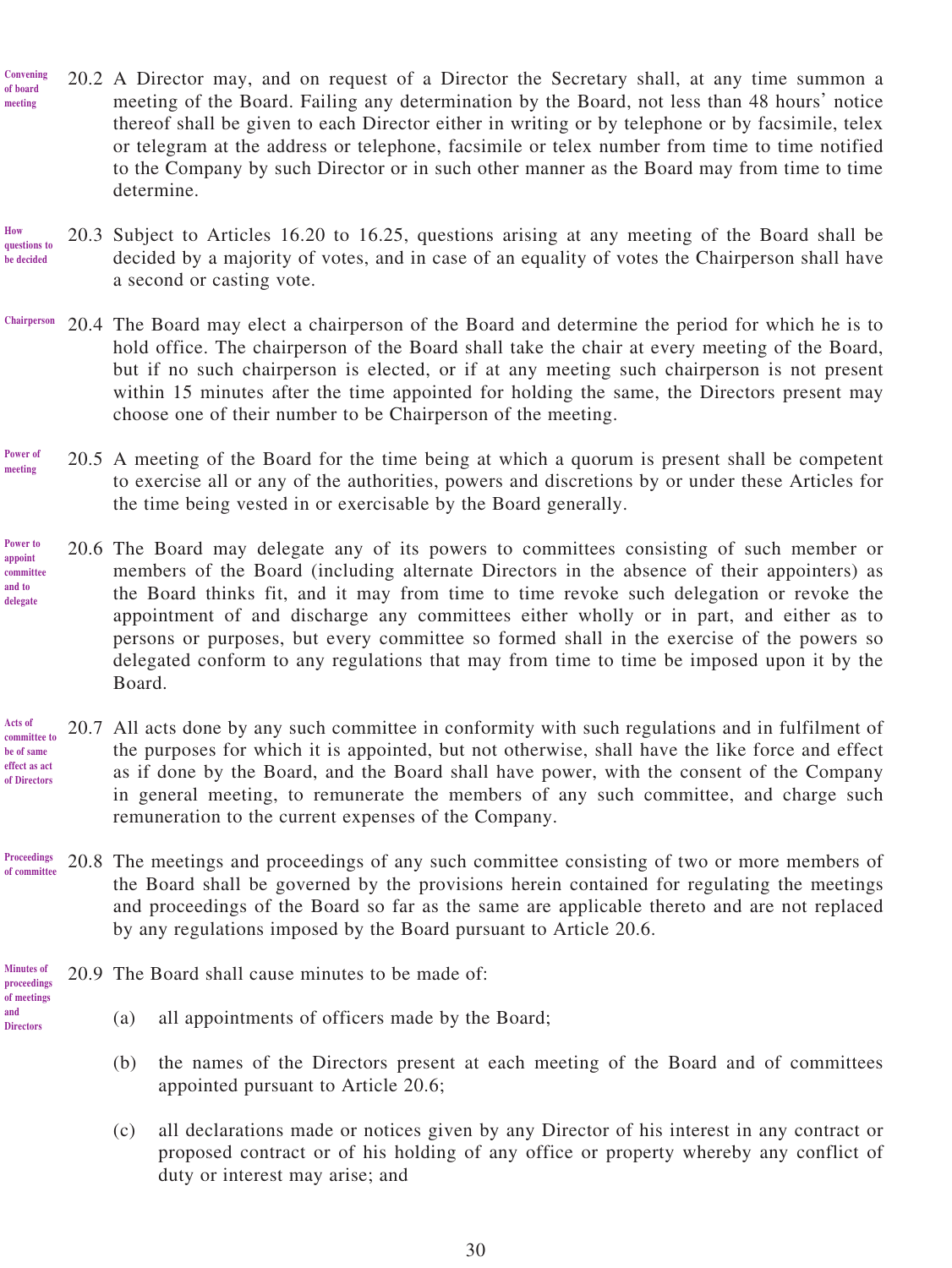- (d) all resolutions and proceedings at all meetings of the Company and of the Board and of such committees.
- 20.10 Any such minutes shall be conclusive evidence of any such proceedings if they purport to be signed by the Chairperson of the meeting or by the Chairperson of the succeeding meeting.
- 20.11 All acts bona fide done by any meeting of the Board or by a committee of Directors or by any person acting as Director shall, notwithstanding that it shall be afterwards discovered that there was some defect in the appointment of such Director or persons acting as aforesaid or that they or any of them were disqualified, be as valid as if every such person had been duly appointed and was qualified to be a Director or member of such committee as the case may be. **When acts**
- 20.12 The continuing Directors may act notwithstanding any vacancy in their body, but, if and so long as their number is reduced below the number fixed by or pursuant to these Articles as the necessary quorum of Directors, the continuing Director or Directors may act for the purpose of increasing the number of Directors to that number or of summoning a general meeting of the Company but for no other purpose. **Directors' powers when vacancies exist**
- 20.13 Unless required otherwise by the Listing Rules, a resolution in writing signed by each and every one of the Directors (or their respective alternates pursuant to Article 16.9) shall be as valid and effectual as if it had been passed at a meeting of the Board duly convened and held and may consist of several documents in like form each signed by one or more of the Directors or alternate Directors. Notwithstanding the foregoing, a resolution which relates to any matter or business in which a substantial shareholder of the Company (as defined in the Listing Rules from time to time), or a Director, has an interest conflicting with that of the Company which the Board determines, prior to the passing of such resolution, to be material, shall not be passed by a resolution in writing and shall only be passed at a meeting of the Directors held in accordance with these Articles. **Directors' resolutions**

# **21 Secretary**

- 21.1 The Secretary shall be appointed by the Board for such term, at such remuneration and upon such conditions as it may think fit, and any Secretary so appointed may be removed by the Board. Anything by the Companies Act or these Articles required or authorised to be done by or to the Secretary, if the office is vacant or there is for any other reason no Secretary capable of acting, may be done by or to any assistant or deputy Secretary appointed by the Board, or if there is no assistant or deputy Secretary capable of acting, by or to any officer of the Company authorised generally or specifically in that behalf by the Board. **Appointment of Secretary**
- 21.2 A provision of the Companies Act or of these Articles requiring or authorising a thing to be done by or to a Director and the Secretary shall not be satisfied by its being done by or to the same person acting both as Director and as or in place of the Secretary. **Same person not to act in two capacities at once**

**of Directors or committee to be valid notwithstanding defects**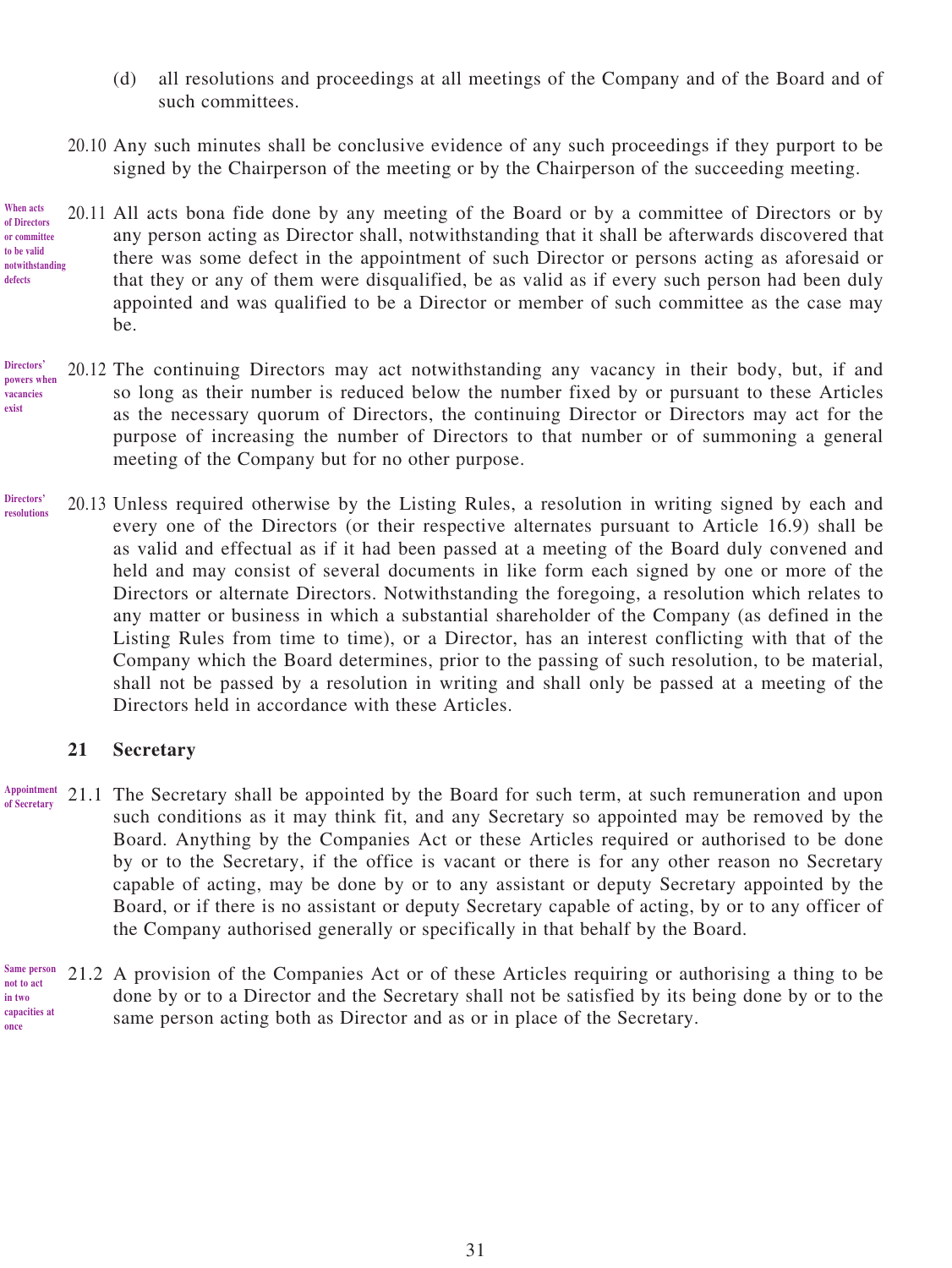#### **22 General Management and Use of the Seal**

- 22.1 The Board shall provide for the safe custody of the seal which shall only be used by the authority of the Board or of a committee of the Board authorised by the Board in that behalf, and every instrument to which such seal shall be affixed shall be signed by a Director and shall be countersigned by the Secretary or by a second Director or by some other person appointed by the Board for the purpose. The securities seal which shall be a facsimile of the common seal with the word "Securities" engraved thereon shall be used exclusively for sealing securities issued by the Company and for sealing documents creating or evidencing securities so issued. The Board may either generally or in any particular case resolve that the securities seal or any signatures or any of them may be affixed to or imprinted on certificates for shares, warrants, debentures or any other form of security by facsimile or other mechanical means specified in such authority or that any such certificates sealed with the securities seal need not be signed by any person. Every instrument to which the seal is affixed or on which the seal is imprinted as aforesaid shall, as regards all persons dealing in good faith with the Company, be deemed to have been affixed to or imprinted on that instrument with the authority of the Directors previously given. **Custody and use of seal**
- 22.2 The Company may have a duplicate seal for use outside of the Cayman Islands as and where the Board shall determine, and the Company may by writing under the seal appoint any agents or agent, committees or committee abroad to be the agents of the Company for the purpose of affixing and using such duplicate seal and they may impose such restrictions on the use thereof as may be thought fit. Wherever in these Articles reference is made to the seal, the reference shall, when and so far as may be applicable, be deemed to include any such duplicate seal as aforesaid. **Duplicate seal**
- 22.3 All cheques, promissory notes, drafts, bills of exchange and other negotiable instruments, and all receipts for monies paid to the Company shall be signed, drawn, accepted, indorsed or otherwise executed, as the case may be, in such manner as the Board shall from time to time by resolution determine. The Company's banking accounts shall be kept with such banker or bankers as the Board shall from time to time determine. **Cheques and banking arrangements**
- 22.4 The Board may from time to time and at any time, by power of attorney under the seal, appoint any company, firm or person or any fluctuating body of persons, whether nominated directly or indirectly by the Board, to be the attorney or attorneys of the Company for such purposes and with such powers, authorities and discretions (not exceeding those vested in or exercisable by the Board under these Articles) and for such period and subject to such conditions as it may think fit, and any such power of attorney may contain such provisions for the protection and convenience of persons dealing with any such attorney as the Board may think fit, and may also authorise any such attorney to sub-delegate all or any of the powers, authorities and discretions vested in him. **Power to appoint attorney**
- 22.5 The Company may, by writing under its seal, empower any person, either generally or in respect of any specified matter, as its attorney to execute deeds and instruments on its behalf in any part of the world and to enter into contracts and sign the same on its behalf and every deed signed by such attorney on behalf of the Company and under his seal shall bind the Company and have the same effect as if it were under the seal of the Company. **Execution of deeds by attorney**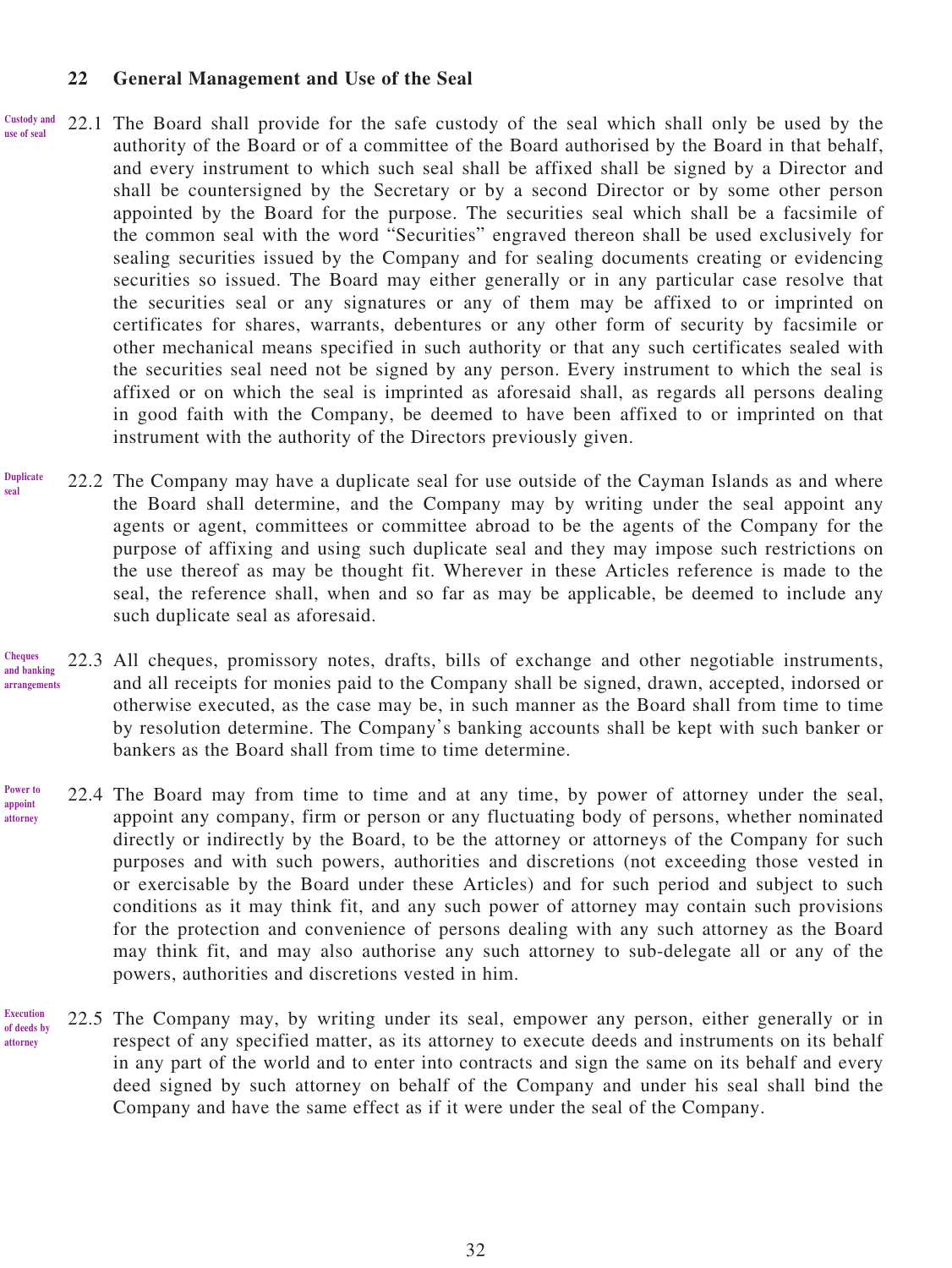- 22.6 The Board may establish any committees, regional or local boards or agencies for managing any of the affairs of the Company, either in the Cayman Islands, Hong Kong, the People's Republic of China or elsewhere, and may appoint any persons to be members of such committees, regional or local boards or agencies and may fix their remuneration, and may delegate to any committee, regional or local board or agent any of the powers, authorities and discretions vested in the Board (other than its powers to make calls and forfeit shares), with power to sub-delegate, and may authorise the members of any local board or any of them to fill any vacancies therein and to act notwithstanding vacancies, and any such appointment or delegation may be upon such terms and subject to such conditions as the Board may think fit, and the Board may remove any person so appointed and may annul or vary any such delegation, but no person dealing in good faith and without notice of any such annulment or variation shall be affected thereby. **Regional or local boards**
- 22.7 The Board may establish and maintain or procure the establishment and maintenance of any contributory or non-contributory pension or provident or superannuation funds or (with the sanction of an ordinary resolution) employee or executive share option schemes for the benefit of, or give or procure the giving of donations, gratuities, pensions, allowances or emoluments to any persons who are or were at any time in the employment or service of the Company, or of any company which is a subsidiary of the Company, or is allied or associated with the Company or with any such subsidiary company, or who are or were at any time directors or officers of the Company or of any such other company as aforesaid, and holding or who have held any salaried employment or office in the Company or such other company, and the wives, widows, families and dependents of any such persons. The Board may also establish and subsidise or subscribe to any institutions, associations, clubs or funds calculated to be for the benefit of or to advance the interests and well-being of the Company or of any such other company as aforesaid, and may make payments for or towards the insurance of any such persons as aforesaid, and subscribe or guarantee money for charitable or benevolent objects or for any exhibition or for any public, general or useful object. The Board may do any of the matters aforesaid, either alone or in conjunction with any such other company as aforesaid. Any Director holding any such employment or office shall be entitled to participate in and retain for his own benefit any such donation, gratuity, pension, allowance or emolument. **Power to schemes**

#### **23 Capitalisation of Reserves**

23.1 The Company in general meeting may upon the recommendation of the Board by ordinary resolution resolve that it is desirable to capitalise all or any part of the amount for the time being standing to the credit of any of the Company's reserve accounts or funds or to the credit of the profit and loss account or otherwise available for distribution (and not required for the payment or provision of dividend on any shares with a preferential right to dividend) and accordingly that such sums be set free for distribution amongst the members who would have been entitled thereto if distributed by way of dividend and in the same proportion on condition that the same be not paid in cash but be applied either in or towards paying up any amounts for the time being unpaid on any shares held by such members respectively or paying up in full unissued shares, debentures or other securities of the Company to be allotted and distributed credited as fully paid up to and amongst such members in proportion aforesaid or partly in one way and partly in the other, and the Board shall give effect to such resolution, provided that a share premium account and a capital redemption reserve and any reserve or fund representing unrealised profits may, for the purposes of this Article, only be applied in paying up unissued shares to be issued to members as fully paid up shares or paying up calls or instalments due or payable on partly paid securities of the Company subject always to the provisions of the Companies Act. **Power to capitalise**

**establish pension funds and employee share option**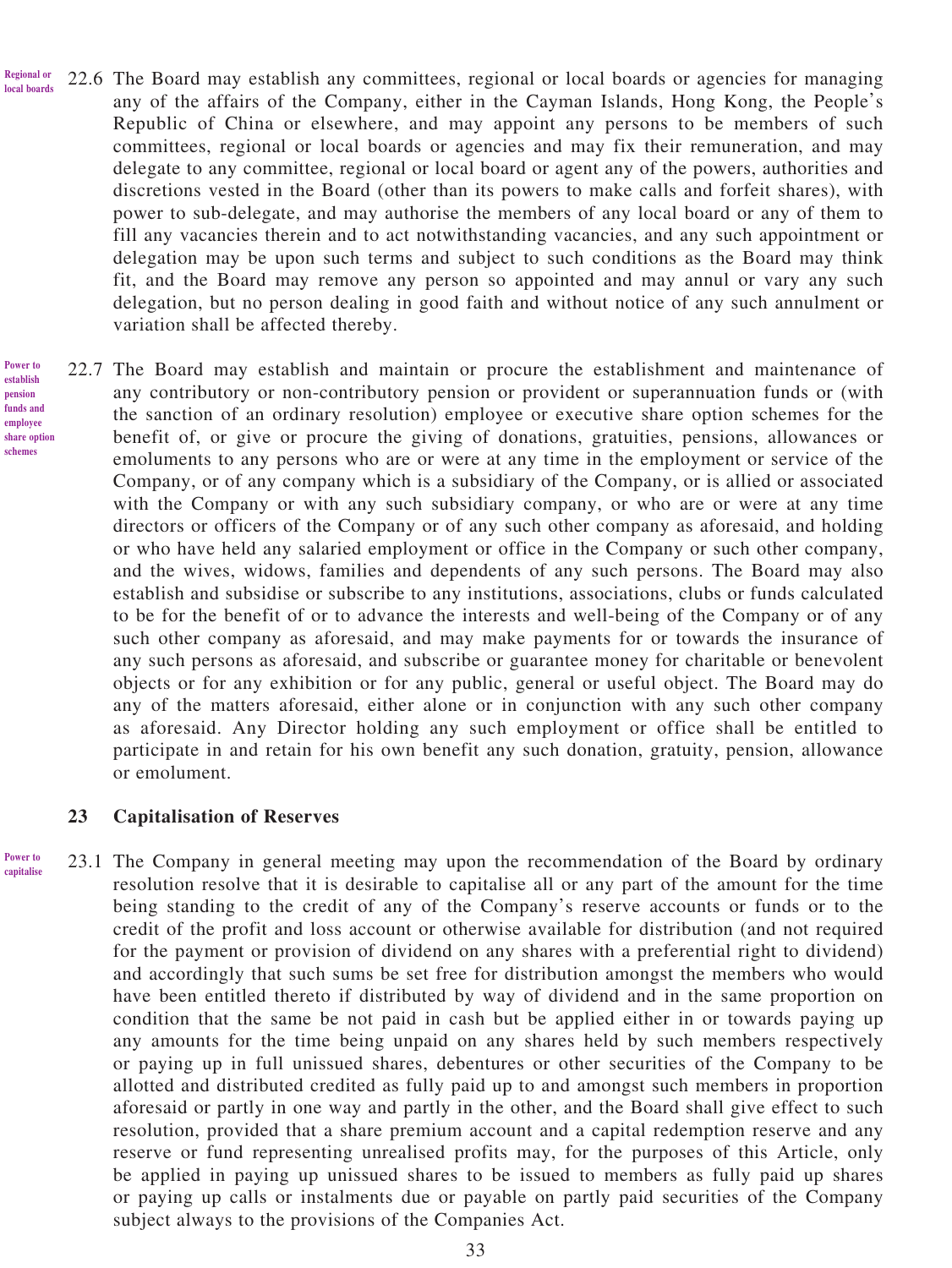- 23.2 Wherever such a resolution as referred to in Article 23.1 shall have been passed the Board shall make all appropriations and applications of the undivided profits resolved to be capitalised thereby, and all allotments and issues of fully paid up shares, debentures or other securities, if any, and generally shall do all acts and things required to give effect thereto, with full power to the Board: **Effect of resolution to capitalise**
	- (a) to make such provision by the issue of fractional certificates or by payment in cash or otherwise (including provisions whereby, in whole or in part, fractional entitlements are aggregated and sold and the net proceeds distributed to those entitled, or are disregarded or rounded up or down or whereby the benefit of fractional entitlements accrues to the Company rather than to the members concerned) as it thinks fit in cases where shares, debentures or other securities become distributable in fractions;
	- (b) to exclude the right of participation or entitlement of any member with a registered address in any territory where:
		- (i) the circulation of an offer of such right or entitlement would or might be unlawful in the absence of a registration statement or other special formalities; or
		- (ii) the costs, expenses or possible delays in ascertaining the existence or extent of the legal and other requirements applicable to such offer or the acceptance of such offer are, in the Board's opinion, out of proportion to the benefits of the Company; and
	- (c) to authorise any person to enter on behalf of all members entitled thereto into an agreement with the Company providing for the allotment to them respectively, credited as fully paid up, of any further shares, debentures or other securities to which they may be entitled upon such capitalisation, or, as the case may require, for the payment up by the Company on their behalf, by the application thereto of their respective proportions of the profits resolved to be capitalised, of the amounts or any part of the amounts remaining unpaid on their existing shares, and any agreement made under such authority shall be effective and binding on all such members.
	- 23.3 The Board may, in relation to any capitalisation sanctioned under Article 23.2 in its absolute discretion specify that, and in such circumstances and if directed so to do by a member or members entitled to an allotment and distribution credited as fully paid up of unissued shares or debentures in the Company pursuant to such capitalisation, the unissued shares, debentures or other securities to which that member is entitled shall be allotted and distributed credited as fully paid up to such person or persons as that member may nominate by notice in writing to the Company, such notice to be received not later than the day for which the general meeting of the Company to sanction the capitalisation is convened.

# **24 Dividends and Reserves**

24.1 Subject to the Companies Act and these Articles, the Company in general meeting may declare dividends in any currency but no dividends shall exceed the amount recommended by the Board. **Power to declare dividends**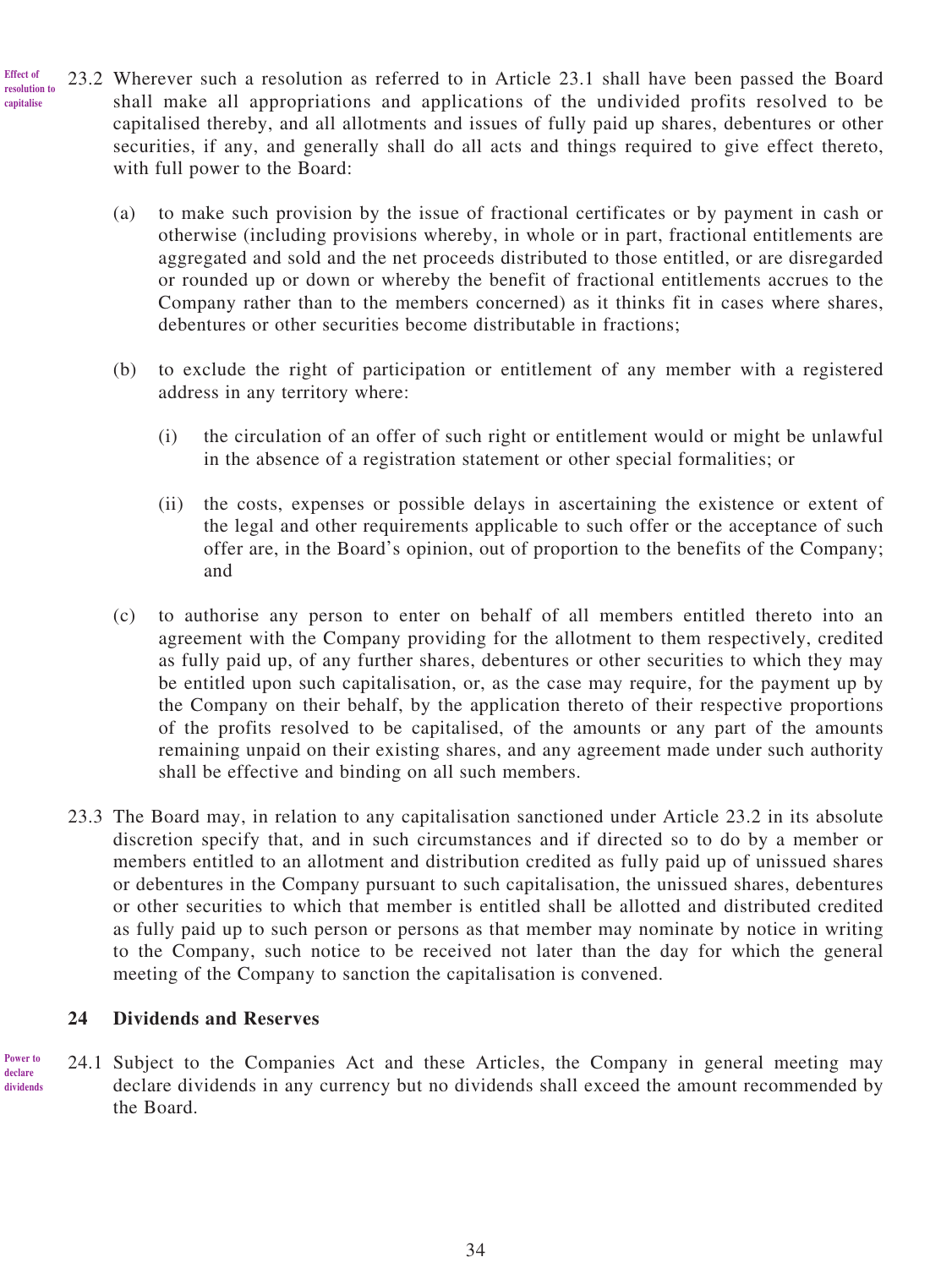- 24.2 The dividends, interest and bonuses and any other benefits and advantages in the nature of income receivable in respect of the Company's investments, and any commissions, trusteeship, agency, transfer and other fees and current receipts of the Company shall, subject to the payment thereout of the expenses of management, interest upon borrowed money and other expenses which in the opinion of the Board are of a revenue nature, constitute the profits of the Company available for distribution.
- 24.3 The Board may from time to time pay to the members such interim dividends as appear to the Board to be justified by the profits of the Company and, in particular (but without prejudice to the generality of the foregoing), if at any time the share capital of the Company is divided into different classes, the Board may pay such interim dividends in respect of those shares in the capital of the Company which confer on the holders thereof deferred or non-preferential rights as well as in respect of those shares which confer on the holders thereof preferential rights with regard to dividend and provided that the Board acts bona fide, the Board shall not incur any responsibility to the holders of shares conferring any preferential rights. **Board's power to pay interim dividends**
	- 24.4 The Board may also pay half-yearly or at other intervals to be selected by it any dividend which may be payable at a fixed rate if the Board is of the opinion that the profits available for distribution justify the payment.
- 24.5 The Board may in addition from time to time declare and pay special dividends on shares of any class of such amounts and on such dates as they think fit, and the provisions of Article 24.3 as regards the powers and the exemption from liability of the Board as relate to declaration and payment of interim dividends shall apply, mutatis mutandis, to the declaration and payment of any such special dividends. **Powers of Directors to declare and pay special dividends**
- 24.6 No dividend shall be declared or payable except out of the profits and reserves of the Company lawfully available for distribution including share premium. No dividend shall carry interest against the Company. **Dividends not to be paid out of capital**
- 24.7 Whenever the Board or the Company in general meeting has resolved that a dividend be paid or declared on the share capital of the Company, the Board may further resolve: **Scrip dividends**

# EITHER

**As to cash election**

- (a) that such dividend be satisfied wholly or in part in the form of an allotment of shares credited as fully paid up, provided that the members entitled thereto will be entitled to elect to receive such dividend (or part thereof) in cash in lieu of such allotment. In such case, the following provisions shall apply:
	- (i) the basis of any such allotment shall be determined by the Board;
	- (ii) the Board, after determining the basis of allotment, shall give not less than two weeks' notice in writing to the members of the right of election accorded to them and shall send with such notice forms of election and specify the procedure to be followed and the place at which and the latest date and time by which duly completed forms of election must be lodged in order to be effective;
	- (iii) the right of election may be exercised in respect of the whole or part of that portion of the dividend in respect of which the right of election has been accorded;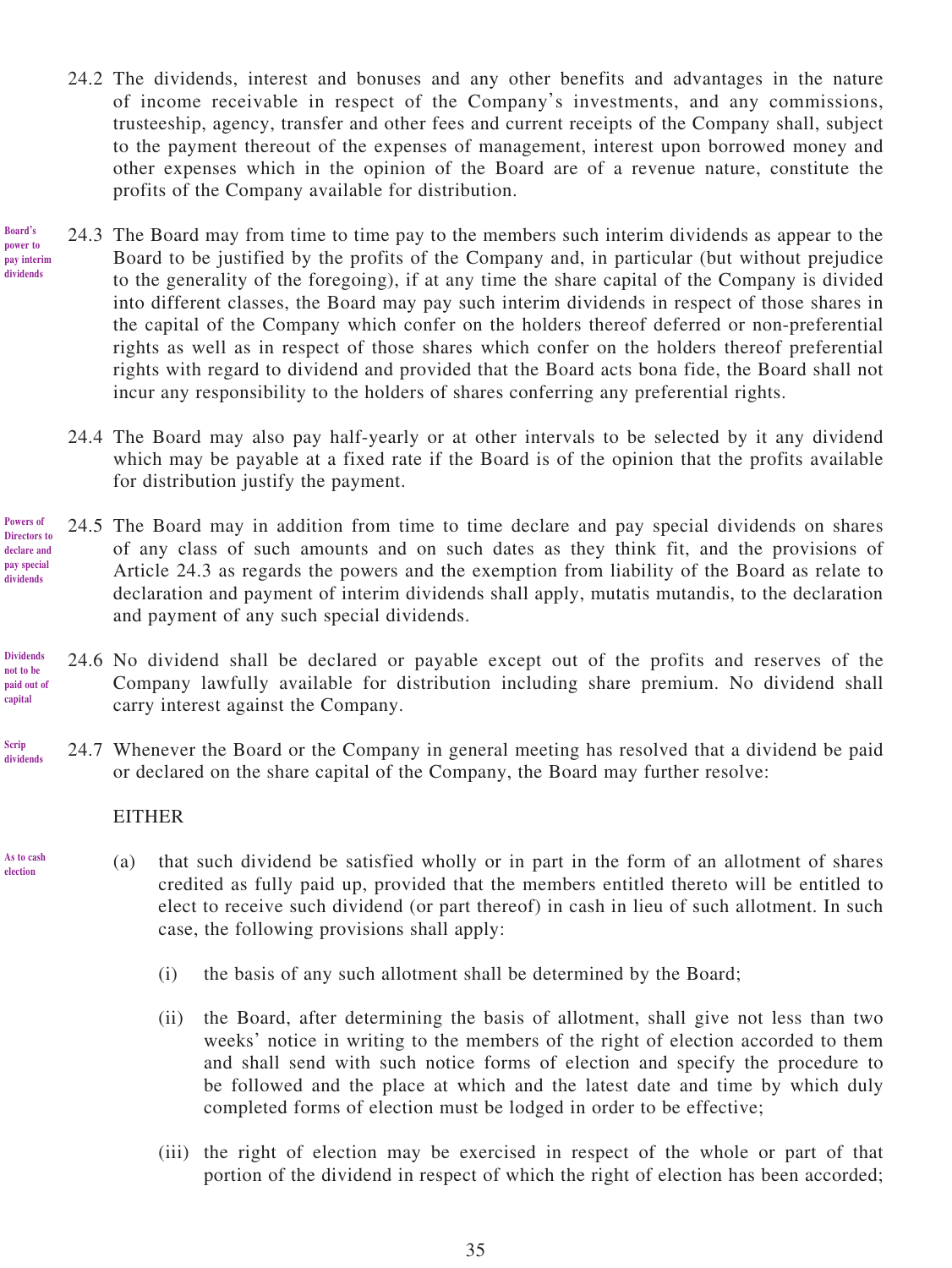(iv) the dividend (or that part of the dividend to be satisfied by the allotment of shares as aforesaid) shall not be payable in cash on shares in respect whereof the cash election has not been duly exercised (the "non-elected shares") and in satisfaction thereof shares shall be allotted credited as fully paid to the holders of the nonelected shares on the basis of allotment determined as aforesaid and for such purpose the Board shall capitalise and apply out of any part of the undivided profits of the Company or any part of any of the Company's reserve accounts (including any special account, share premium account and capital redemption reserve (if there be any such reserve)) or profit and loss account or amounts otherwise available for distribution as the Board may determine, a sum equal to the aggregate nominal amount of the shares to be allotted on such basis and apply the same in paying up in full the appropriate number of shares for allotment and distribution to and amongst the holders of the non-elected shares on such basis;

OR

- (b) that members entitled to such dividend shall be entitled to elect to receive an allotment of shares credited as fully paid up in lieu of the whole or such part of the dividend as the Board may think fit. In such case, the following provisions shall apply:
	- (i) the basis of any such allotment shall be determined by the Board;
	- (ii) the Board, after determining the basis of allotment, shall give not less than two weeks' notice in writing to members of the right of election accorded to them and shall send with such notice forms of election and specify the procedure to be followed and the place at which and the latest date and time by which duly completed forms of election must be lodged in order to be effective;
	- (iii) the right of election may be exercised in respect of the whole or part of that portion of the dividend in respect of which the right of election has been accorded;
	- (iv) the dividend (or that part of the dividend in respect of which a right of election has been accorded) shall not be payable on shares in respect whereof the share election has been duly exercised (the "elected shares") and in lieu thereof shares shall be allotted credited as fully paid to the holders of the elected shares on the basis of allotment determined as aforesaid and for such purpose the Board shall capitalise and apply out of any part of the undivided profits of the Company's reserve accounts (including any special account, share premium account and capital redemption reserve (if there be any such reserve)) or profit and loss account or amounts otherwise available for distribution as the Board may determine, a sum equal to the aggregate nominal amount of the shares to be allotted on such basis and apply the same in paying up in full the appropriate number of shares for allotment and distribution to and amongst the holders of the elected shares on such basis.

**As to scrip election**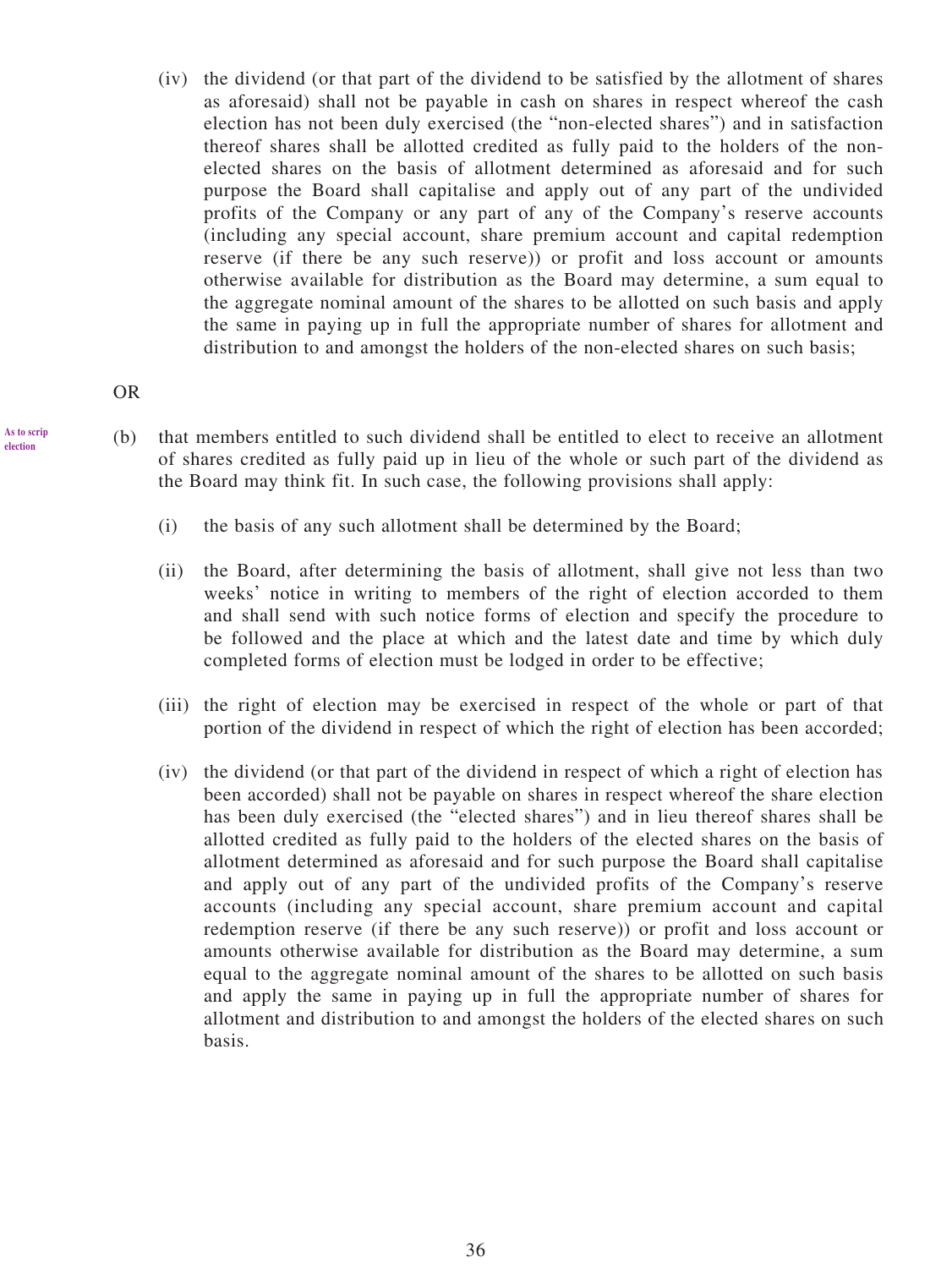- 24.8 The shares allotted pursuant to the provisions of Article 24.7 shall be of the same class as the class of, and shall rank pari passu in all respects with, the shares then held by the respective allottees save only as regards participation:
	- (a) in the relevant dividend (or share or cash election in lieu thereof as aforesaid); or
	- (b) in any other distributions, bonuses or rights paid, made, declared or announced prior to or contemporaneously with the payment or declaration of the relevant dividend, unless contemporaneously with the announcement by the Board of its proposal to apply the provisions of Article 24.7(a) or 24.7(b) in relation to the relevant dividend or contemporaneously with its announcement of the distribution, bonus or rights in question, the Board shall specify that the shares to be allotted pursuant to the provisions of Article 24.7 shall rank for participation in such distributions, bonuses or rights.
- 24.9 The Board may do all acts and things considered necessary or expedient to give effect to any capitalisation pursuant to the provisions of Article 24.8 with full power to the Board to make such provisions as it thinks fit in the case of shares becoming distributable in fractions (including provisions whereby, in whole or in part, fractional entitlements are aggregated and sold and the net proceeds distributed to those entitled, or are disregarded or rounded up or down or whereby the benefit of fractional entitlements accrues to the Company rather than to the members concerned). The Board may authorise any person to enter into on behalf of all members interested, an agreement with the Company providing for such capitalisation and matters incidental thereto and any agreement made pursuant to such authority shall be effective and binding on all concerned.
- 24.10 The Company may upon the recommendation of the Board by ordinary resolution resolve in respect of any one particular dividend of the Company that notwithstanding the provisions of Article 24.7 a dividend may be satisfied wholly in the form of an allotment of shares credited as fully paid without offering any right to members to elect to receive such dividend in cash in lieu of such allotment.
- 24.11 The Board may on any occasion determine that rights of election and the allotment of shares under Article 24.7 shall not be made available or made to any members with registered addresses in any territory where:
	- (a) the circulation of an offer of such rights of election or the allotment of shares would or might be unlawful in the absence of a registration statement or other special formalities; or
	- (b) the costs, expenses or possible delays in ascertaining the existence or extent of the legal and other requirements applicable to such offer or the acceptance of such offer are, in the Board's opinion, out of proportion to the benefits of the Company,

and in any such case the provisions aforesaid shall be read and construed subject to such determination.

24.12 The Board shall establish an account to be called the share premium account and shall carry to the credit of such account from time to time a sum equal to the amount or value of the premium paid on the issue of any share in the Company. The Company may apply the share premium account in any manner permitted by the Companies Act. The Company shall at all times comply with the provisions of the Companies Act in relation to the share premium account. **Share premium and reserves**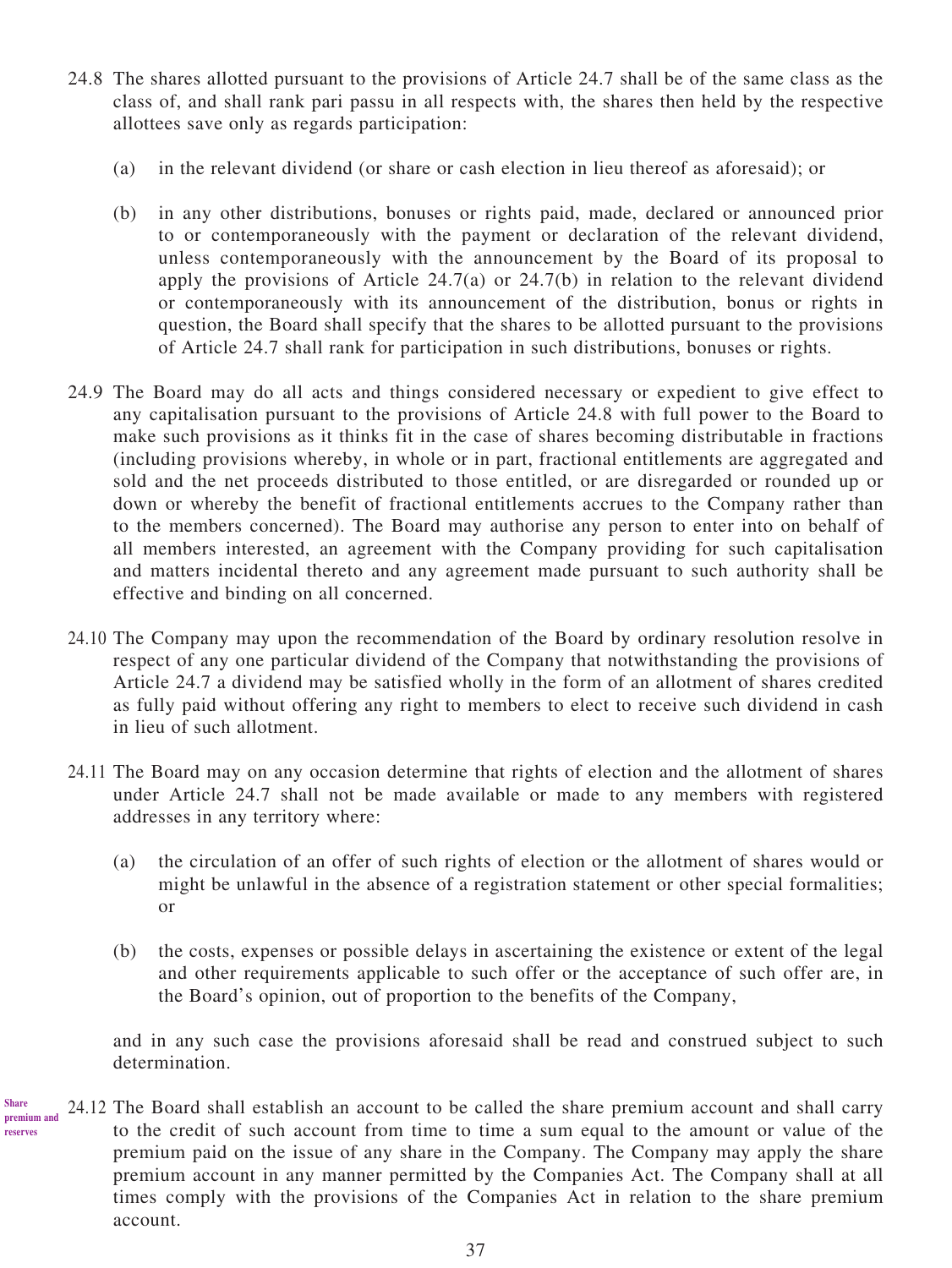- 24.13 The Board may, before recommending any dividend, set aside out of the profits of the Company such sums as it thinks fit as a reserve or reserves which shall, at the discretion of the Board, be applicable for meeting claims on or liabilities of the Company or contingencies or for paying off any loan capital or for equalising dividends or for any other purpose to which the profits of the Company may be properly applied, and pending such application may, at the like discretion, either be employed in the business of the Company or be invested in such investments (including shares, warrants and other securities of the Company) as the Board may from time to time think fit, and so that it shall not be necessary to keep any reserves separate or distinct from any other investments of the Company. The Board may also without placing the same to reserve carry forward any profits which it may think prudent not to distribute by way of dividend.
- 24.14 Unless and to the extent that the rights attached to any shares or the terms of issue thereof otherwise provide, all dividends shall (as regards any shares not fully paid throughout the period in respect of which the dividend is paid) be apportioned and paid pro rata according to the amounts paid up on the shares during any portion or portions of the period in respect of which the dividend is paid. For the purpose of this Article no amount paid up on a share in advance of calls shall be treated as paid up on the share. **Dividends to be paid in proportion to paid up capital**
- 24.15 The Board may retain any dividends or other monies payable on or in respect of a share upon which the Company has a lien, and may apply the same in or towards satisfaction of the debts, liabilities or engagements in respect of which the lien exists. **Retention of dividends, etc.**
	- 24.16 The Board may retain any dividends or other monies payable upon shares in respect of which any person is, under the provisions as to the transmission of shares hereinbefore contained, entitled to become a member, or in respect of which any person is under those provisions entitled to transfer, until such person shall become a member in respect of such shares or shall transfer the same.
- 24.17 The Board may deduct from any dividend or other monies payable to any member all sums of **Deduction of**  money (if any) presently payable by him to the Company on account of calls, instalments or otherwise. **debts**
- 24.18 Any general meeting sanctioning a dividend may make a call on the members of such amount as the meeting resolves, but so that the call on each member shall not exceed the dividend payable to him, and so that the call be made payable at the same time as the dividend, and the dividend may, if so arranged between the Company and the member, be set off against the call. **Dividend and call together**
- 24.19 The Board, with the sanction of the members in general meeting, may direct that any dividend be satisfied wholly or in part by the distribution of specific assets of any kind and in particular of paid up shares, debentures or warrants to subscribe securities of any other company, or in any one or more of such ways, and where any difficulty arises in regard to the distribution the Board may settle the same as it thinks expedient, and in particular may disregard fractional entitlements, round the same up or down or provide that the same shall accrue to the benefit of the Company, and may fix the value for distribution of such specific assets, or any part thereof, and may determine that cash payments shall be made to any members upon the footing of the value so fixed in order to adjust the rights of all parties, and may vest any such specific assets in trustees as may seem expedient to the Board and may appoint any person to sign any requisite instruments of transfer and other documents on behalf of the persons entitled to the dividend and such appointment shall be effective. Where required, a contract shall be filed in accordance with the provisions of the Companies Act and the Board may appoint any person to sign such contract on behalf of the persons entitled to the dividend and such appointment shall be effective. **Dividend in specie**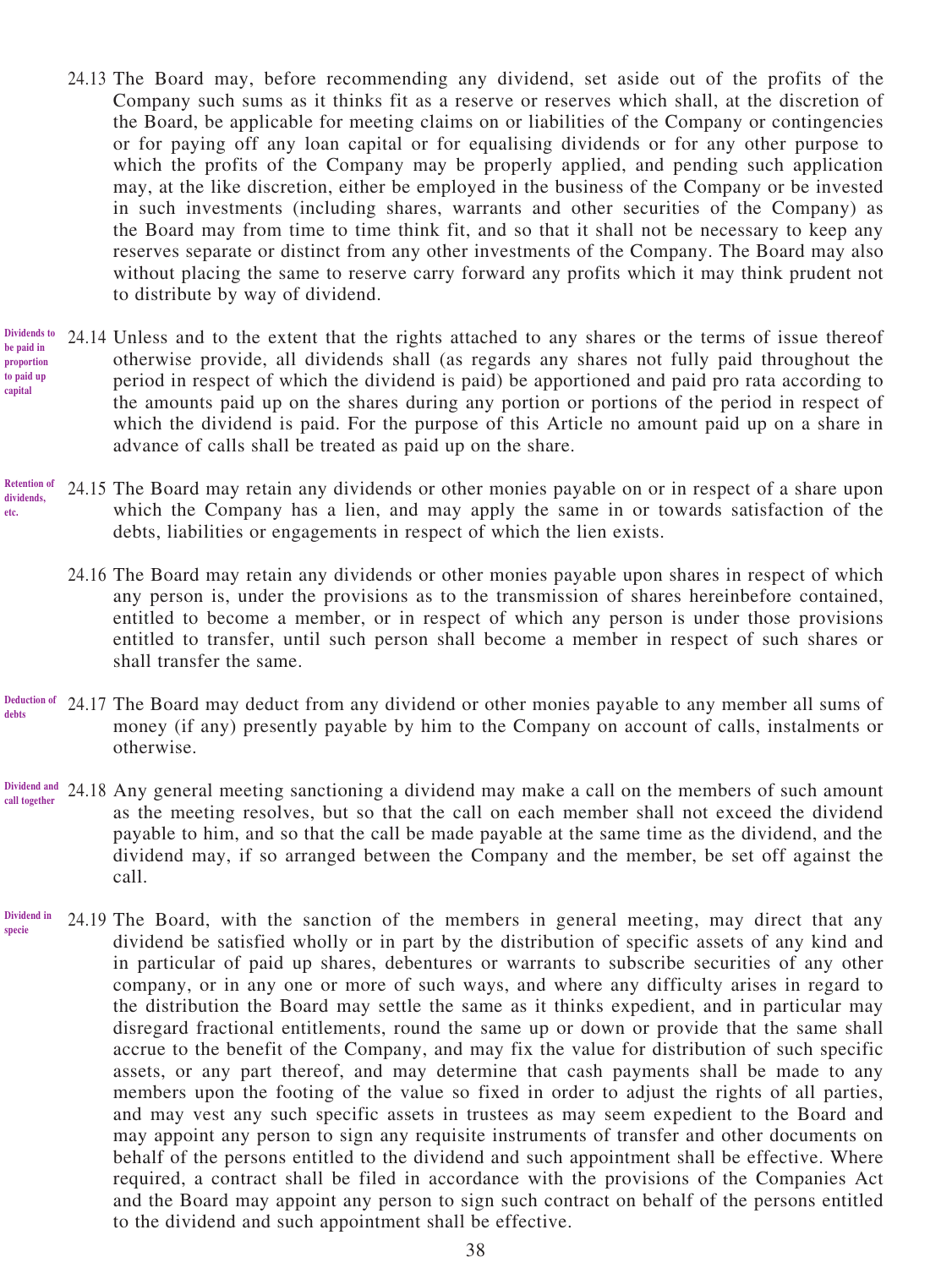- 24.20 A transfer of shares shall not pass therewith the right to any dividend or bonus declared thereon before the registration of the transfer. **Effect of transfer**
	- 24.21 Any resolution declaring or resolving upon the payment of a dividend or other distribution on shares of any class, whether a resolution of the Company in general meeting or a resolution of the Board, may, subject to the provisions of the Listing Rules, specify that the same shall be payable or made to the persons registered as the holders of such shares at the close of business on a particular date, notwithstanding that it may be a date prior to that on which the resolution is passed, and thereupon the dividend or other distribution shall be payable or made to them in accordance with their respective holdings so registered, but without prejudice to the rights inter se in respect of such dividend of transferors and transferees of any such shares.
- 24.22 If two or more persons are registered as joint holders of any shares, any one of such persons may give effectual receipts for any dividends, interim and special dividends or bonuses and other monies payable or rights or property distributable in respect of such shares. **Receipt for dividends by joint holders of share**
- 24.23 Unless otherwise directed by the Board, any dividend, interest or other sum payable in cash to a holder of shares may be paid by cheque or warrant sent through the post to the registered address of the member entitled, or, in case of joint holders, to the registered address of the person whose name stands first in the register in respect of the joint holding or to such person and to such address as the holder or joint holders may in writing direct. Every cheque or warrant so sent shall be made payable to the order of the holder or, in the case of joint holders, to the order of the holder whose name stands first on the register in respect of such shares and shall be sent at his or their risk, and the payment of any such cheque or warrant by the bank on which it is drawn shall operate as a good discharge to the Company in respect of the dividend and/or bonus represented thereby, notwithstanding that it may subsequently appear that the same has been stolen or that any endorsement thereon has been forged. **Payment by post**
	- 24.24 The Company may cease sending such cheques for dividend entitlements or dividend warrants by post if such cheques or warrants have been left uncashed on two consecutive occasions. However, the Company may exercise its power to cease sending cheques for dividend entitlements or dividend warrants after the first occasion on which such a cheque or warrant is returned undelivered.
- 24.25 All dividends or bonuses unclaimed for one year after having been declared may be invested or otherwise made use of by the Board for the exclusive benefit of the Company until claimed and the Company shall not be constituted a trustee in respect thereof or be required to account for any money earned thereon. All dividends or bonuses unclaimed for six years after having been declared may be forfeited by the Board and shall revert to the Company and after such forfeiture no member or other person shall have any right to or claim in respect of such dividends or bonuses. **Unclaimed dividend**

#### **25 Untraceable Members**

- 25.1 The Company shall be entitled to sell any shares of a member or the shares to which a person is entitled by virtue of transmission on death or bankruptcy or operation of law if and provided that: **Sale of shares of untraceable members**
	- (a) all cheques or warrants, not being less than three in number, for any sums payable in cash to the holder of such shares have remained uncashed for a period of 12 years;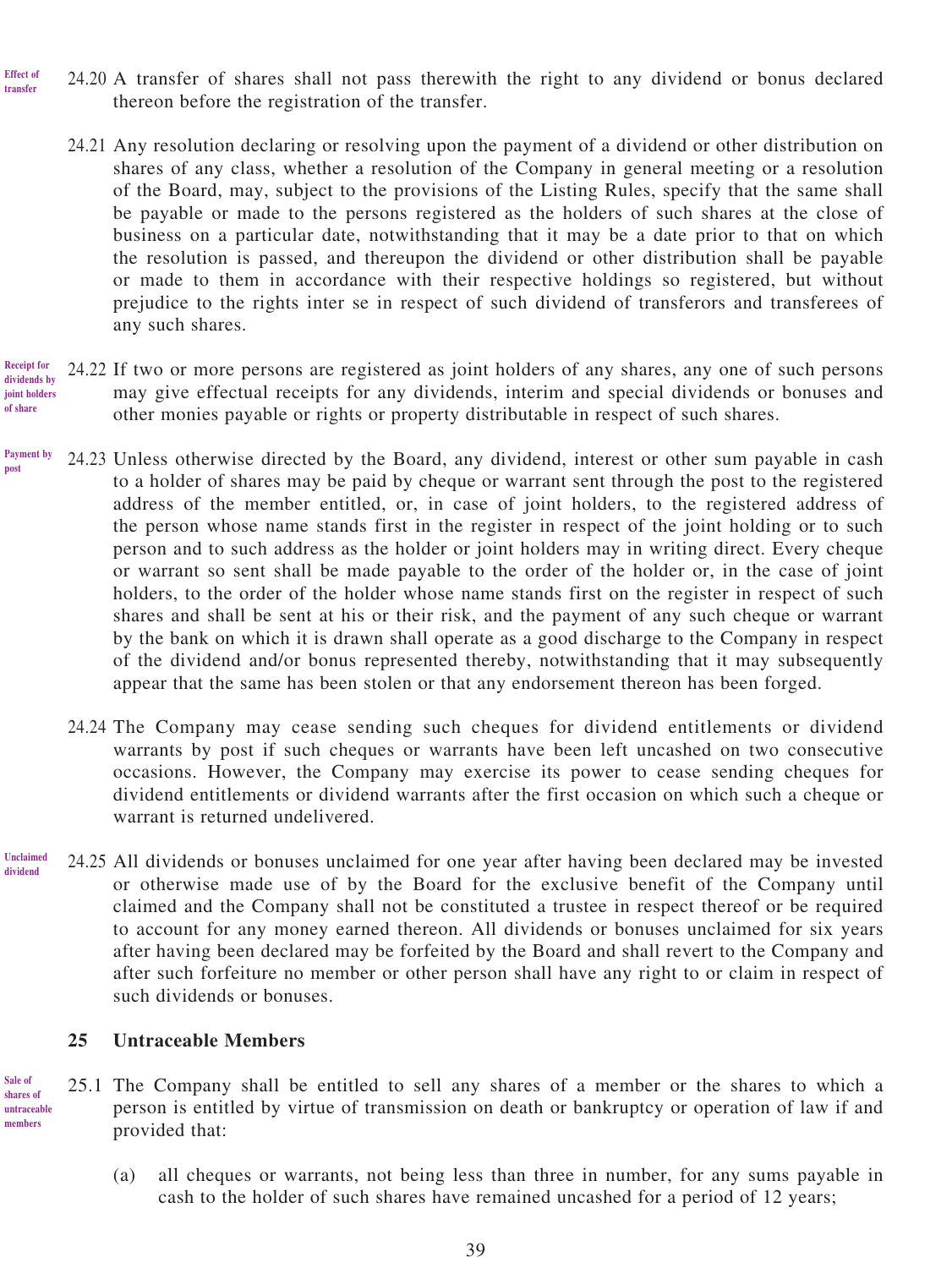- (b) the Company has not during that time or before the expiry of the three month period referred to in Article 25.1(d) below received any indication of the whereabouts or existence of the member or person entitled to such shares by death, bankruptcy or operation of law;
- (c) during the 12-year period, at least three dividends in respect of the shares in question have become payable and no dividend during that period has been claimed by the member; and
- (d) upon expiry of the 12-year period, the Company has caused an advertisement to be published in the newspapers, or, subject to the Listing Rules, by electronic communication in the manner in which notices may be served by the Company by electronic means as herein provided, giving notice of its intention to sell such shares, and a period of three months has elapsed since such advertisement and the Exchange has been notified of such intention.

The net proceeds of any such sale shall belong to the Company and upon receipt by the Company of such net proceeds it shall become indebted to the former member for an amount equal to such net proceeds.

25.2 To give effect to any sale contemplated by Article 25.1 the Company may appoint any person to execute as transferor an instrument of transfer of the said shares and such other documents as are necessary to effect the transfer, and such documents shall be as effective as if it had been executed by the registered holder of or person entitled by transmission to such shares and the title of the transferee shall not be affected by any irregularity or invalidity in the proceedings relating thereto. The net proceeds of sale shall belong to the Company which shall be obliged to account to the former member or other person previously entitled as aforesaid for an amount equal to such proceeds and shall enter the name of such former member or other person in the books of the Company as a creditor for such amount. No trust shall be created in respect of the debt, no interest shall be payable in respect of the same and the Company shall not be required to account for any money earned on the net proceeds, which may be employed in the business of the Company or invested in such investments (other than shares or other securities in or of the Company or its holding company if any) or as the Board may from time to time think fit.

#### **26 Document Destruction**

The Company shall be entitled to destroy all instruments of transfer, probate, letters of administration, stop notices, powers of attorney, certificates of marriage or death and other documents relating to or affecting title to securities in or of the Company ("**Registrable Documents**") which have been registered at any time after the expiration of six years from the date of registration thereof and all dividend mandates and notifications of change of address at any time after the expiration of two years from the date of recording thereof and all share certificates which have been cancelled at any time after the expiration of one year from the date of the cancellation thereof and it shall conclusively be presumed in favour of the Company that every entry in the register if purporting to have been made on the basis of an instrument of transfer or Registrable Document so destroyed was duly and properly made and every instrument of transfer or Registrable Document so destroyed was a valid and effective instrument or document duly and properly registered and every share certificate so destroyed was a valid and effective certificate duly and properly cancelled and every other document hereinbefore mentioned so destroyed was a valid and effective document in accordance with the recorded particulars thereof in the books or records of the Company, provided always that:

**Destruction of registrable documents, etc.**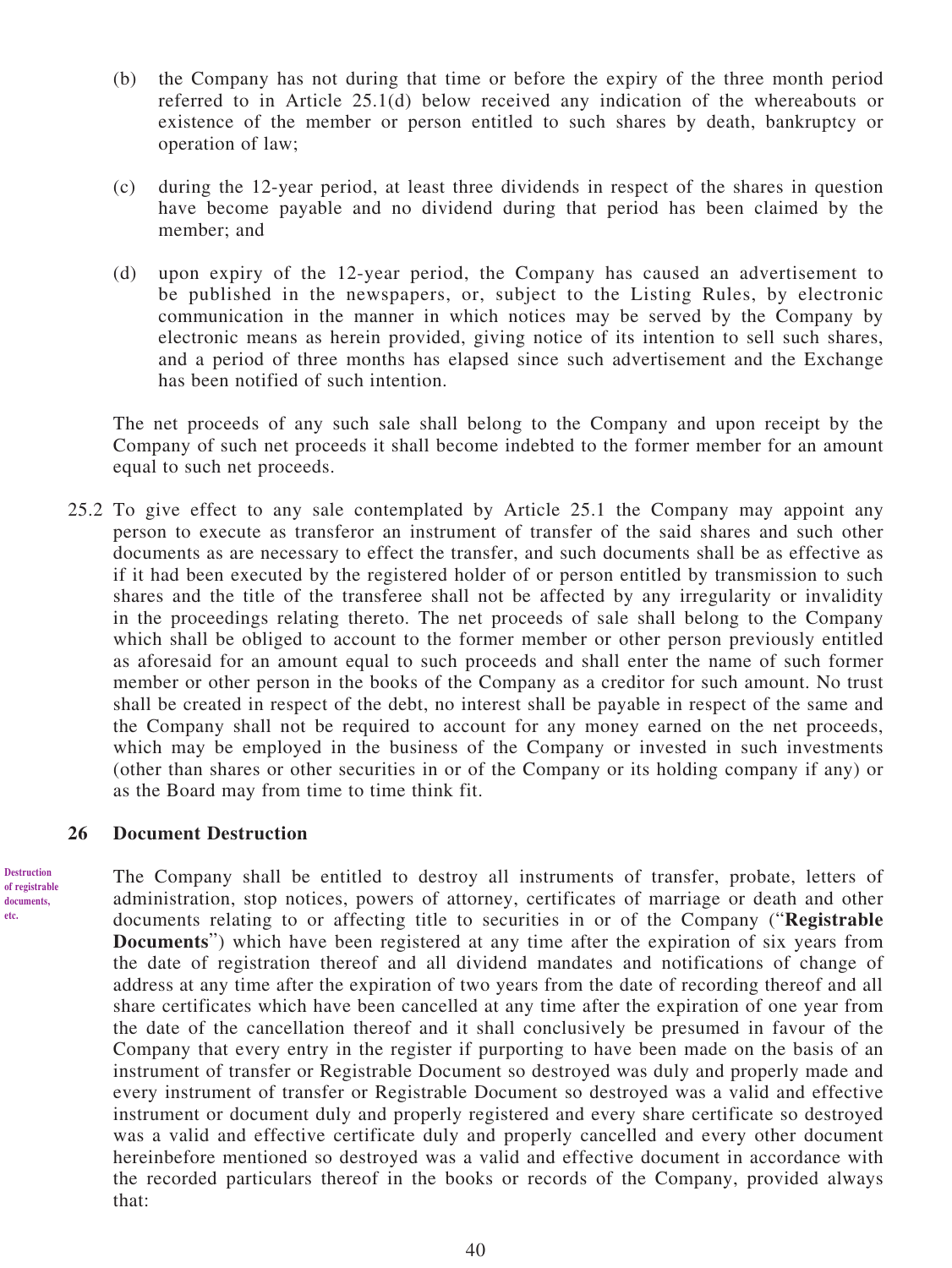- (a) the provisions aforesaid shall apply only to the destruction of a document in good faith and without express notice of the Company of any claim (regardless of the parties thereto) to which the document might be relevant;
- (b) nothing herein contained shall be construed as imposing upon the Company any liability in respect of the destruction of any such document earlier than as aforesaid or in any other circumstances which would not attach to the Company in the absence of this Article; and
- (c) references herein to the destruction of any document include references to the disposal thereof in any manner.

Notwithstanding any provision contained in these Articles, the Directors may, if permitted by applicable law, authorise the destruction of any documents referred to in this Article or any other documents in relation to share registration which have been microfilmed or electronically stored by the Company or by the share registrar on its behalf provided always that this Article shall apply only to the destruction of a document in good faith and without express notice to the Company that the preservation of such document might be relevant to a claim.

# **27 Annual Returns and Filings**

The Board shall make the requisite annual returns and any other requisite filings in accordance with the Companies Act. **Annual returns and filings**

#### **28 Accounts**

- 28.1 The Board shall cause to be kept such books of account as are necessary to give a true and fair view of the state of the Company's affairs and to show and explain its transactions and otherwise in accordance with the Companies Act. **Accounts to be kept**
- 28.2 The books of account shall be kept at the Company's principal place of business in Hong Kong or, subject to the provisions of the Companies Act, at such other place or places as the Board thinks fit and shall always be open to inspection by the Directors. **Where accounts are to be kept**
- 28.3 The Board shall from time to time determine whether, to what extent, at what times and places and under what conditions or regulations, the accounts and books of the Company, or any of them, shall be open to inspection by the members (other than officers of the Company) and no member shall have any right of inspecting any accounts or books or documents of the Company except as conferred by the Companies Act or any other relevant law or regulation or as authorised by the Board or by the Company in general meeting. **Inspection by members**
- 28.4 The Board shall cause to be prepared and to be laid before the members at every annual general meeting a profit and loss account for the period, in the case of the first account, since the incorporation of the Company and, in any other case, since the preceding account, together with a balance sheet as at the date to which the profit and loss account is made up and a Directors' report with respect to the profit or loss of the Company for the period covered by the profit and loss account and the state of the Company's affairs as at the end of such period, an Auditors' report on such accounts prepared pursuant to Article 29.1 and such other reports and accounts as may be required by law. **Annual profit and loss account and balance sheet**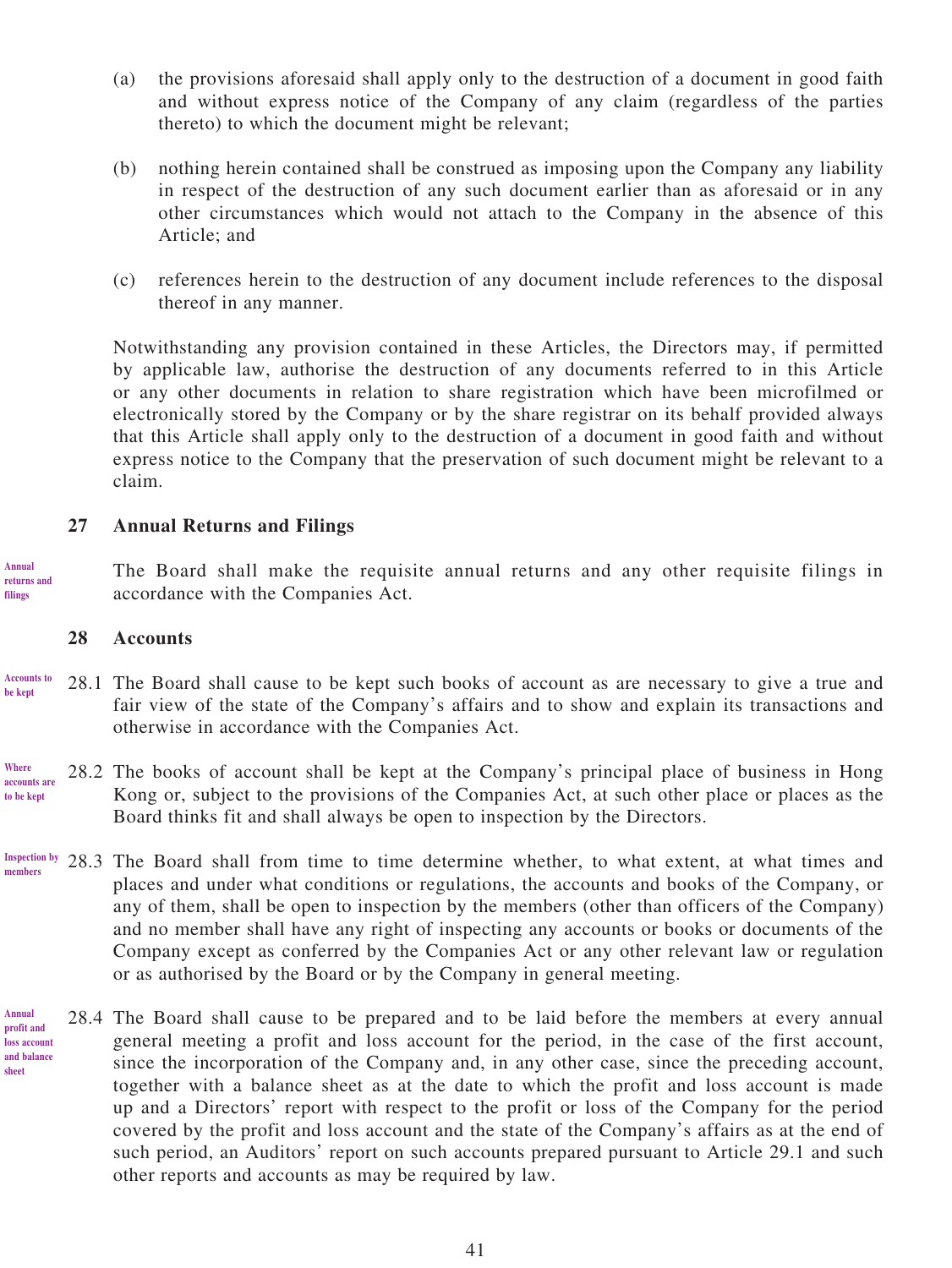- 28.5 Copies of those documents to be laid before the members at an annual general meeting shall not less than 21 days before the date of the meeting be sent in the manner in which notices may be served by the Company as provided herein to every member and every holder of debentures of the Company, provided that the Company shall not be required to send copies of those documents to any person of whose address the Company is not aware or to more than one of the joint holders of any shares or debentures. **report of Directors and balance be sent to members etc.**
	- 28.6 To the extent permitted by and subject to due compliance with these Articles, the Companies Act and all applicable rules and regulations, including, without limitation, the rules of the Exchange, and to obtaining all necessary consents, if any, required thereunder, the requirements of Article 28.5 shall be deemed satisfied in relation to any member or any holder of debentures of the Company by sending to such person instead of such copies, not less than 21 days before the date of the annual general meeting, in any manner not prohibited by these Articles and the Companies Act, a summary financial statement derived from the Company's annual accounts, together with the Directors' report and the Auditors' report on such accounts, which shall be in the form and containing the information required by these Articles, the Companies Act and all applicable laws and regulations, provided that any person who is otherwise entitled to the annual accounts of the Company, together with the Director's report and the Auditor's report thereon may, if he so requires, by notice in writing served on the Company, demand that the Company sends to him, in addition to the summary financial statement, a complete printed copy of the Company's annual accounts, together with the Directors' report and the Auditor's report thereon.

# **29 Audit**

**Annual** 

**sheet to** 

**Auditors**

- 29.1 The Auditors shall audit the profit and loss account and balance sheet of the Company in each year and shall prepare a report thereon to be annexed thereto. Such report shall be laid before the Company at its annual general meeting in each year and shall be open to inspection by any member. The Auditors shall at the next annual general meeting following their appointment and at any other time during their term of office, upon request of the Board or any general meeting of the members, make a report on the accounts of the Company during their tenure of office.
- 29.2 The Company shall at every annual general meeting by ordinary resolution appoint an auditor or auditors of the Company who shall hold office until the next annual general meeting. The removal of an Auditor before the expiration of his period of office shall require the approval of an ordinary resolution of the members in general meeting. The remuneration of the Auditors shall be fixed by the Company at the annual general meeting at which they are appointed by ordinary resolution, provided that in respect of any particular year the Company in general meeting may delegate the fixing of such remuneration to the Board. No person may be appointed as the, or an, Auditor, unless he is independent of the Company. The Board may before the first annual general meeting appoint an auditor or auditors of the Company who shall hold office until the first annual general meeting unless previously removed by an ordinary resolution of the members in general meeting in which case the members at that meeting may appoint Auditors. The Board may fill any casual vacancy in the office of Auditor but while any such vacancy continues the surviving or continuing Auditor or Auditors, if any, may act. The remuneration of any Auditor appointed by the Board under this Article may be fixed by the Board. **Appointment and remuneration of Auditors** App 3 r.17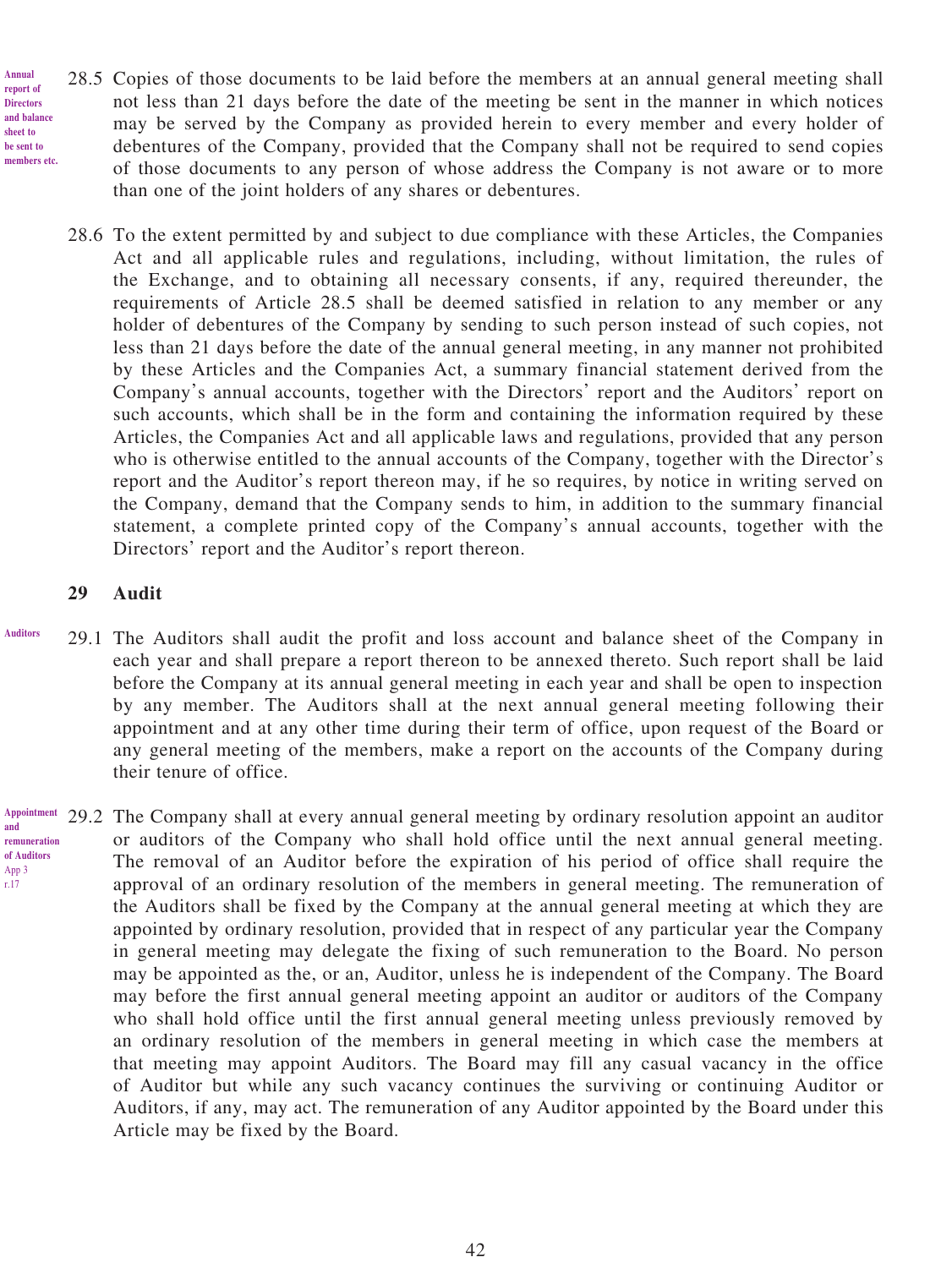29.3 Every statement of accounts audited by the Auditors and presented by the Board at an annual general meeting shall after approval at such meeting be conclusive except as regards any error discovered therein within three months of the approval thereof. Whenever any such error is discovered within that period, it shall forthwith be corrected, and the statement of account amended in respect of the error shall be conclusive. **When accounts to be deemed settled**

# **30 Notices**

- 30.1 Except as otherwise provided in these Articles, any notice or document may be served by the Company and any notices may be served by the Board on any member either personally or by sending it through the post in a prepaid letter addressed to such member at his registered address as appearing in the register or, to the extent permitted by the Listing Rules and all applicable laws and regulations, by electronic means by transmitting it to any electronic number or address or website supplied by the member to the Company or by placing it on the Company's Website provided that the Company has obtained either (a) the member's prior express positive confirmation in writing or (b) the member's deemed consent, in the manner specified in the Listing Rules to receive or otherwise have made available to him notices and documents to be given or issued to him by the Company by such electronic means, or (in the case of notice) by advertisement published in the manner prescribed under the Listing Rules. In the case of joint holders of a share, all notices shall be given to that holder for the time being whose name stands first in the register and notice so given shall be sufficient notice to all the joint holders. **Service of notices**
	- 30.2 Notice of every general meeting shall be given in any manner hereinbefore authorised to:
		- (a) every person shown as a member in the register of members as of the record date for such meeting except that in the case of joint holders the notice shall be sufficient if given to the joint holder first named in the register of members;
		- (b) every person upon whom the ownership of a share devolves by reason of his being a legal personal representative or a trustee in bankruptcy of a member of record where the member of record but for his death or bankruptcy would be entitled to receive notice of the meeting;
		- (c) the Auditors;
		- (d) each Director and alternate Director;
		- (e) the Exchange; and
		- (f) such other person to whom such notice is required to be given in accordance with the Listing Rules.
	- 30.3 No other person shall be entitled to receive notices of general meetings.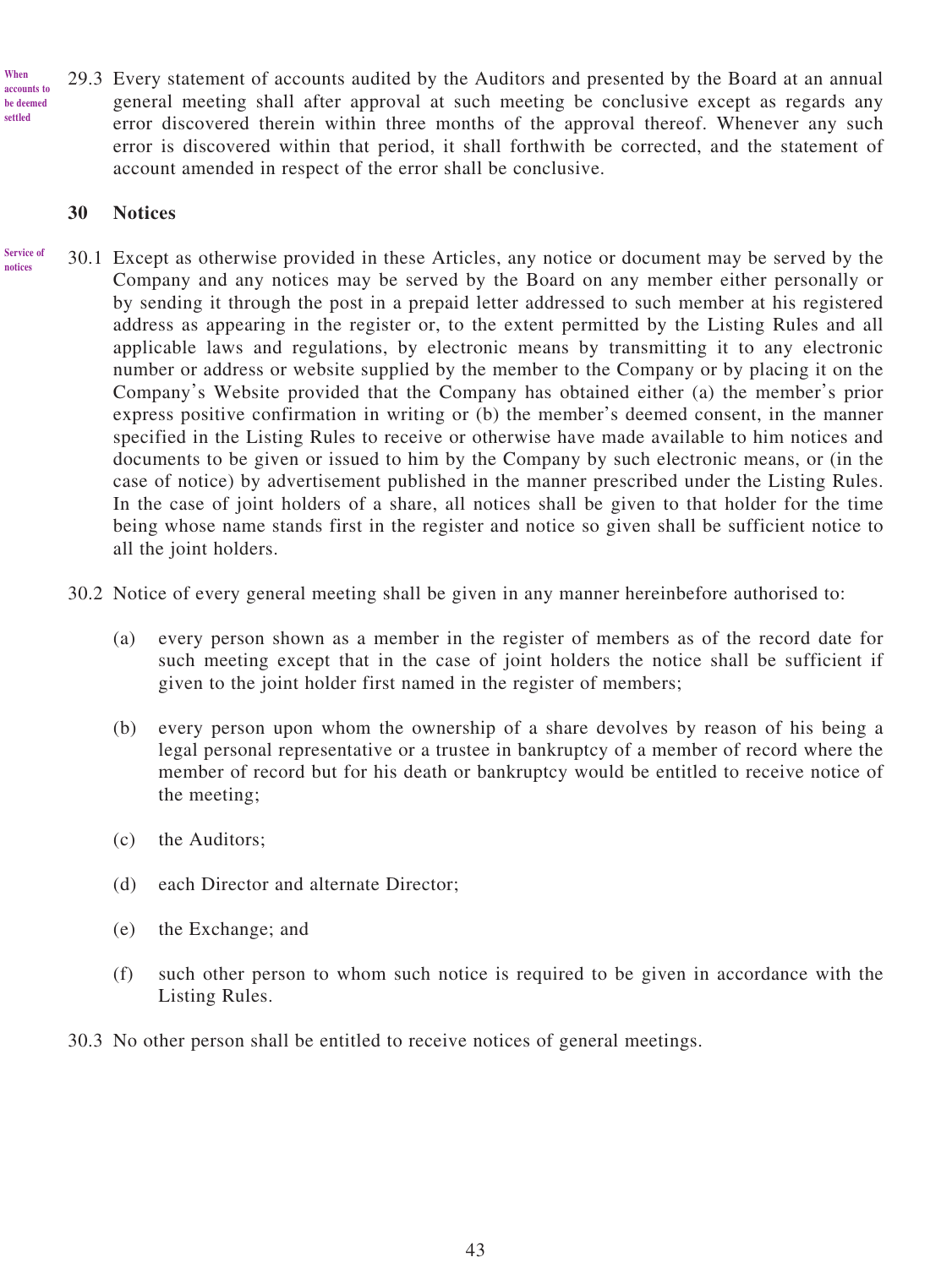- 30.4 A member shall be entitled to have notice served on him at any address within Hong Kong. Any member who has not given an express positive confirmation in writing to the Company in the manner specified in the Listing Rules to receive or otherwise have made available to him notices and documents to be given or issued to him by the Company by electronic means and whose registered address is outside Hong Kong may notify the Company in writing of an address in Hong Kong which for the purpose of service of notice shall be deemed to be his registered address. A member who has no registered address in Hong Kong shall be deemed to have received any notice which shall have been displayed at the transfer office and shall have remained there for a period of 24 hours and such notice shall be deemed to have been received by such member on the day following that on which it shall have been first so displayed, provided that, without prejudice to the other provisions of these Articles, nothing in this Article shall be construed as prohibiting the Company from sending, or entitling the Company not to send, notices or other documents of the Company to any member whose registered address is outside Hong Kong. **Members out of Hong Kong**
- 30.5 Any notice or document sent by post shall be deemed to have been served on the day following that on which it is put into a post office situated within Hong Kong and in proving such service it shall be sufficient to prove that the envelope or wrapper containing the notice or document was properly prepaid, addressed and put into such post office and a certificate in writing signed by the Secretary or other person appointed by the Board that the envelope or wrapper containing the notice or document was so addressed and put into such post office shall be conclusive evidence thereof. **When notice deemed to be served**
	- 30.6 Any notice or other document delivered or left at a registered address otherwise than by post shall be deemed to have been served or delivered on the day it was so delivered or left.
	- 30.7 Any notice served by advertisement shall be deemed to have been served on the day of issue of the official publication and/or newspaper(s) in which the advertisement is published (or on the last day of issue if the publication and/or newspaper(s) are published on different dates).
	- 30.8 Any notice given by electronic means as provided herein shall be deemed to have been served and delivered on the day following that on which it is successfully transmitted or at such later time as may be prescribed by the Listing Rules or any applicable laws or regulations.
- 30.9 A notice may be given by the Company to the person or persons entitled to a share in consequence of the death, mental disorder or bankruptcy of a member by sending it through the post in a prepaid letter addressed to him or them by name, or by the title of representative of the deceased, or trustee of the bankrupt, or by any like description, at the address, if any, within Hong Kong supplied for the purpose by the person claiming to be so entitled, or (until such an address has been so supplied) by giving the notice in any manner in which the same might have been given if the death, mental disorder or bankruptcy had not occurred. **Service of notice to persons entitled on death, mental disorder or bankruptcy of a member**
- 30.10 Any person who by operation of law, transfer or other means whatsoever shall become entitled to any share shall be bound by every notice in respect of such share which prior to his name and address being entered on the register shall have been duly given to the person from whom he derives his title to such share. **Transferee bound by prior notices**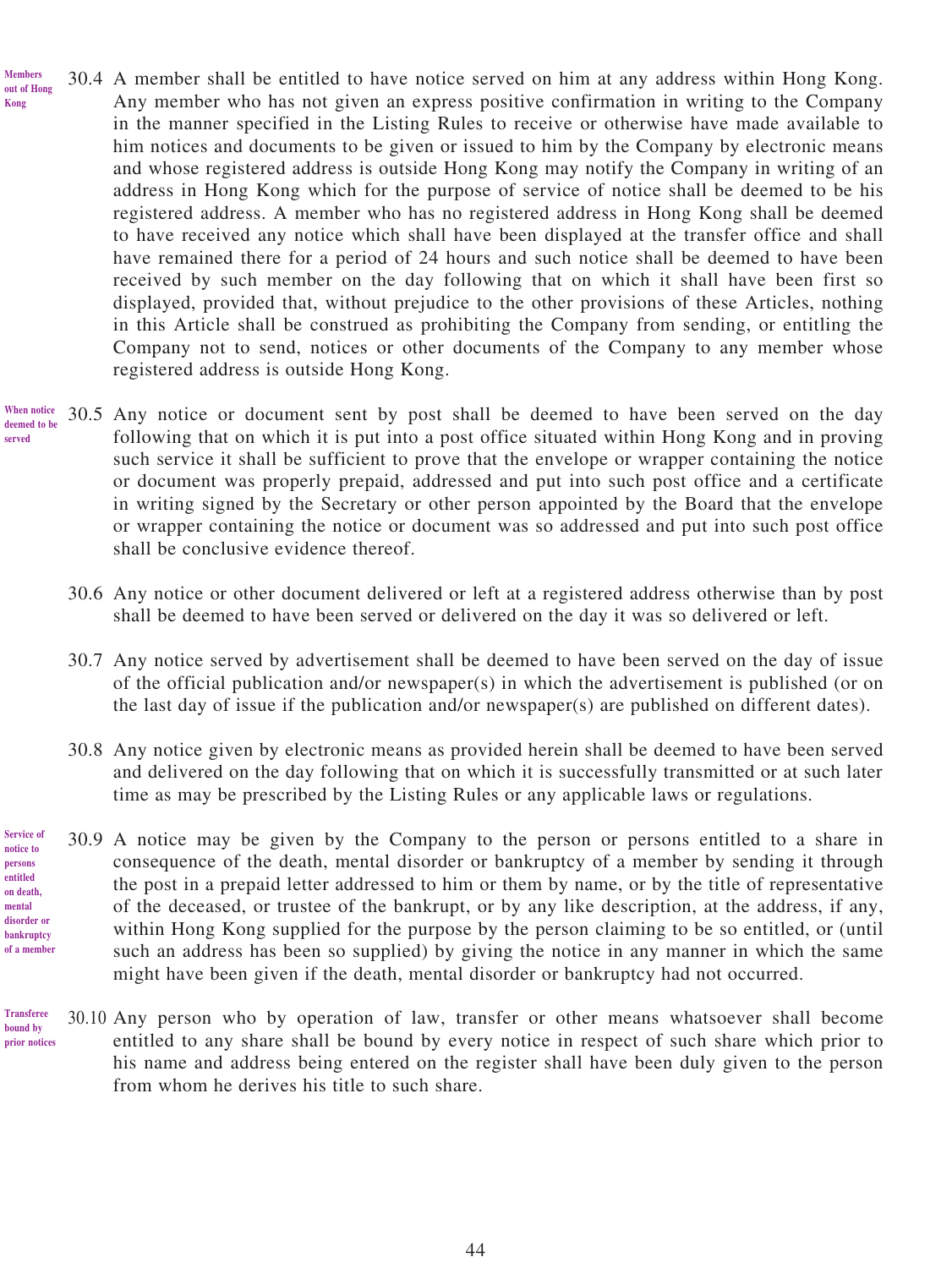- 30.11 Any notice or document delivered or sent to any member in pursuance of these Articles, shall notwithstanding that such member be then deceased and whether or not the Company has notice of his death be deemed to have been duly served in respect of any registered shares whether held solely or jointly with other persons by such member until some other person be registered in his stead as the holder or joint holder thereof, and such service shall for all purposes of these Articles be deemed a sufficient service of such notice or document on his personal representatives and all persons (if any) jointly interested with him in any such shares. **Notice valid though member deceased**
- 30.12 The signature to any notice to be given by the Company may be written or printed by means of facsimile or, where relevant, by Electronic Signature. **How notice to be signed**

#### **31 Information**

- 31.1 No member shall be entitled to require discovery of or any information in respect of any detail of the Company's trading or any matter which is or may be in the nature of a trade secret or secret process which may relate to the conduct of the business of the Company and which in the opinion of the Board would not be in the interests of the members or the Company to communicate to the public. **Member not entitled to information**
- 31.2 The Board shall be entitled to release or disclose any information in its possession, custody or control regarding the Company or its affairs to any of its members including, without limitation, information contained in the register of members and transfer books of the Company. **Directors entitled to disclose information**

#### **32 Winding Up**

App 3 r.21

- 32.1 Subject to the Companies Act, the Company may by special resolution resolve that the Company be wound up voluntarily.
- 32.2 If the Company shall be wound up (whether the liquidation is voluntary, under supervision or by the court) the liquidator may, with the authority of a special resolution of the Company and any other sanction required by the Companies Act divide among the members in specie or kind the whole or any part of the assets of the Company (whether the assets shall consist of property of one kind or shall consist of properties of different kinds) and may for such purpose set such value as he deems fair upon any property to be divided and may determine how such division shall be carried out as between the members or different classes of members. The liquidator may, with the like authority or sanction vest the whole or any part of such assets in trustees upon such trusts for the benefit of the members as the liquidator, with the like authority or sanction and subject to the Companies Act, shall think fit, and the liquidation of the Company may be closed and the Company dissolved, but so that no member shall be compelled to accept any assets, shares or other securities in respect of which there is a liability. **Power to distribute assets in specie following liquidation**
- 32.3 If the Company shall be wound up, and the assets available for distribution amongst the members as such shall be insufficient to repay the whole of the paid-up capital, such assets shall be distributed so that, as nearly as may be, the losses shall be borne by the members in proportion to the capital paid up, or which ought to have been paid up, at the commencement of the winding up on the shares held by them respectively. If in a winding up the assets available for distribution amongst the members shall be more than sufficient to repay the whole of the capital paid up at the commencement of the winding up, the excess shall be distributed amongst the members in proportion to the capital paid up at the commencement of the winding up on the shares held by them respectively. This Article is to be without prejudice to the rights of the holders of shares issued upon special terms and conditions. **Distribution of assets in liquidation**